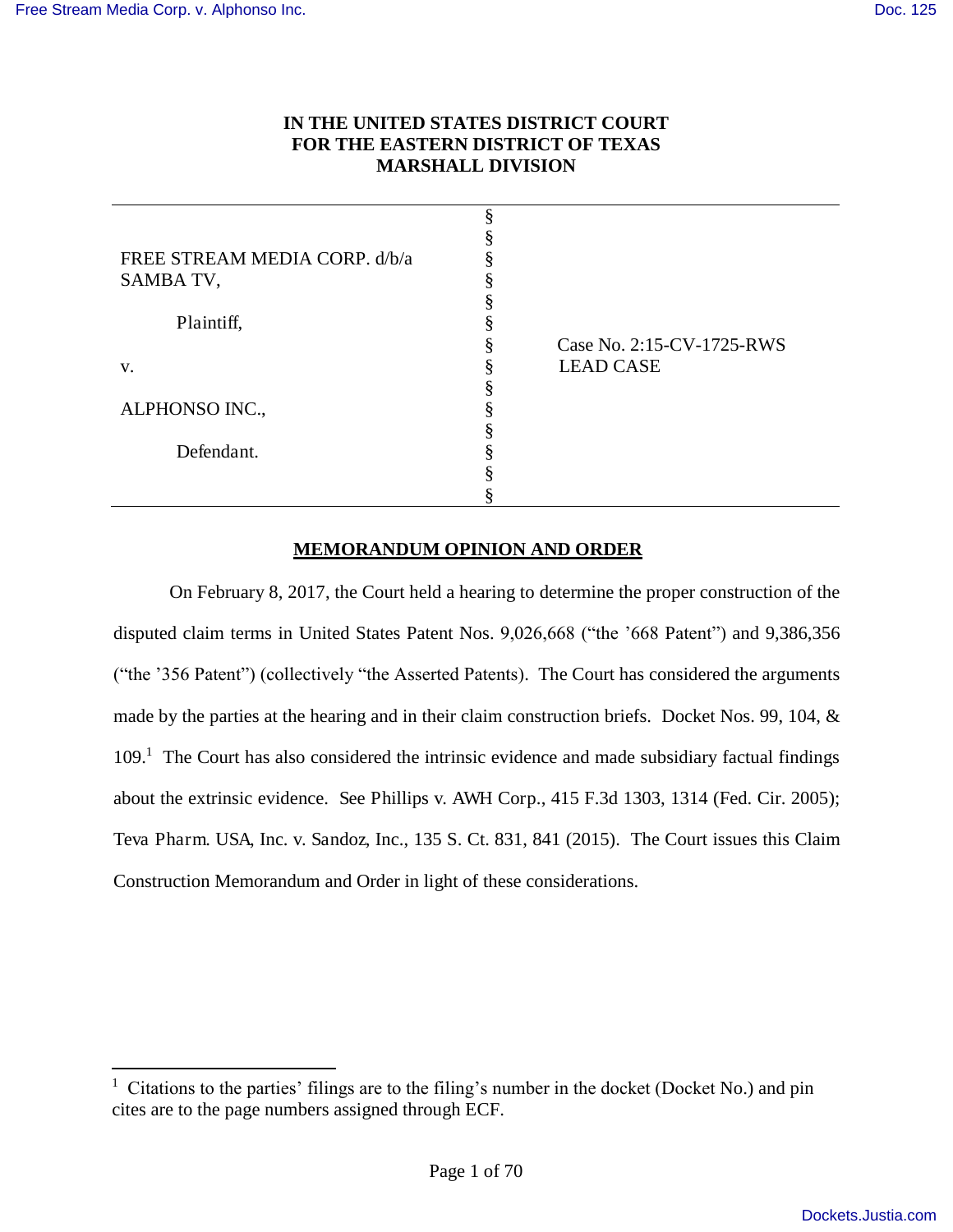| I.   |                                                                                                                                                                                                                                                 |
|------|-------------------------------------------------------------------------------------------------------------------------------------------------------------------------------------------------------------------------------------------------|
| II.  |                                                                                                                                                                                                                                                 |
| III. |                                                                                                                                                                                                                                                 |
| IV.  |                                                                                                                                                                                                                                                 |
| V.   |                                                                                                                                                                                                                                                 |
|      | 1.                                                                                                                                                                                                                                              |
|      | 2. "associate with," "associated with," "associating with,"                                                                                                                                                                                     |
|      | 3.                                                                                                                                                                                                                                              |
|      | "content identification server" and "relevancy-matching server" 34<br>4.                                                                                                                                                                        |
|      | "client device configured to" and "network device configured to" 44<br>5.                                                                                                                                                                       |
|      | 6. "the processor is configured to match a targeted data with a primary data                                                                                                                                                                    |
|      | 7. "instructions stored in the memory and executed using the processor                                                                                                                                                                          |
|      | 8. "the sandboxed application is configured to gather the primary data from the<br>networked device through the communication session" / "the embedded object is<br>configured to gather the primary data from the networked device through the |
| VI.  |                                                                                                                                                                                                                                                 |

## TABLE OF CONTENTS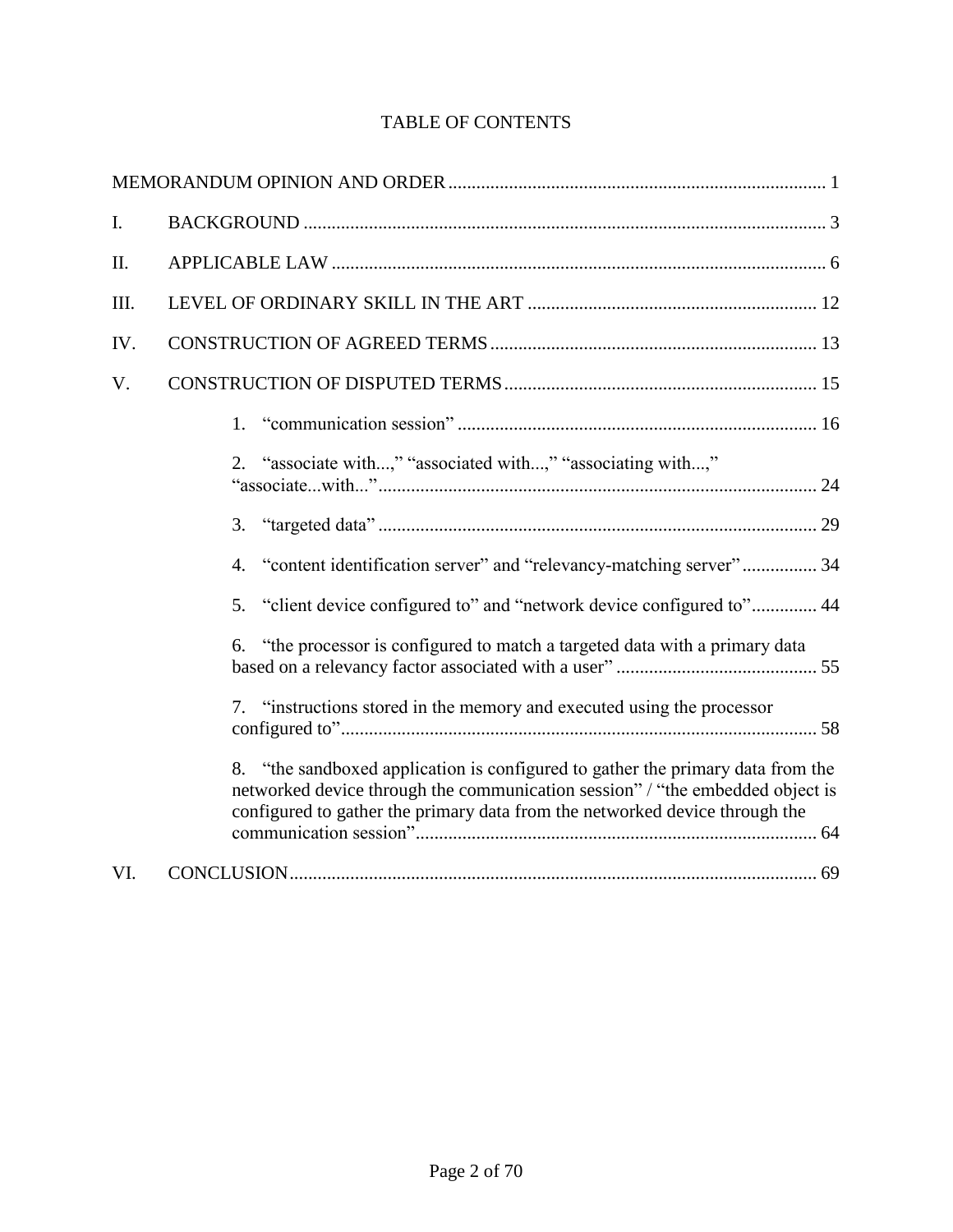#### **I. BACKGROUND**

The '668 Patent was filed on May 28, 2013, issued on May 5, 2015, and is titled "Real-Time and Retargeted Advertising on Multiple Screens of a User Watching Television." The '356 Patent was filed on December 29, 2015, issued on July 5, 2016, and is titled "Targeting with Television Audience Data Across Multiple Screens." The Asserted Patents share a common specification. The Asserted Patents generally relate to "[a] method, apparatus, and system related to relevancy improvement through targeting of information based on data gathered from a networked device associated with a security sandbox of a client device." '668 at 2:15-18.

The specification describes Figure 1 as "a block diagram depicting a system of automatic bidirectional communication (e.g., sending and receiving information in both directions without prior configuration by a human) between multiple devices, according to one embodiment." '668 Patent at 5:54–57.



Id. at Figure 1. Figure 1 includes "a client device 100, a networked device 102, a security sandbox 104, an executable environment 106, a processor 108, a memory 110, a sandboxed application 112, a sandbox-reachable service 114, a communication session 116, a cross-site scripting technique 118, an appended header 120, a same origin policy exception 122, and an other mode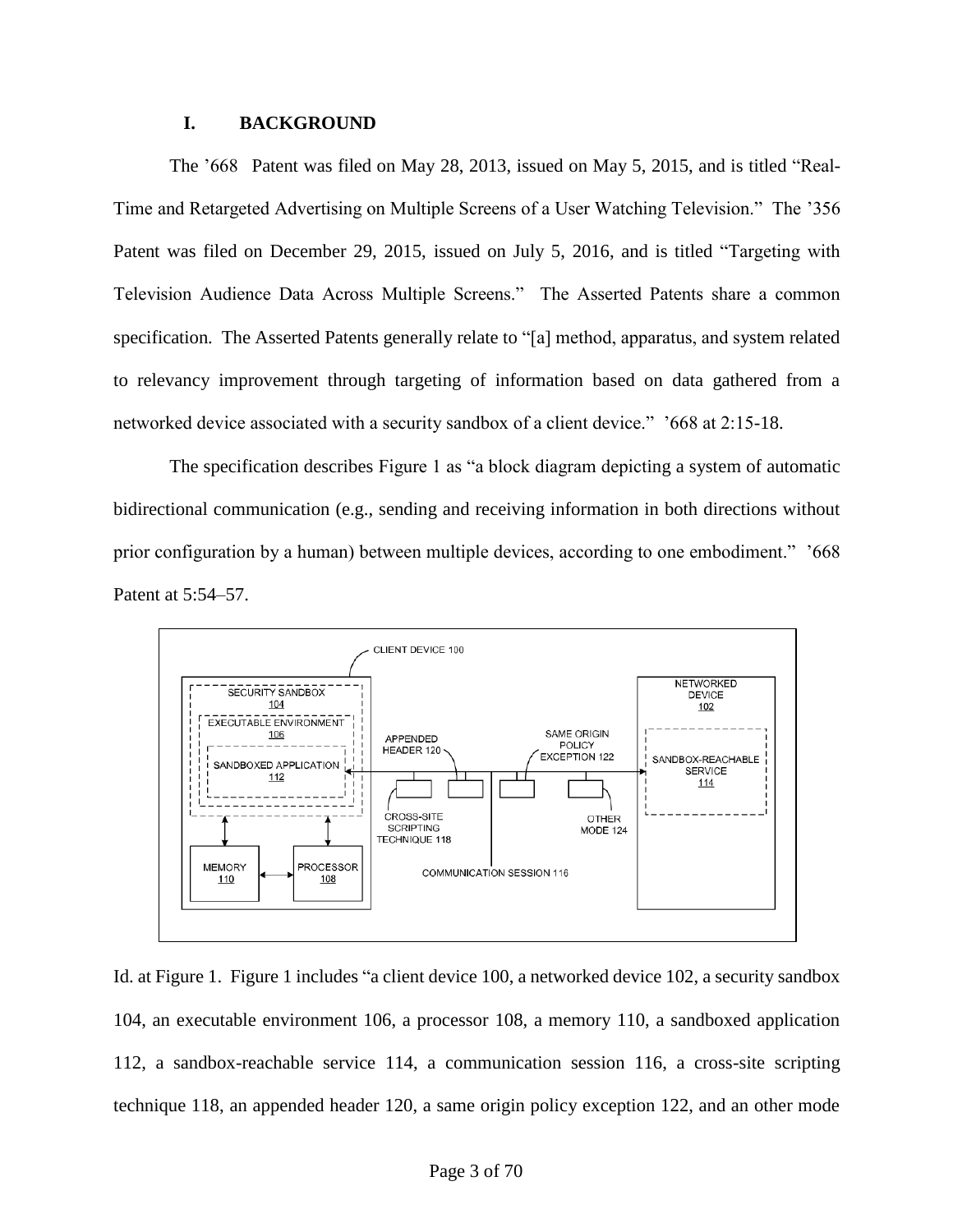124." Id. at 5:58–65. The specification states that "the client device 100 may automatically establish the communication session 116 between the sandboxed application 112 and the sandboxreachable service 114 of the networked device 102." Id. at 6:6–9.

The specification further specifies that "[t]he communication session 116 may be established between the sandboxed application 112 and the sandbox-reachable service 114 through the cross-site scripting technique 118, the appended header 120, the same origin policy exception 122, and/or the other mode 124 of bypassing a number of (e.g., at least one) access controls of the security sandbox 104." Id. at 6:9–16. The specification adds that "networked device 102 may generate a primary data 500 and/or a preliminary data 702," and that "[t]he primary data 500 and/or the preliminary data 702 may be associated with a user 902." Id. at 6:28–32.

The specification describes Figure 2 as illustrating "a system of bidirectional communication between a relevancy-matching server 200, the client device 100, and the networked device 102, according to one embodiment." Id. at 11:45–47.



Id. at Figure 2. The specification states that "the relevancy-matching server 200 may be a computer hardware system dedicated to matching, using a processor and a memory, a targeted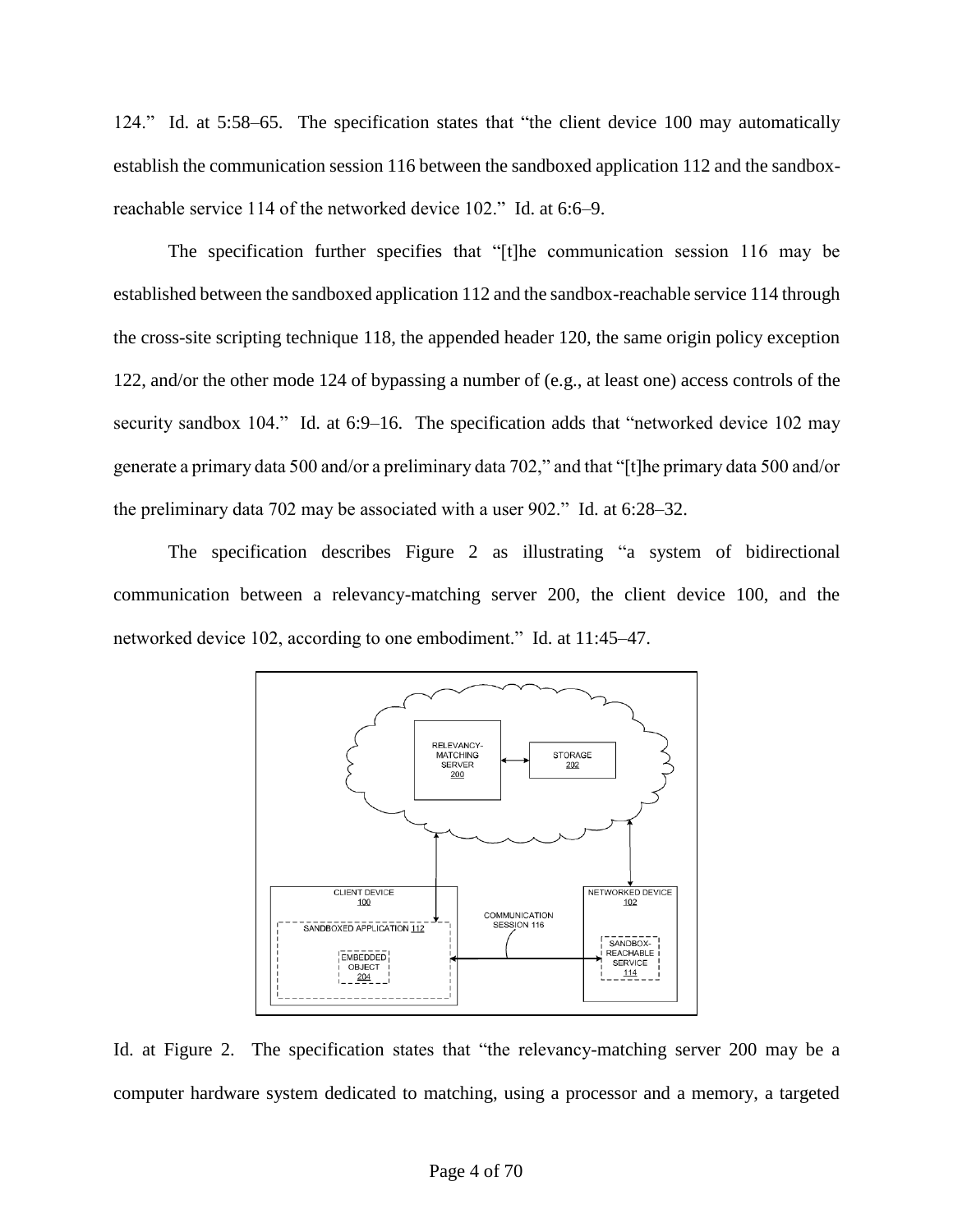data 800 with the primary data 500 based on a relevancy factor associated with the user 902." Id. at 11:56–60. The specification further states that "[t]he relevancy-matching server 200 may match the targeted data 800 with the primary data 500 by searching the storage 200 for a matching item and/or a related item based on the relevancy factor." Id. at 12:17–20.

For example, "[t]he client device 100 may communicate the primary data 500 to the relevancy-matching server 200 through the embedded object 204." Id. at 13:9–11. "When the relevancy-matching server 200 has the primary data 500, the relevancy-matching server 200 may use the primary data 500 to select the targeted data 800 to render to the user 902." Id. at 13:11– 14. The specification adds that "[t]he relevancy-matching server 200 may synchronize the targeted data 800 on the client device 100 to the primary data 500 on the networked device 102." Id. at  $13:14-17$ .

Claim 1 of the '668 Patent is an exemplary claim and recites the following elements (disputed term in italics):

1. A system comprising:

- a networked device configured to:
- automatically announce a sandbox-reachable service of the networked device to a discovery module; and
- a relevancy-matching server configured to match a targeted data with a primary data based on a relevancy factor associated with the user; and
- a client device configured to:
- automatically process an identification data of at least one of the networked device and the sandbox-reachable service of the networked device from the discovery module,
- automatically associate with the networked device through a sandboxed application of the client device communicatively coupled to the sandbox-reachable service based on the identification data,
- process an embedded object from the relevancy-matching server through the sandboxed application,
- gather the primary data through at least one of the embedded object and the sandboxed application, and
- communicate the primary data to the relevancy-matching server through the embedded object;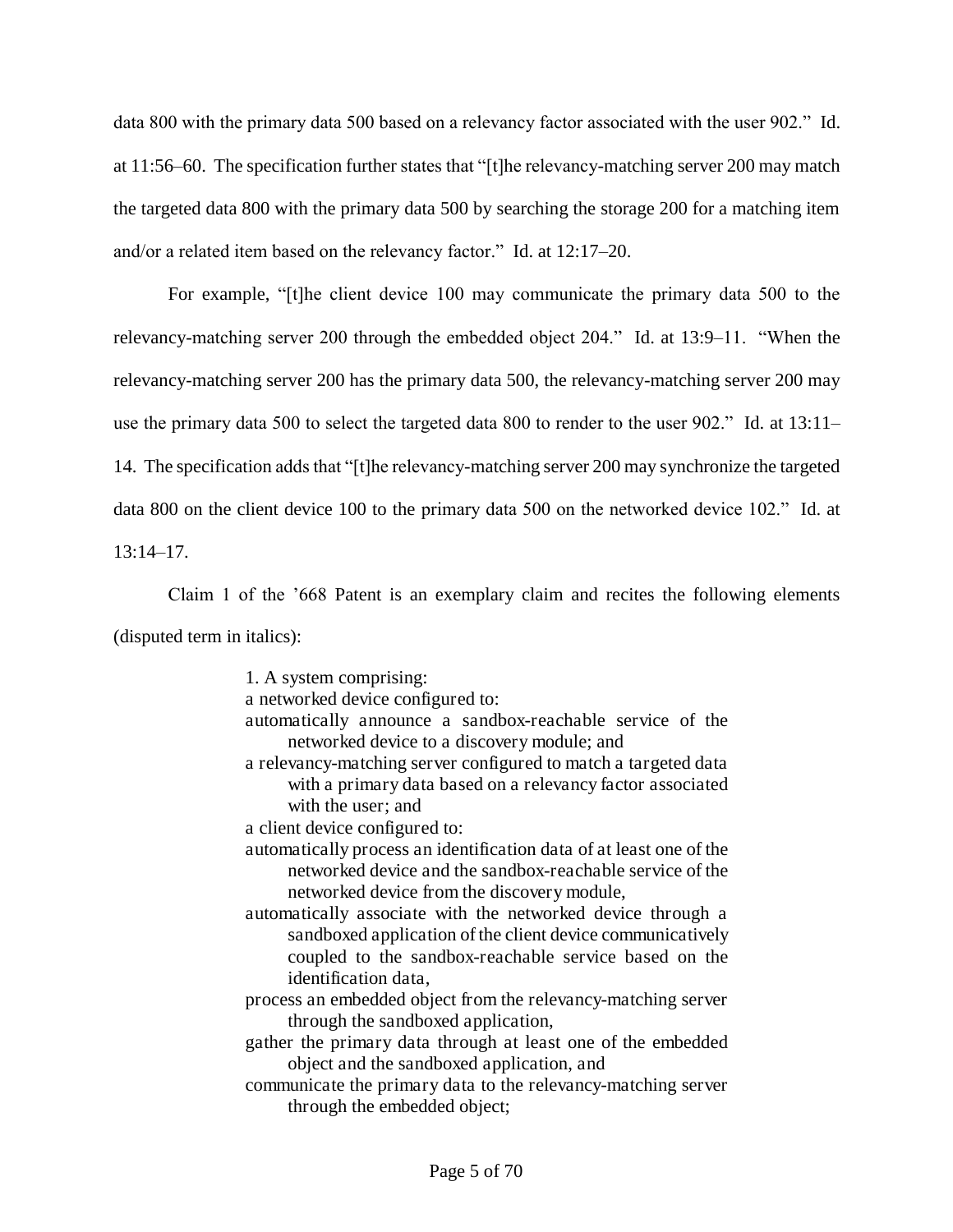- wherein the client device is further configured to: constrain an executable environment in a security sandbox,
- execute the sandboxed application in the executable environment, and
- automatically establish a communication session between the sandboxed application and the sandbox-reachable service through at least one of a cross-site scripting technique, an appended header, a same origin policy exception, and an other mode of bypassing a number of access controls of the security sandbox, and
- wherein the relevancy-matching server is configured to match the targeted data with the primary data in a manner such that the relevancy-matching server is configured to search a storage for at least one of a matching item and a related item based on the relevancy factor comprising at least one of a category of the primary data, a behavioral history of the user, a category of the sandboxed application, and an other information associated with the user.

Claim 1 of the '356 Patent is an exemplary claim and recites the following elements

(disputed term in italics):

1. A system comprising: a television to generate a fingerprint data; a relevancy-matching server to: match primary data generated from the fingerprint data with targeted data, based on a relevancy factor, and search a storage for the targeted data; wherein the primary data is any one of a content identification data and a content identification history; a mobile device capable of being associated with the television to: process an embedded object, constrain an executable environment in a security sandbox, and execute a sandboxed application in the executable environment; and a content identification server to: process the fingerprint data from the television, and communicate the primary data from the fingerprint data to any of a number of devices with an access to an identification data of at least one of the television and an automatic content identification service of the television.

## **II. APPLICABLE LAW**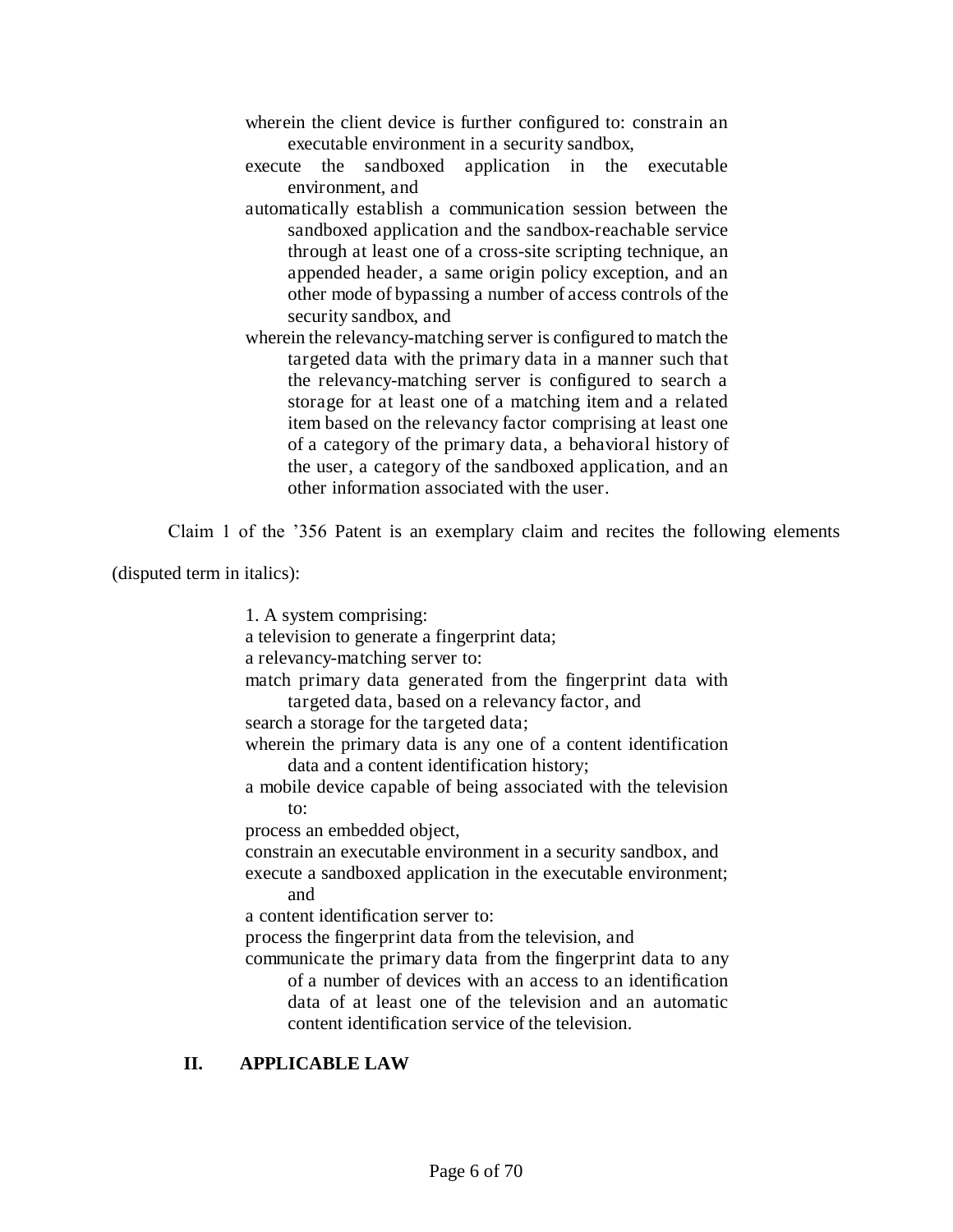#### **A. Claim Construction**

"It is a 'bedrock principle' of patent law that 'the claims of a patent define the invention to which the patentee is entitled the right to exclude.' " Phillips v. AWH Corp., 415 F.3d 1303, 1312 (Fed. Cir. 2005) (en banc) (quoting Innova/Pure Water Inc. v. Safari Water Filtration Sys., Inc., 381 F.3d 1111, 1115 (Fed. Cir. 2004)). To determine the meaning of the claims, courts start by considering the intrinsic evidence. Id. at 1313; C.R. Bard, Inc. v. U.S. Surgical Corp., 388 F.3d 858, 861 (Fed. Cir. 2004); *Bell Atl. Network Servs., Inc. v. Covad Commc'ns Group, Inc.*, 262 F.3d 1258, 1267 (Fed. Cir. 2001). The intrinsic evidence includes the claims themselves, the specification, and the prosecution history. Phillips, 415 F.3d at 1314; C.R. Bard, Inc., 388 F.3d at 861. The general rule is that each claim term is construed according to its ordinary and accustomed meaning as understood by one of ordinary skill in the art at the time of the invention in the context of the patent. Phillips, 415 F.3d at 1312–13; *Alloc, Inc. v. Int'l Trade Comm'n*, 342 F.3d 1361, 1368 (Fed. Cir. 2003); Azure Networks, LLC v. CSR PLC, 771 F.3d 1336, 1347 (Fed. Cir. 2014) ("There is a heavy presumption that claim terms carry their accustomed meaning in the relevant community at the relevant time.") (vacated on other grounds).

"The claim construction inquiry . . . begins and ends in all cases with the actual words of the claim." *Renishaw PLC v. Marposs Societa' per Azioni*, 158 F.3d 1243, 1248 (Fed. Cir. 1998). "[I]n all aspects of claim construction, 'the name of the game is the claim.' " Apple Inc. v. Motorola, Inc., 757 F.3d 1286, 1298 (Fed. Cir. 2014) (quoting In re Hiniker Co., 150 F.3d 1362, 1369 (Fed. Cir. 1998)). First, a term's context in the asserted claim can be instructive. Phillips, 415 F.3d at 1314. Other asserted or unasserted claims can also aid in determining the claim's meaning, because claim terms are typically used consistently throughout the patent. Id. Differences among the claim terms can also assist in understanding a term's meaning. Id. For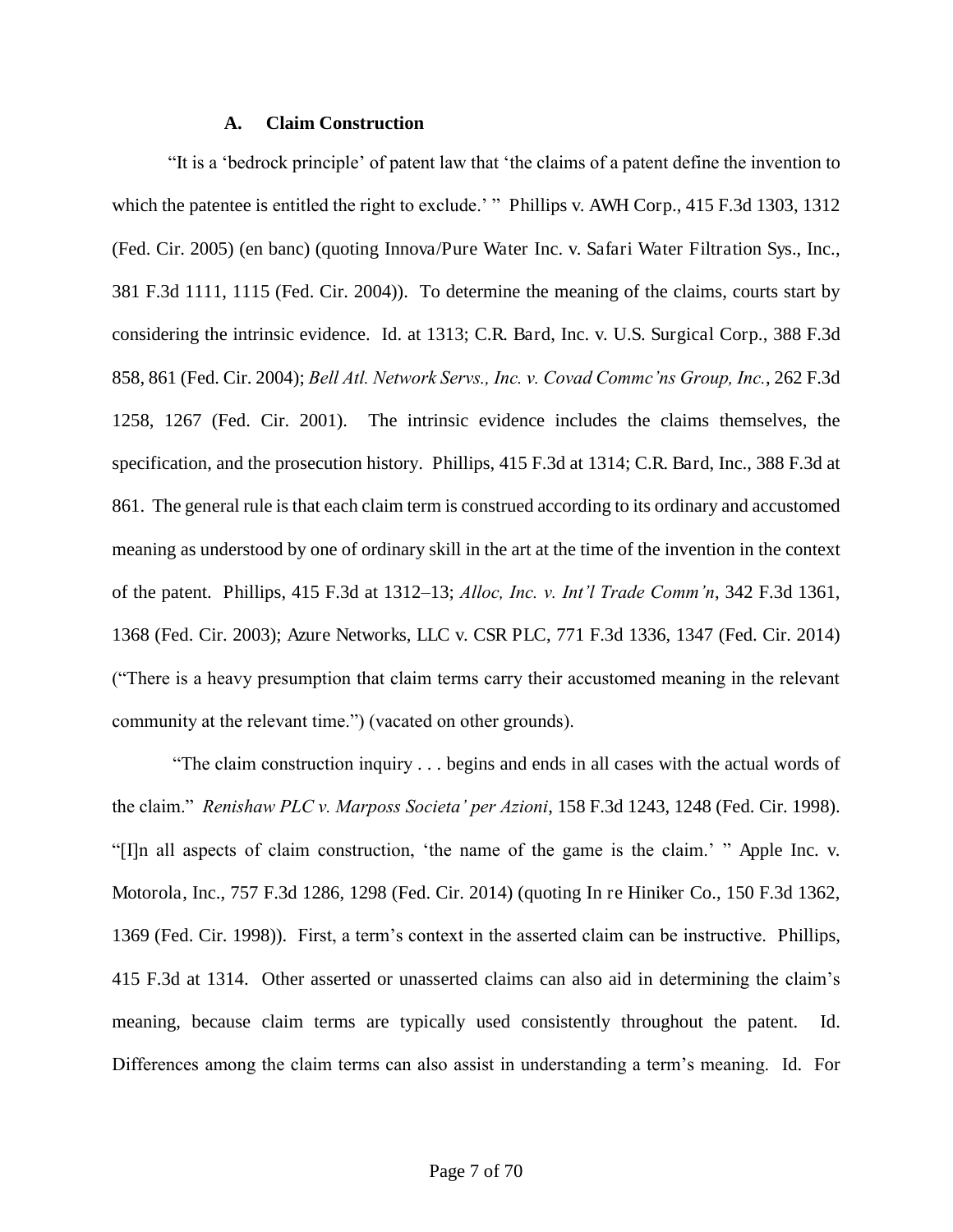example, when a dependent claim adds a limitation to an independent claim, it is presumed that the independent claim does not include the limitation. Id. at 1314–15.

"[C]laims 'must be read in view of the specification, of which they are a part.' " Id. (quoting Markman v. Westview Instruments, Inc., 52 F.3d 967, 979 (Fed. Cir. 1995) (en banc)). "[T]he specification 'is always highly relevant to the claim construction analysis. Usually, it is dispositive; it is the single best guide to the meaning of a disputed term.' " Id. (quoting Vitronics Corp. v. Conceptronic, Inc., 90 F.3d 1576, 1582 (Fed. Cir. 1996)); Teleflex, Inc. v. Ficosa N. Am. Corp., 299 F.3d 1313, 1325 (Fed. Cir. 2002). But, " '[a]lthough the specification may aid the court in interpreting the meaning of disputed claim language, particular embodiments and examples appearing in the specification will not generally be read into the claims.' " *Comark Commc'ns,*  Inc. v. Harris Corp., 156 F.3d 1182, 1187 (Fed. Cir. 1998) (quoting Constant v. Advanced Micro-Devices, Inc., 848 F.2d 1560, 1571 (Fed. Cir. 1988)); see also Phillips, 415 F.3d at 1323. "[I]t is improper to read limitations from a preferred embodiment described in the specification—even if it is the only embodiment—into the claims absent a clear indication in the intrinsic record that the patentee intended the claims to be so limited." Liebel-Flarsheim Co. v. Medrad, Inc., 358 F.3d 898, 913 (Fed. Cir. 2004).

The prosecution history is another tool to supply the proper context for claim construction because, like the specification, the prosecution history provides evidence of how the U.S. Patent and Trademark Office ("PTO") and the inventor understood the patent. Phillips, 415 F.3d at 1317. However, "because the prosecution history represents an ongoing negotiation between the PTO and the applicant, rather than the final product of that negotiation, it often lacks the clarity of the specification and thus is less useful for claim construction purposes." Id. at 1318; see also Athletic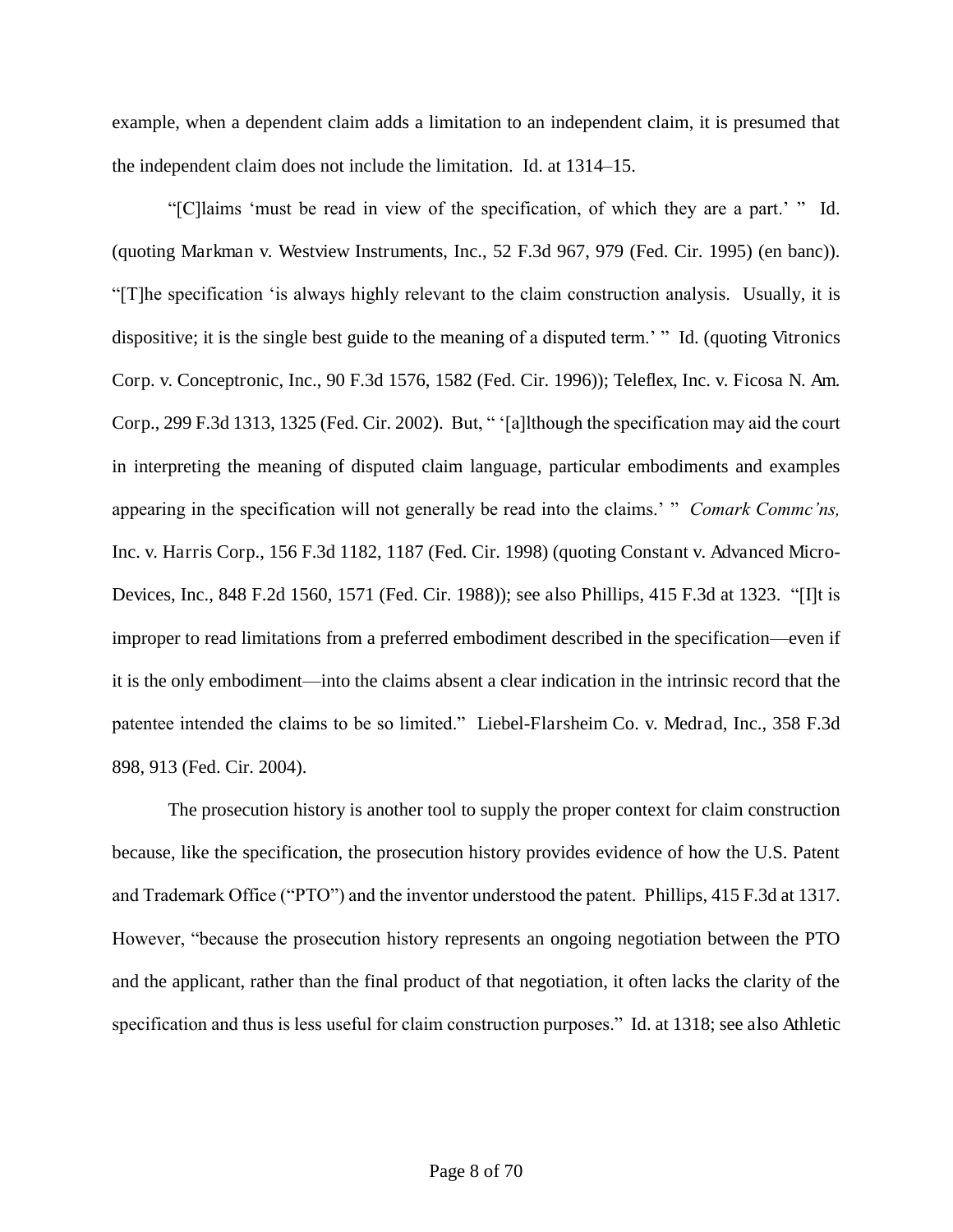Alternatives, Inc. v. Prince Mfg., 73 F.3d 1573, 1580 (Fed. Cir. 1996) (ambiguous prosecution history may be "unhelpful as an interpretive resource").

Although extrinsic evidence can also be useful, it is "'less significant than the intrinsic record in determining the legally operative meaning of claim language.'" Phillips, 415 F.3d at 1317 (quoting C.R. Bard, Inc., 388 F.3d at 862). Technical dictionaries and treatises may help a court understand the underlying technology and the manner in which one skilled in the art might use claim terms, but technical dictionaries and treatises may provide definitions that are too broad or may not be indicative of how the term is used in the patent. Id. at 1318. Similarly, expert testimony may aid a court in understanding the underlying technology and determining the particular meaning of a term in the pertinent field, but an expert's conclusory, unsupported assertions as to a term's definition are entirely unhelpful to a court. Id. Generally, extrinsic evidence is "less reliable than the patent and its prosecution history in determining how to read claim terms." Id. The Supreme Court recently explained the role of extrinsic evidence in claim construction:

In some cases, however, the district court will need to look beyond the patent's intrinsic evidence and to consult extrinsic evidence in order to understand, for example, the background science or the meaning of a term in the relevant art during the relevant time period. See, e.g., Seymour v. Osborne, 11 Wall. 516, 546 (1871) (a patent may be "so interspersed with technical terms and terms of art that the testimony of scientific witnesses is indispensable to a correct understanding of its meaning"). In cases where those subsidiary facts are in dispute, courts will need to make subsidiary factual findings about that extrinsic evidence. These are the "evidentiary underpinnings" of claim construction that we discussed in Markman, and this subsidiary factfinding must be reviewed for clear error on appeal.

Teva Pharm. USA, Inc. v. Sandoz, Inc., 135 S. Ct. 831, 841 (2015).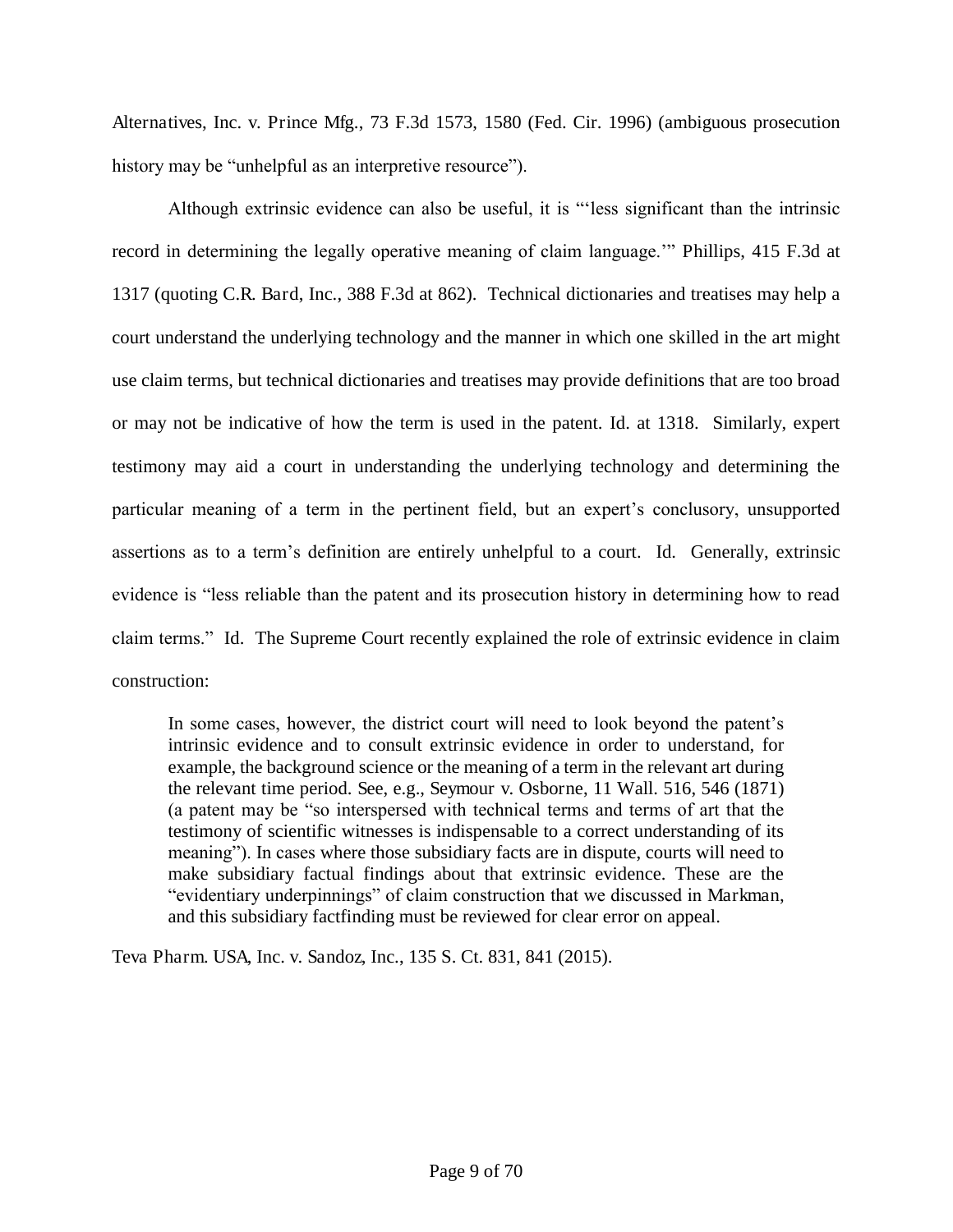## **B. Functional Claiming and 35 U.S.C. § 112, ¶ 6 (pre-AIA) / § 112(f)**   $(AIA)^2$

A patent claim may be expressed using functional language. See 35 U.S.C. § 112, ¶ 6; Williamson v. Citrix Online, LLC, 792 F.3d 1339, 1347–49 & n.3 (Fed. Cir. 2015) (en banc in relevant portion). Section 112, Paragraph 6, provides that a structure may be claimed as a "means . . . for performing a specified function" and that an act may be claimed as a "step for performing a specified function." Masco Corp. v. United States, 303 F.3d 1316, 1326 (Fed. Cir. 2002).

But § 112, ¶ 6 does not apply to all functional claim language. There is a rebuttable presumption that § 112, ¶ 6 applies when the claim language includes "means" or "step for" terms, and that it does not apply in the absence of those terms. Masco Corp., 303 F.3d at 1326; Williamson, 792 F.3d at 1348. The presumption stands or falls according to whether one of ordinary skill in the art would understand the claim with the functional language, in the context of the entire specification, to denote sufficiently definite structure or acts for performing the function. See Media Rights Techs., Inc. v. Capital One Fin. Corp., 800 F.3d 1366, 1372 (Fed. Cir. 2015) (§ 112, ¶ 6 does not apply when "the claim language, read in light of the specification, recites sufficiently definite structure" (quotation marks omitted) (citing Williamson, 792 F.3d at 1349; Robert Bosch, LLC v. Snap-On Inc., 769 F.3d 1094, 1099 (Fed. Cir. 2014))); Williamson, 792 F.3d at 1349 (§ 112, ¶ 6 does not apply when "the words of the claim are understood by persons of ordinary skill in the art to have sufficiently definite meaning as the name for structure"); Masco Corp., 303 F.3d at 1326 (§ 112, ¶ 6 does not apply when the claim includes an "act" corresponding to "how the function is performed"); Personalized Media Communications, L.L.C. v. International Trade Commission, 161 F.3d 696, 704 (Fed. Cir. 1998) (§ 112, ¶ 6 does not apply when the claim

l

 $2^2$  Because the applications resulting in the Asserted Patents were filed before September 16, 2012, the effective date of the America Invents Act ("AIA"), the Court refers to the pre-AIA version of § 112.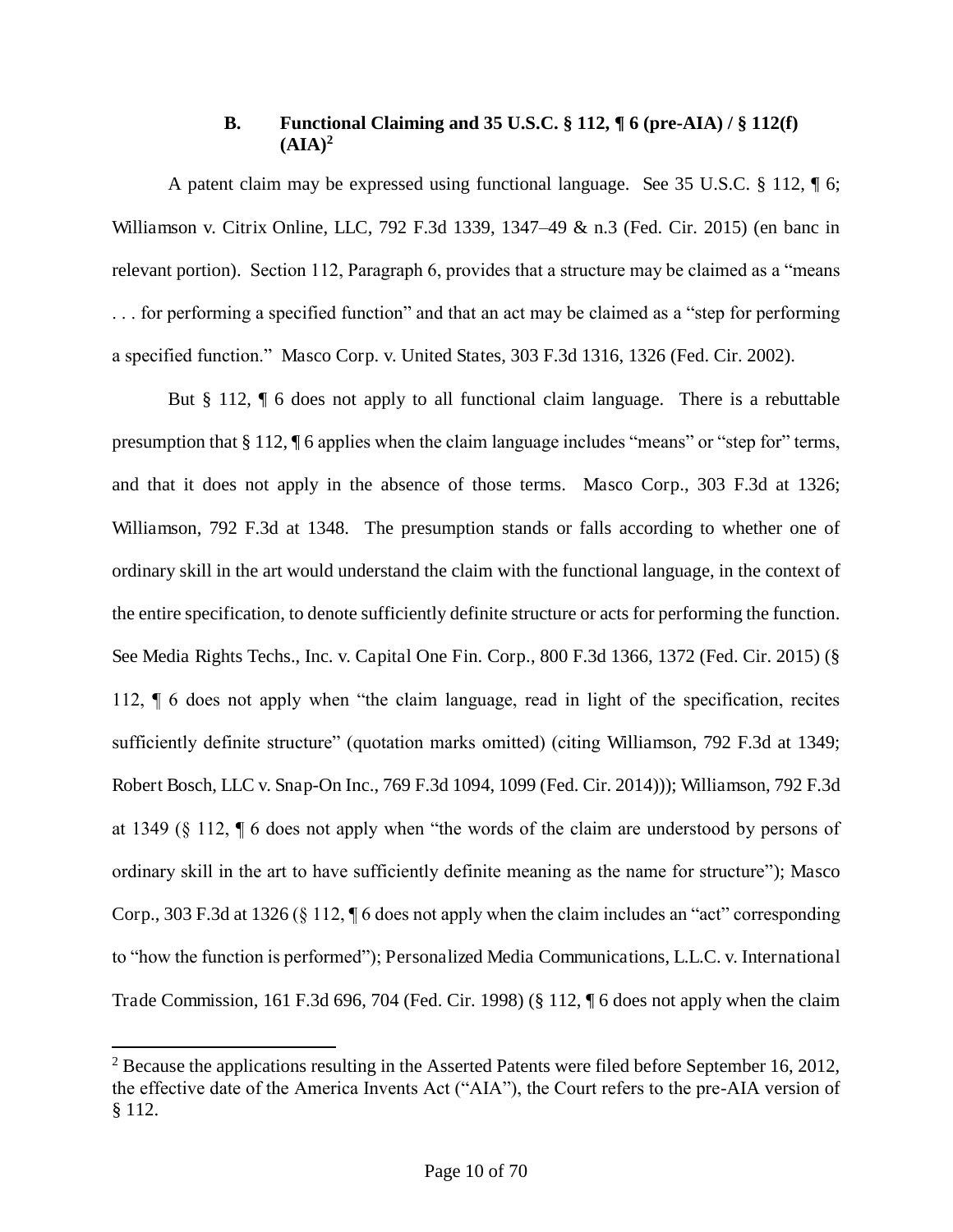includes "sufficient structure, material, or acts within the claim itself to perform entirely the recited function . . . even if the claim uses the term 'means.' " (quotation marks and citation omitted)).

When it applies,  $\S 112$ ,  $\P 6$  limits the scope of the functional term "to only the structure, materials, or acts described in the specification as corresponding to the claimed function and equivalents thereof." Williamson, 792 F.3d at 1347. Construing a means-plus-function limitation involves multiple steps. "The first step . . . is a determination of the function of the means-plusfunction limitation." Medtronic, Inc. v. Advanced Cardiovascular Sys., Inc., 248 F.3d 1303, 1311 (Fed. Cir. 2001). "[T]he next step is to determine the corresponding structure disclosed in the specification and equivalents thereof." Id. A "structure disclosed in the specification is 'corresponding' structure only if the specification or prosecution history clearly links or associates that structure to the function recited in the claim." Id. The focus of the "corresponding structure" inquiry is not merely whether a structure is capable of performing the recited function, but rather whether the corresponding structure is "clearly linked or associated with the [recited] function." Id. The corresponding structure "must include all structure that actually performs the recited function." Default Proof Credit Card Sys. v. Home Depot U.S.A., Inc., 412 F.3d 1291, 1298 (Fed. Cir. 2005). However, § 112 does not permit "incorporation of structure from the written description beyond that necessary to perform the claimed function." Micro Chem., Inc. v. Great Plains Chem. Co., 194 F.3d 1250, 1258 (Fed. Cir. 1999).

For § 112, ¶ 6 limitations implemented by a programmed general purpose computer or microprocessor, the corresponding structure described in the patent specification must include an algorithm for performing the function. *WMS Gaming Inc. v. Int'l Game Tech.*, 184 F.3d 1339, 1349 (Fed. Cir. 1999). The corresponding structure is not a general purpose computer but rather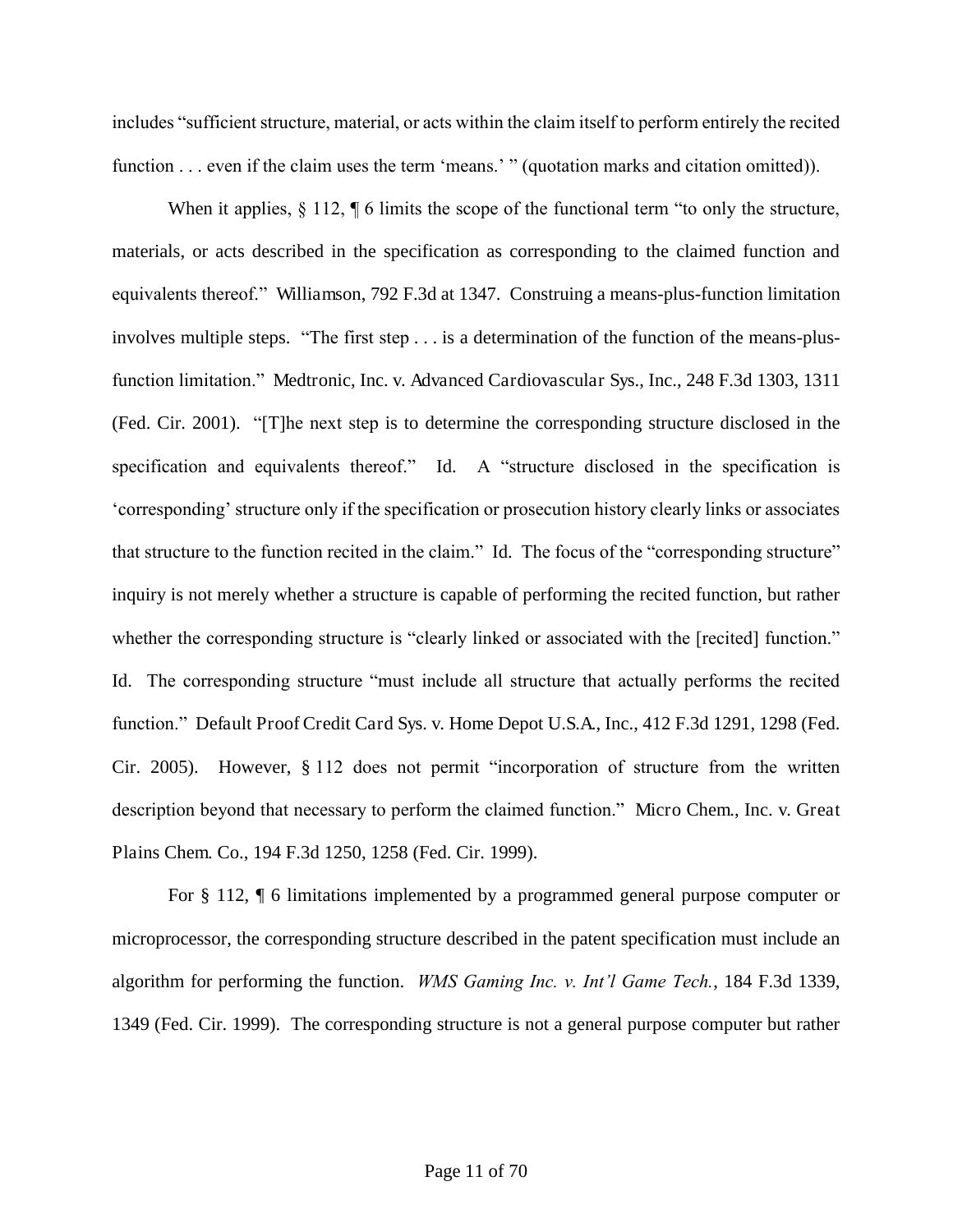the special purpose computer programmed to perform the disclosed algorithm. Aristocrat Techs. *Austl. Pty Ltd. v. Int'l Game Tech.*, 521 F.3d 1328, 1333 (Fed. Cir. 2008).

### **III. LEVEL OF ORDINARY SKILL IN THE ART**

It is well established that patents are interpreted from the perspective of one of ordinary skill in the art. See Phillips, 415 F.3d at 1313 ("[T]he ordinary and customary meaning of a claim term is the meaning that the term would have to a person of ordinary skill in the art in question at the time of the invention, i.e., as of the effective filing date of the patent application."). The Federal Circuit has advised that the "[f]actors that may be considered in determining the level of skill in the art include: (1) the educational level of the inventors; (2) the type of problems encountered in the art; (3) prior art solutions to those problems; (4) the rapidity with which innovations are made; (5) sophistication of the technology; and (6) education level of active workers in the field." *Env'tl*  Designs, Ltd. v. Union Oil Co. of California, 713 F.2d 693, 696 (Fed. Cir. 1983). "These factors are not exhaustive but are merely a guide to determining the level of ordinary skill in the art." Daiichi Sankyo Co. Ltd. v. Apotex, Inc., 501 F.3d 1254, 1256 (Fed. Cir. 2007).

The parties essentially agree that a person of ordinary skill in the art would have at least a bachelor degree in computer science, electrical engineering, or a related discipline and 2-3 years of experience. Plaintiff submitted a declaration of Dr. Vijay Madisetti, in which he opines that "a POSITA in this timeframe would have been someone with at least a bachelor degree in computer science, electrical engineering, or a related discipline and 2-3 years of experience. Alternatively, a POSITA may have been someone with an advanced degree in computer science, electrical engineering, or a related discipline." Docket No. 99-13 at 12 (Vijay Madisetti Decl. at ¶ 33). Defendant submitted a declaration of Dr. Michael Shamos, in which he states that he generally agrees with Dr. Madisetti description of level of education. Docket No. 104-1 at 5 (Michael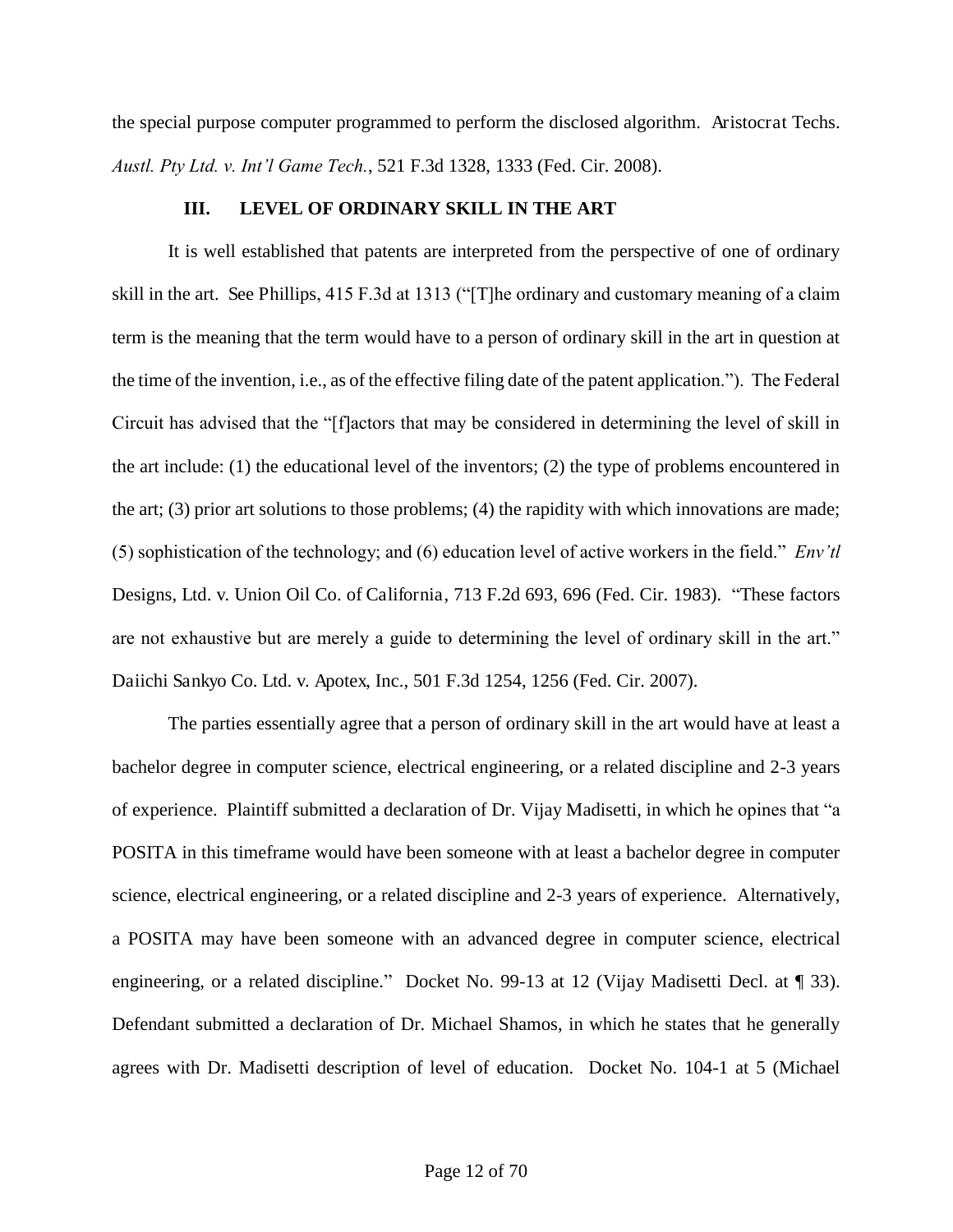Shamos Decl. at ¶ 15). Defendant argued in its brief that a "POSITA would need an undergraduate degree in computer science or electrical engineering, or equivalent experience, and at least three years of industry or research experience in computer networking and audio and video systems, including exposure to fingerprinting, watermarking, content identification, device and service discovery, sandboxing, circumvention of sandbox protection, and relevancy matching to identify targeted data." Docket No.104 at 10.

As an initial matter, the Court finds that the differences between the parties' descriptions of the person of ordinary skill in the art are not significant for the purpose of claim construction. Having considered the parties' proposals, and the factors that may be considered in determining the level of skill in the art, the Court finds that a person of ordinary skill in the art would have at least a bachelor degree in computer science, electrical engineering, or a related discipline, and a working knowledge of the technologies implemented in "networking, data recognition systems, and data recommendation systems." '668 Patent at 1:38-40.

## **IV. CONSTRUCTION OF AGREED TERMS**

| <b>Claim Term/Phrase</b>                                             | <b>Agreed Construction</b>                                                                         |
|----------------------------------------------------------------------|----------------------------------------------------------------------------------------------------|
| "communicatively coupled"                                            | "connected in a way that permits communication"                                                    |
| ('668 Patent, claims 11, 21, 25)<br>('356 Patent, claims 10, 14, 18) |                                                                                                    |
| "content identification data"                                        | "information used to identify content"                                                             |
| ('356 Patent, claims 1, 10, 14, 18)                                  |                                                                                                    |
| "discovery module"                                                   | "software, hardware, firmware, and/or integrated<br>circuit to detect devices and/or services on a |
| ('668 Patent, claims 11, 19, 21, 29)                                 | network"                                                                                           |

The parties agreed to the constructions of the following terms/phrases: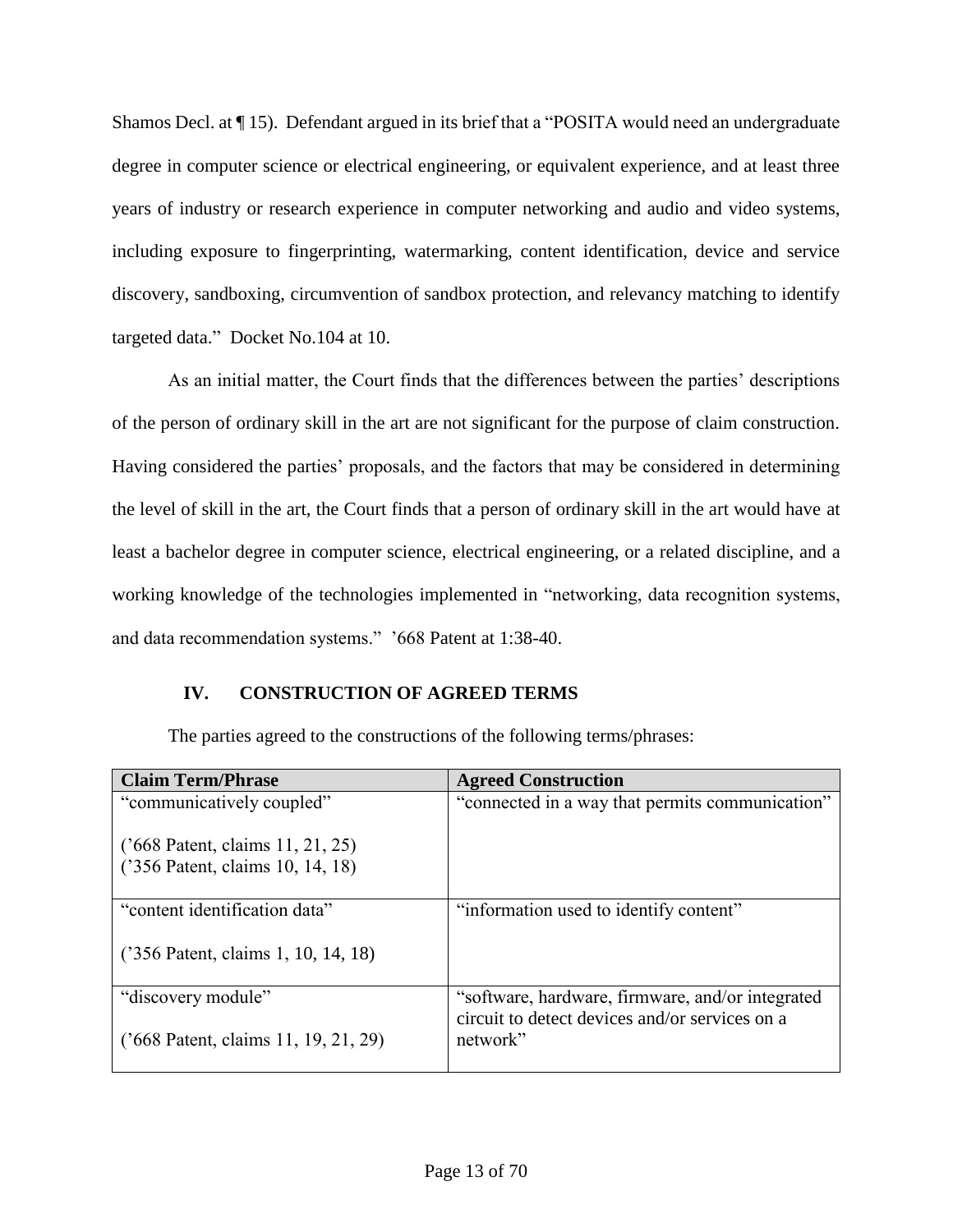| "fingerprint data"<br>('356 Patent, claims 1, 2, 10, 13, 14, 17,                | "data representing characteristic features<br>obtained, detected, extracted, quantized, and/or<br>hashed from audio or visual content" |
|---------------------------------------------------------------------------------|----------------------------------------------------------------------------------------------------------------------------------------|
| 18)                                                                             |                                                                                                                                        |
| "primary data"                                                                  | "data that may be associated with a user and<br>matched with targeted data"                                                            |
| ('668 Patent, claims 11, 14, 15, 19, 21, 24,<br>25, 29                          |                                                                                                                                        |
| ('356 Patent, claims 1, 10, 11, 13, 14, 17,<br>18, 19)                          |                                                                                                                                        |
| "relevancy factor"                                                              | "criterion used for matching targeted data with<br>primary data"                                                                       |
| $('668$ Patent, claims $11, 21)$<br>('356 Patent, claims 1, 10, 11, 14, 18, 19) |                                                                                                                                        |
| "sandbox-reachable service"                                                     | "service that can be discovered and/or<br>communicated with from within a security                                                     |
| ('668 Patent, claims 11, 15, 19, 21, 25,<br>29)                                 | sandbox"                                                                                                                               |
| "sandboxed application"                                                         | "software or application that runs in a security<br>sandbox"                                                                           |
| ('668 Patent, claims 11, 14, 16, 21, 24,<br>26)                                 |                                                                                                                                        |
| ('356 Patent, claims 1, 10, 14)                                                 |                                                                                                                                        |
| "security sandbox"                                                              | "environment that constrains operations available<br>to an application"                                                                |
| ('668 Patent, claims 11, 21)<br>$('356$ Patent, claims $1, 2)$                  |                                                                                                                                        |
| "embedded object"                                                               | "object in an application or webpage linked to an<br>external source, such as a script, an image, a                                    |
| ('668 Patent, claims 11, 14, 21, 24)<br>$('356$ Patent, claims 1, 2)            | player, an iframe, or other external media"                                                                                            |

Docket No. 116-1 at 67, 75, 79, 84, 90, 103, 113, 119, 127, 133. In view of the parties' agreement on the proper construction of the identified terms, the Court hereby **ADOPTS** the parties' agreed constructions.

During the claim construction hearing, the parties agreed to the construction of the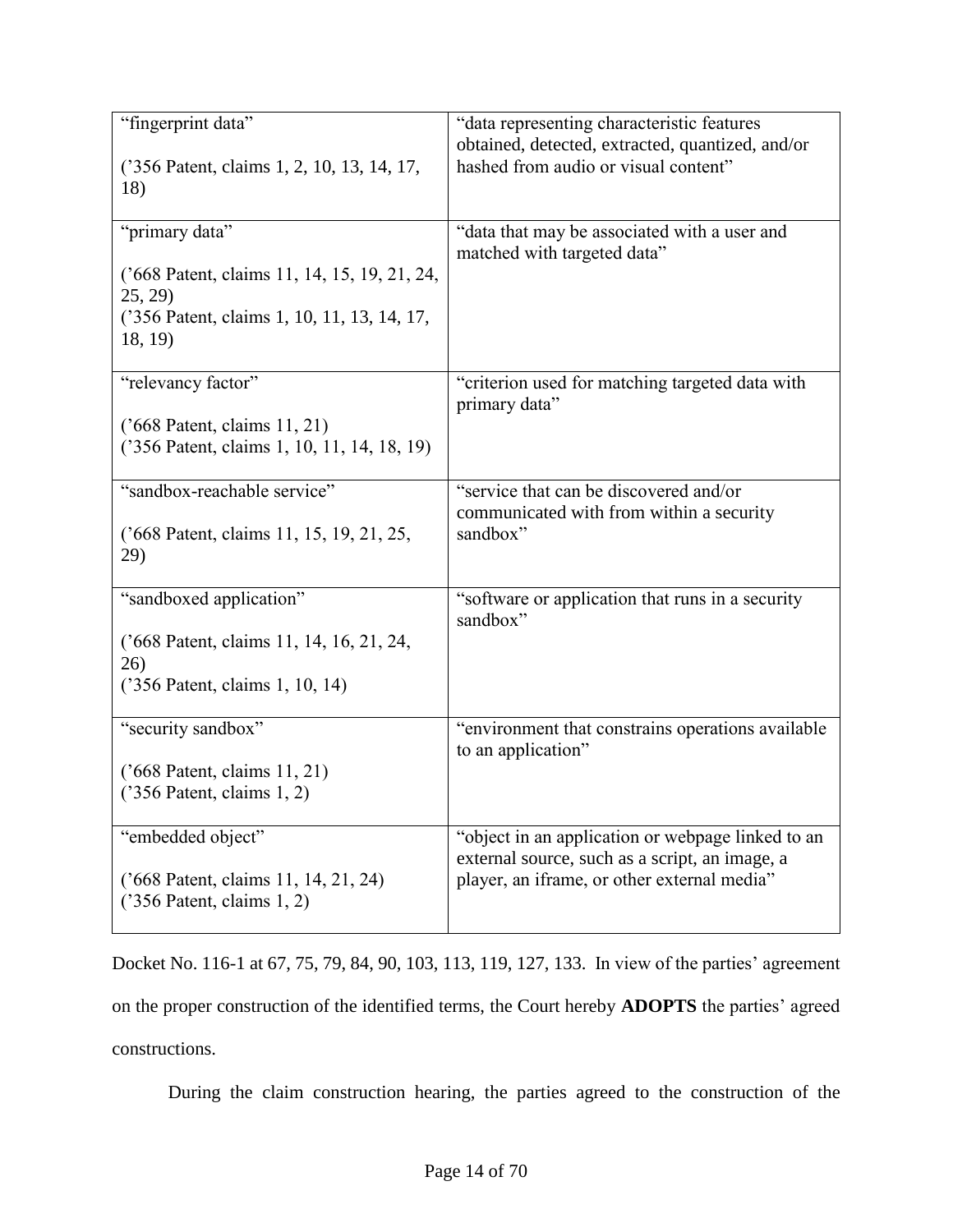following term:

| <b>Claim Term/Phrase</b>                | <b>Agreed Construction</b>               |
|-----------------------------------------|------------------------------------------|
| "pairing server"                        | "server that communicatively couples the |
| $(356$ Patent, claims 4, 9, 11, 15, 19) | television and the mobile device"        |
|                                         |                                          |

The Court agrees that "pairing server" should be construed to mean "server that communicatively couples the television and the mobile device." The specification states that "[t]he pairing server 300 exists in the cloud 712 and is communicatively coupled to the client device 100 and the networked media device 102 of FIG. 3." '668 Patent at 13:29–31 (emphasis added). As indicated by the plain and ordinary meaning of the term "pairing," and the related disclosure, the recited "pairing server" enables devices on the same network to pair by communicatively coupling the devices. Indeed, the specification states that "[t]he pairing server 300 may be configured to receive in the announcement from the networked device 102 and to communicate to the client device 100 the identification data 304 when a shared network is determined to be commonly associated with the client device 100 and the networked device 102." Id. at 13:45–50 (emphasis added). Likewise, the specification states that "[t]he pairing server 300 may also provide a relay service (e.g., transmits a data between two terminals that are incapable of communicating directly) between the client device 100 and the networked device 102." Id. at 13:51–54. In view of the intrinsic evidence and the parties' agreement on the proper construction of the term "pairing server," the Court hereby **ADOPTS** the parties' agreed construction.

#### **V. CONSTRUCTION OF DISPUTED TERMS**

The parties' dispute focuses on the meaning and scope of eleven terms/phrases in the Asserted Patents.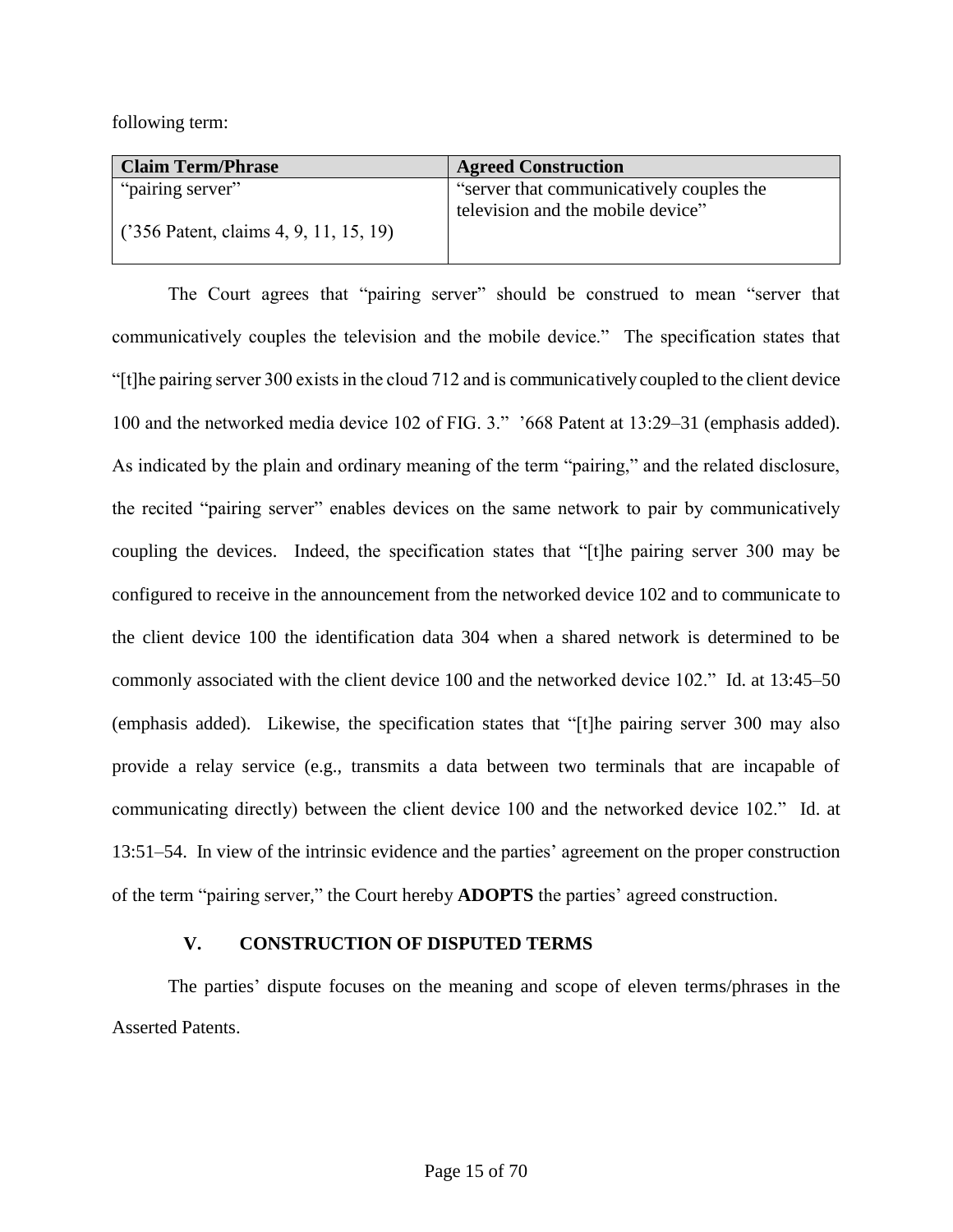#### **1. "communication session"**

| Disputed Term           | Plaintiff's Proposal            | Defendant's Proposal           |
|-------------------------|---------------------------------|--------------------------------|
| "communication session" | "period of time during which"   | "period of time during which"  |
|                         | information is sent and/or      | there is a bidirectional       |
|                         | received between devices either | exchange of information over a |
|                         | directly or indirectly (e.g.    | network connection between     |
|                         | through a server)"              | devices"                       |

#### **a) The Parties' Positions**

The parties agree that a "communication session" is a period of time during which communication occurs. The parties dispute: (1) whether there must be a bidirectional exchange of information; and (2) whether the exchange of information must take place over a network connection between devices. Plaintiff contends that the proper construction includes one-way and two-way sending and/or receiving of information. Docket No. 99 at 13. Plaintiff argues that Defendant's construction improperly imports additional limitations from certain embodiments while excluding other embodiments. Id. at 13 (citing '668 Patent at Fig. 7, 20:50–56). Plaintiff further argues that the Asserted Patents use the term communication to include both one-way and two-way communication. Docket No. 99 at 13 (citing '668 Patent at 38:45–59, 41:33–40, 5:54– 64, 9:65–10:8). Plaintiff contends that if the term "communication" was intended to be limited to only two-way communication, the word "bidirectional" would be superfluous and the Asserted Patents would not use the word "communication" to describe one-way communication. Docket No. 99 at 13.

Plaintiff also argues that its construction clarifies that communication sessions may include both direct and indirect communication (e.g. through a server). Id. at 13 (citing '668 Patent at 11:6–10, Figure 7). Plaintiff contends that technical dictionaries also support its construction. Docket No. 99 at 14–15 (citing Docket No. 99-6 (Webster's New World Telecom Dictionary (2008)), Docket No. 99-7 (Comprehensive Dictionary of Electrical Engineering, 2d Ed. (2005))).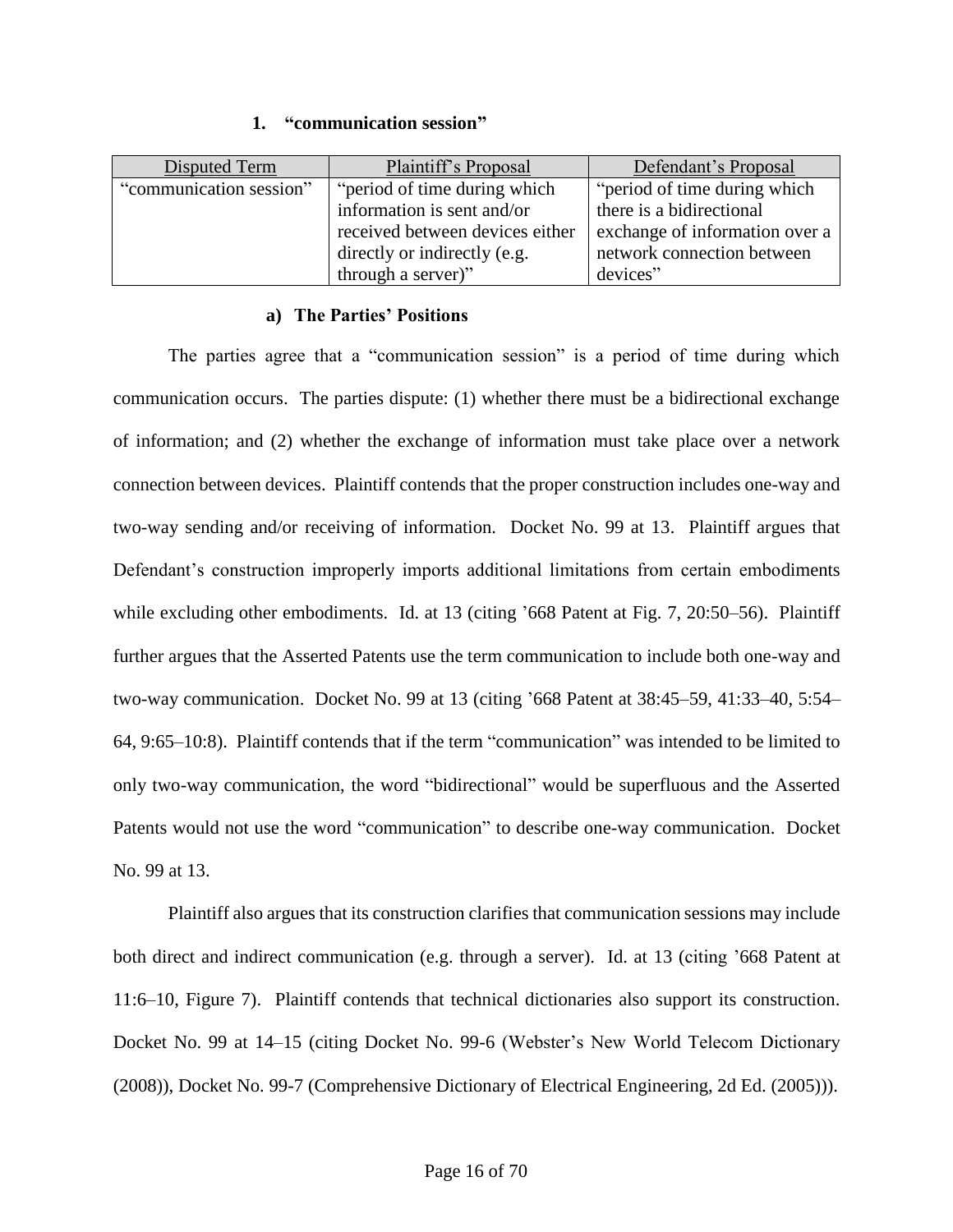Defendant responds that the specification uniformly characterizes a "communication session" as comprising a bidirectional exchange of information and never depicts or describes a communication session as comprising only one-way communication. Docket No. 104 at 12–13 (citing '668 Patent at 11:5–6, 5:54–57, 5:64–65, 11:3–4, 11:45–52, Figures 1 and 2). Defendant argues that Plaintiff's attempt to find support for a one-way communication session in the patents confuses a communication session (which must be established between devices) with a mere communication (a simple action by any device). Docket No. 104 at 14 (citing '668 Patent at 38:47–50, 38:28–39:1). According to Defendant, the Asserted Patents never describe a one-way communication session. Docket No. 104 at 14.

Defendant also argues that the Asserted Patents do not describe Figure 7 as showing a communication session between the networked device and client device. Docket No. 104 at 14 (citing '668 Patent at 19:28–37). According to Defendant, Figure 7 shows one example of information being relayed from the networked device to the client device via an intermediary server, with no indication that it depicts all data ever sent between the devices or that no data is ever sent from the client device to the networked device. Docket No. 104 at 14.

Defendant further argues that the specification and claims demonstrate that a communication session also requires a network connection between devices. Docket No. 104 at 15 (citing '668 Patent at 1:38–39, 2:18–25, 2:46–50, 6:6–15, 6:32–37, 11:1–11, 13:31–36, 16:9– 13, 51:31–33, 53:25–27, 55:22–24). Defendant contends that the characteristics of a communication session cited by Plaintiff confirms it comprises a network connection between devices. Docket 104 at 15 (citing '668 Patent at 6:9–15, 11:12–44). Defendant also contends that the discovery protocols cited by Plaintiff allow devices to discover each other so that specific devices may establish a communication session, not to communicate through an existing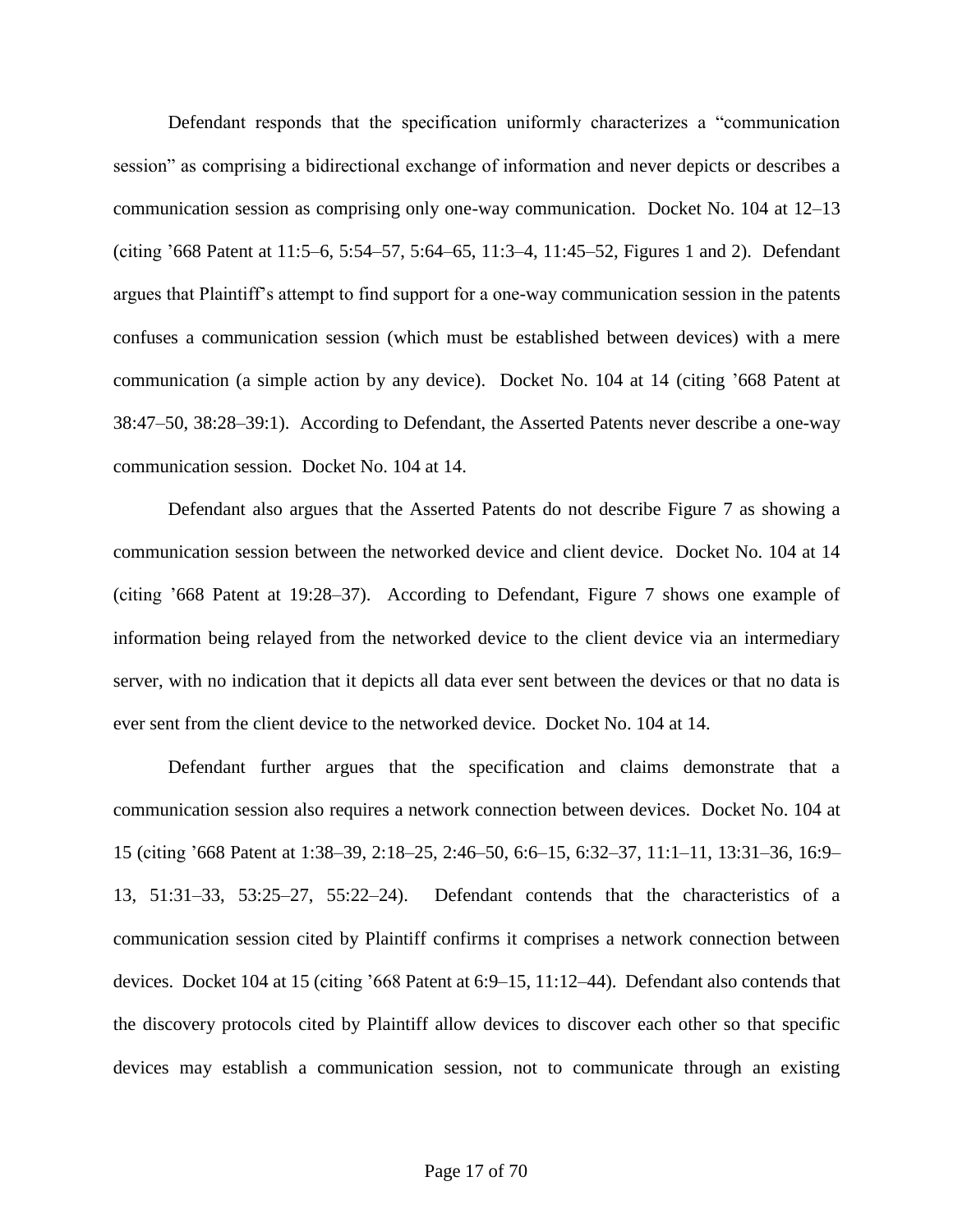communication session. Docket No. 104 at  $15-16$  (citing '668 Patent at  $11:37-39$ ,  $2:56-58$ ,  $3:9-$ 18, 14:1–44).

Finally, Defendant argues that Plaintiff's construction covers any communication, which improperly reads "session" out of the claims. Docket No. 104 at 16. Defendant contends that under Plaintiff's construction a radio station that broadcasts a radio signal to millions of unidentified radios would share a "communication session" with any radio that happened to be tuned to its broadcast frequency. Id. Defendant also contends that without the need for a network connection between devices, devices that communicate only twice would share a "communication session" spanning any time period. Id.

Plaintiff replies that the Asserted Patents disclose two-way communication sessions and one-way communications. Docket No. 109 at 3 (citing '668 Patent at 38:22–47, 18:58–67, 19:4– 27, Figures 1, 2, 5, and 6). Plaintiff argues that Figure 7 depicts a "communication session." Docket No. 109 at 4 (citing '668 Patent at 20:50–56, 21:9–11, claim 14). Plaintiff contends that in the context of the entire claim language and the patent, it is clear that "communication session" is merely one element in a system, and that "communication session" with the other claim limitations together define the patented invention. Docket No. 109 at 4. Plaintiff further argues that there is no need to import a "networked device" limitation into the term "communication session." Id. According to Plaintiff, the Asserted Patents make clear that the networked device and client device can have a communication session even when they are not on the same network. Docket No. 109 at 5 ('668 Patent at 38:28–31, 38:47–48, 38:50–53, 39:1–10).

For the following reasons, the Court finds that the term **"communication session"** should be construed to mean **"period of time during which information is sent and received either directly or indirectly."**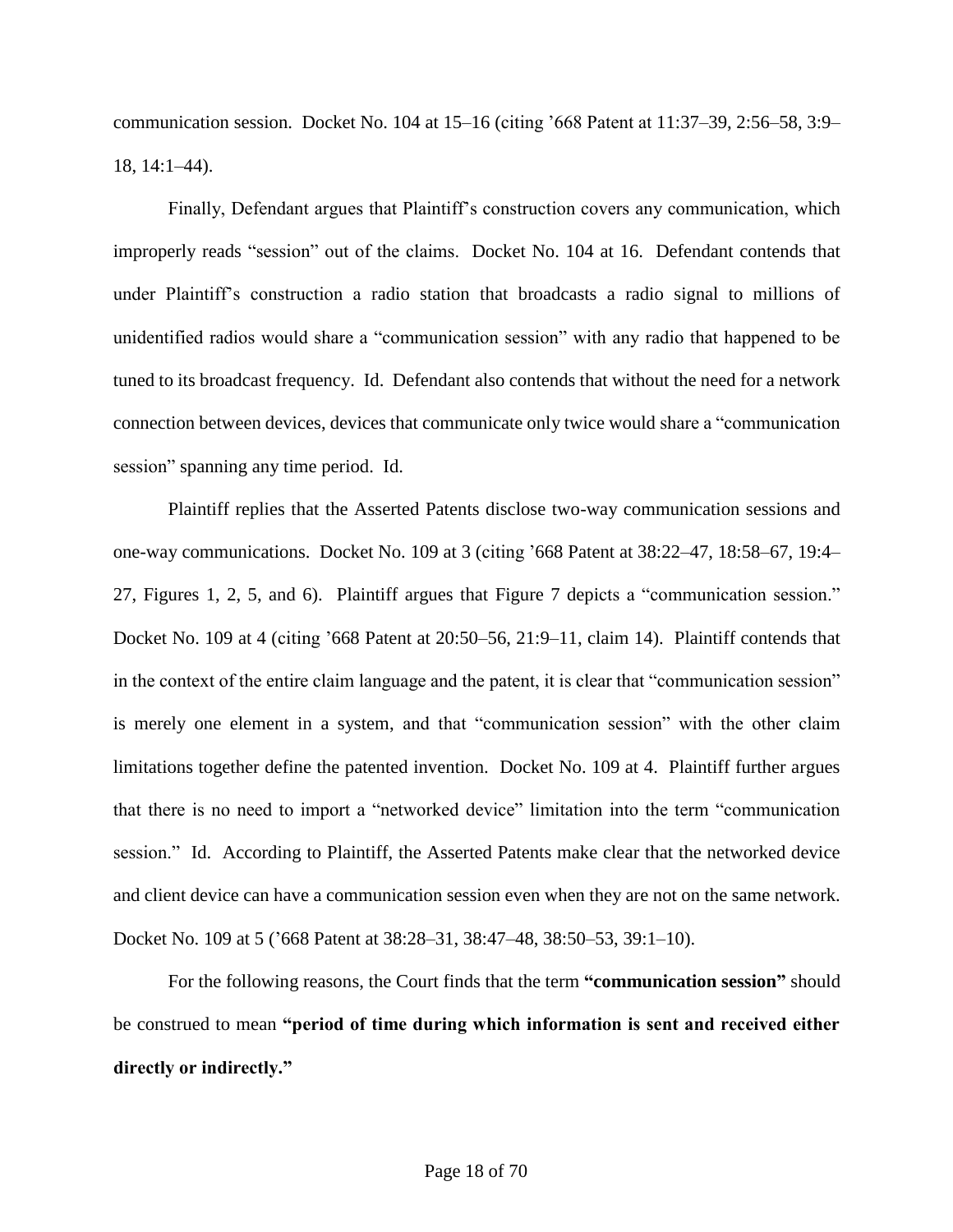#### **b) Analysis**

The term "communication session" appears in claims 1, 4, 11, 14, 21, and 24 of the '668 Patent. The Court finds that the term is used consistently in the claims and is intended to have the same general meaning in each claim. The Court further finds that the recited "communication session" is a period of time during which information is sent and received (i.e., bidirectional exchange). The claims indicate that the "communication session" is between the networked device and the client device. See, e.g., '668 Patent at Claim 1 ("a networked device configured to: automatically announce a sandbox-reachable service of the networked device . . . a client device configured to: . . . automatically establish a communication session between the sandboxed application and the sandbox-reachable service . . . .").

The specification consistently states that the "communication session" between these two devices is a bidirectional communication. For example, the specification states that "FIG. 1 is a block diagram depicting a system of automatic bidirectional communication (e.g., sending and receiving information in both directions without prior configuration by a human) between multiple devices, according to one embodiment." Id. at 5:54–57 (emphasis added). The specification then explicitly states that "the client device 100 communicates bidirectionally with the networked device 102 of FIG. 1." Id. at 5:64–65 (emphasis added). Similarly, the specification states that "FIG. 2 depicts a system of bidirectional communication between a relevancy-matching server 200, the client device 100, and the networked device 102, according to one embodiment." Id. at 11:45–47 (emphasis added). Figures 1 and 2 further illustrate the bidirectional "communication session 116" with a two-sided arrow connecting a client device and a networked device. Id. at Figures 1 and 2.

Likewise, Figures 4, 10, and 11 illustrate and disclose a bidirectional communication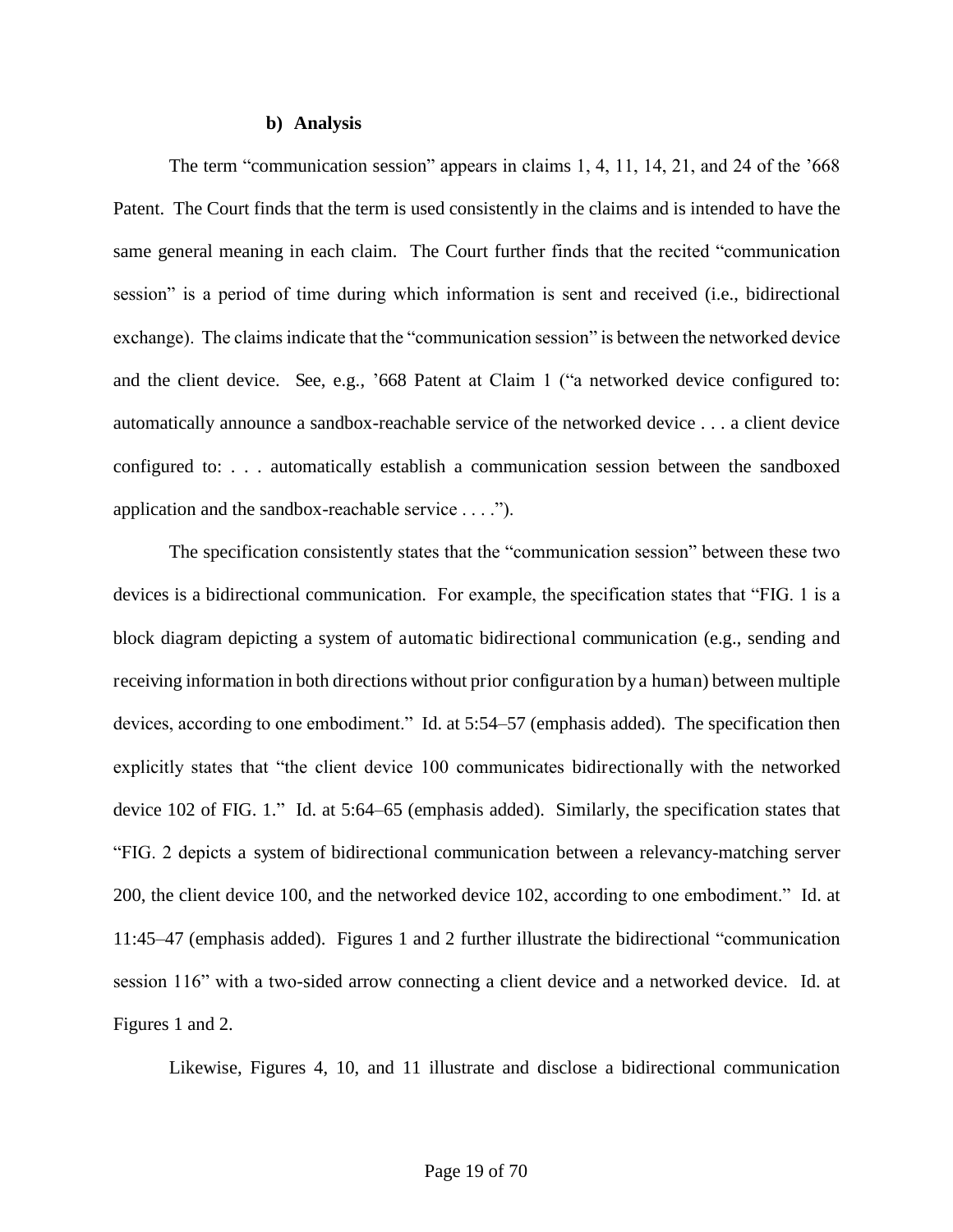between a networked device and a client device. Id. at 4:17–21 ("FIG. 4 is a block diagram depicting a system of bidirectional communication between the client device 100 and the networked device 102 using an extension 404 of a security sandbox 104, according to one embodiment") (emphasis added); 4:45–49 ("FIG. 10 is a block diagram of a system including a content identification server 1006 configured for automatic bidirectional communication with a number of capture servers 1008A, 1008B, the client device 100, and the networked device 102, according to one embodiment.") (emphasis added); 4:50–54 ("FIG. 11 is a block diagram of a system of automatic bidirectional communication between the client device 100 and the networked device 102 involving the content identification server 1006 and a plurality of other networked devices 1400A, 1400B, according to one embodiment.") (emphasis added).

These embodiments further indicate that the bidirectional communication is automatic. See, e.g., id. at 14:66–15:2 ("When the client device 100 pairs with the networked device 102, the automatic bidirectional communication may comprise the client device 100 pushing the media data 1004 to the networked device 102."). The "automatic bidirectional communication" addresses the problem of a user being "unable to configure the networked device to share the information with the other networked device." Id. at  $1:65-67$ .<sup>3</sup> Accordingly, the Court finds that the intrinsic evidence indicates that the recited "communication session" means "a period of time during which information is sent and received."

Arguing against the bidirectional communication limitation, Plaintiff contends that the patents include embodiments of one-way communication. Docket No. 99 at 13 (referring to Figure 7); Docket No. 109 at 3 (referring to Figures 5 and 6). Contrary to Plaintiff's suggestion, the

l

<sup>&</sup>lt;sup>3</sup> The Court notes that the claims generally require "automatically establishing" a communication session, and thus "automatically" would be redundant and is not included in the Court's construction.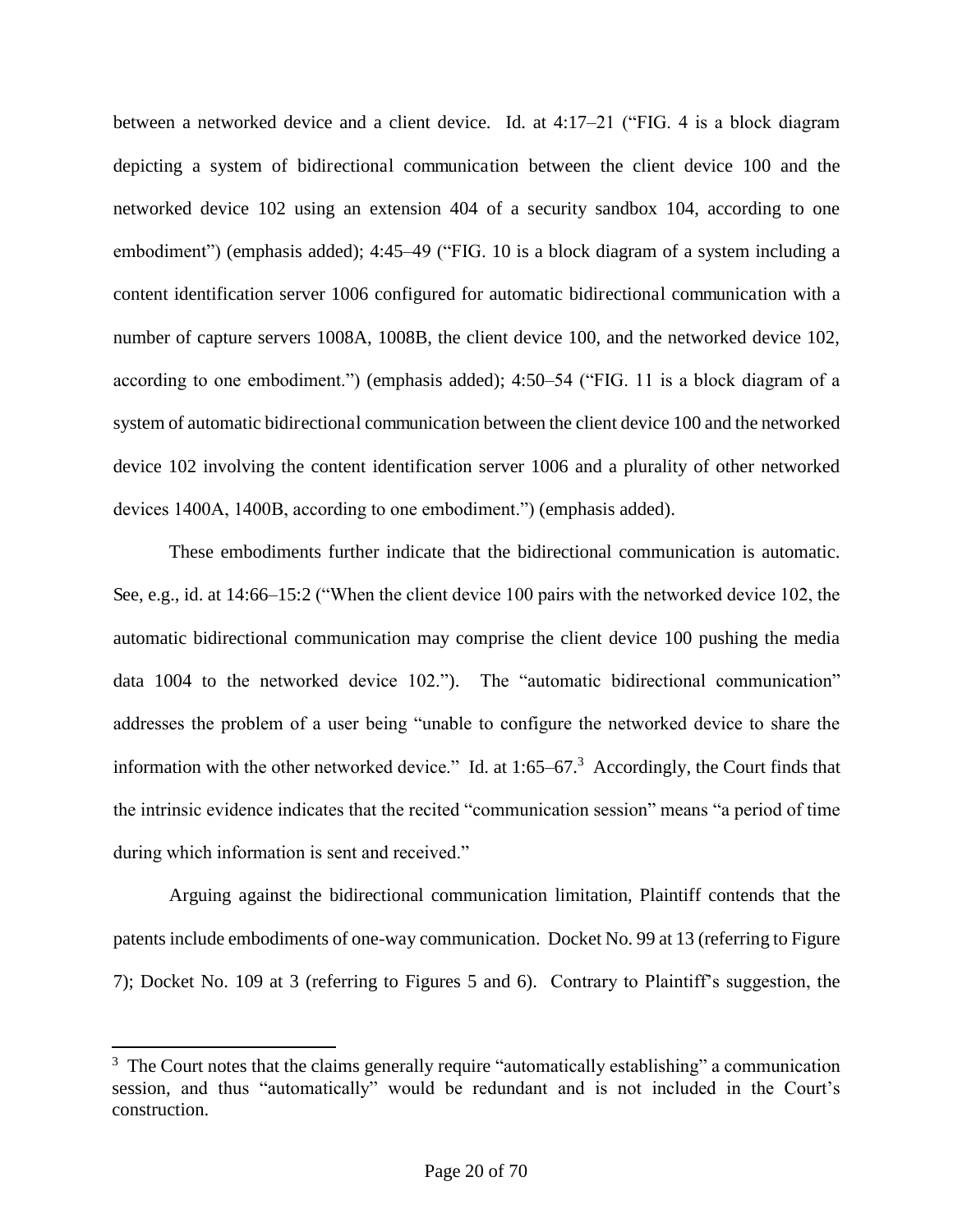specification never describes the "one-way communication" as a "communication session" between the networked device and the client device. Instead, the specification states that Figures 5 and 6 illustrate "a block diagram depicting the client device 100 gathering a primary data 500 through a sandboxed application 112 [an executable code 600] and communicating the primary data 500 to the relevancy-matching server 200 through an image 502 [the executable code 600], according to one embodiment." '668 Patent at 4:22–32 (emphasis added). Thus, Figures 5 and 6 relate to the "gather[ing] the primary data" claim element, which is a different than "automatically establish[ing] a communication session." See, e.g., id. at Claim 1 (Compare "gather the primary data through at least one of the embedded object and the sandboxed application" to "automatically establish a communication session between the sandboxed application and the sandbox-reachable service.").

Similarly, the specification does not describe Figure 7 as illustrating a "communication session" between the networked device and client device. Instead, Figure 7 is an example of information being relayed from the networked device to the client device via an intermediary server. In other words, the specification does not suggest or indicate that it depicts all data that is sent between the devices, or that a "communication session" includes a one-way communication. Indeed, the specification explicitly states that "FIG. 7 is a block diagram depicting the client device 100 residing on a separate network from the networked device 102 and gathering the primary data 500 from an intermediary server 700, according to one embodiment." Id. at 4:33–36; see also id. at 19:28–30 ("FIG. 7 is a block diagram depicting the client device 100 residing on a separate network from the networked device 102 and gathering the primary data 500 from the intermediary server 700, according to one embodiment."). To be sure, the specification refers to "communication session 116 between the client device and the networked device 102," but does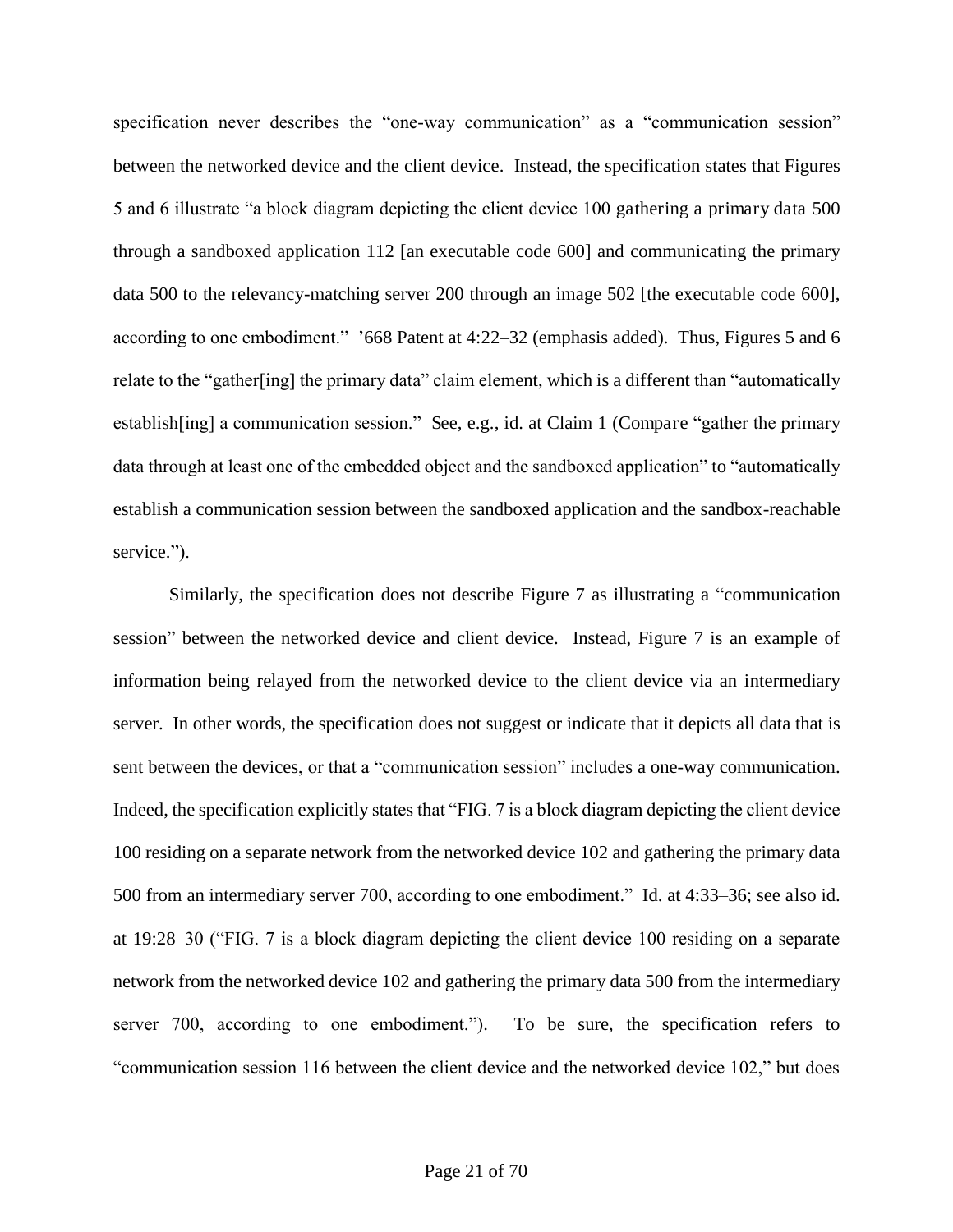not illustrate "communication session 116" in Figure 7, like it does in the other figures. Id. at 20:50–56. Contrary to Plaintiff's suggestion, the Court's construction does not exclude the embodiment illustrated in Figure 7, because Figure 7 requires automatically establishing a bidirectional communication session.

Plaintiff also contends that the Assert Patents discuss "a low-bitrate communication in onedirection." Docket No. 99 at 13. Plaintiff is correct that this example provides a one-way communication. However, this example refers to a "covert channel" the networked device may use to announce itself to the client device in order to "enable the communication session" (i.e., before a communication session has even been established.). See, e.g., '668 Patent at 38:47–50 ("The covert channel may enable the communication session 116 between the sandboxed application 112 and the sandbox-reachable service 114 without opening the networked device 102 to a security risk.") (emphasis added). As indicated, the one-direction communication is not the recited "communication session 116." Indeed, the specification states that "[t]he networked device 102 may also be configured to automatically announce the sandbox-reachable service 114 of the networked device 102 to a discovery module 302 prior to an establishment of the communication session 116 between the sandboxed application 112 and the sandbox-reachable service 114." Id. at 6:33–37 (emphasis added).

In summary, Plaintiff's contention that the recited "communication session" may be a oneway communication is inconsistent with the intrinsic evidence. Moreover, Plaintiff's construction would cover any communication, and would improperly read "session" out of the claims. See, e.g., Aspex Eyewear, Inc. v. Marchon Eyewear, Inc., 672 F.3d 1335, 1348 (Fed. Cir. 2012) (rejecting claim construction because it "effectively reads [a] term [] out of the limitation"). Furthermore, the extrinsic evidence is consistent with the intrinsic evidence and defines "session"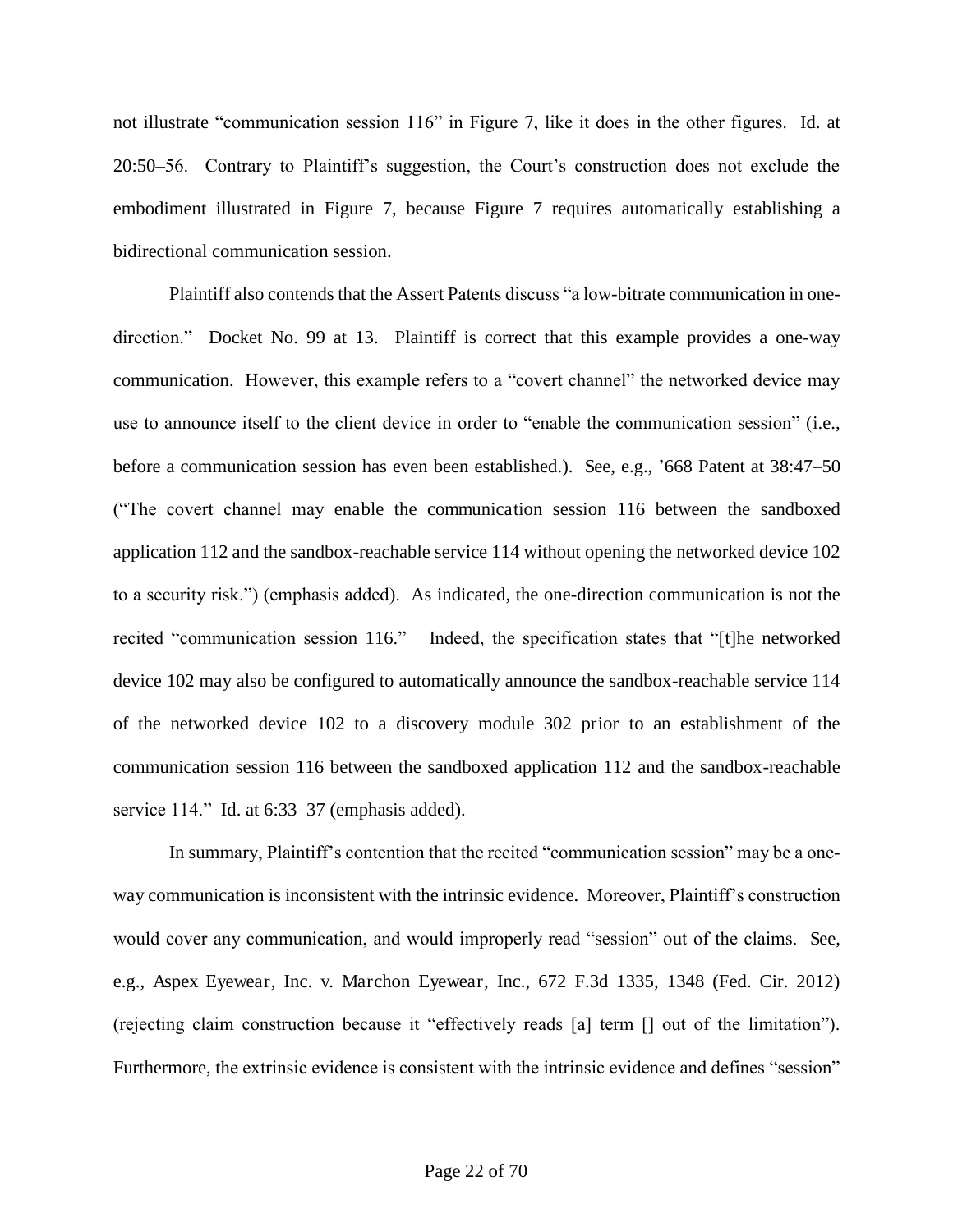as "[i]n communications, the time during which two computers maintain a connection." Docket No. 104-4 at 4 (Microsoft Computer Dictionary); see also Docket No. 104-3 at 4 (Dictionary of Multimedia Terms & Acronyms) (defining "session" as "in telecommunications, a series of communications between two stations during one connection"). Accordingly, the Court finds "communication session" should be construed to mean a "period of time during which information is sent and received."

Regarding the second issue related to Defendant's proposed "network connection between devices," the Court finds that it is unnecessary and could potentially confuse the jury. The specification makes clear that the networked device and client device can have a communication session even when they are not on the same network. The specification explicitly states that "[t]he networked device 102 and the client device 100 may not reside on the same network." '668 Patent at 39:1–2. For example, the specification states that "[w]hen the client device 100 and the networked device 102 are paired using the hidden signal of the networked device 102, the client device 100 and the networked device 102 may not be required to reside on a same network." Id. at 38:28–31. Moreover, the claims recite that the communication session is "automatically established" between the networked device and the client device. Thus, Defendant's construction is unnecessary and could confuse the jury by suggesting that the networked device and client device must be on the same network. Finally, in reaching its conclusion, the Court has considered the extrinsic evidence submitted by the parties, and given it its proper weight in light of the intrinsic evidence.

### **c) Court's Construction**

The Court construes the term **"communication session"** to mean **"period of time during which information is sent and received either directly or indirectly."**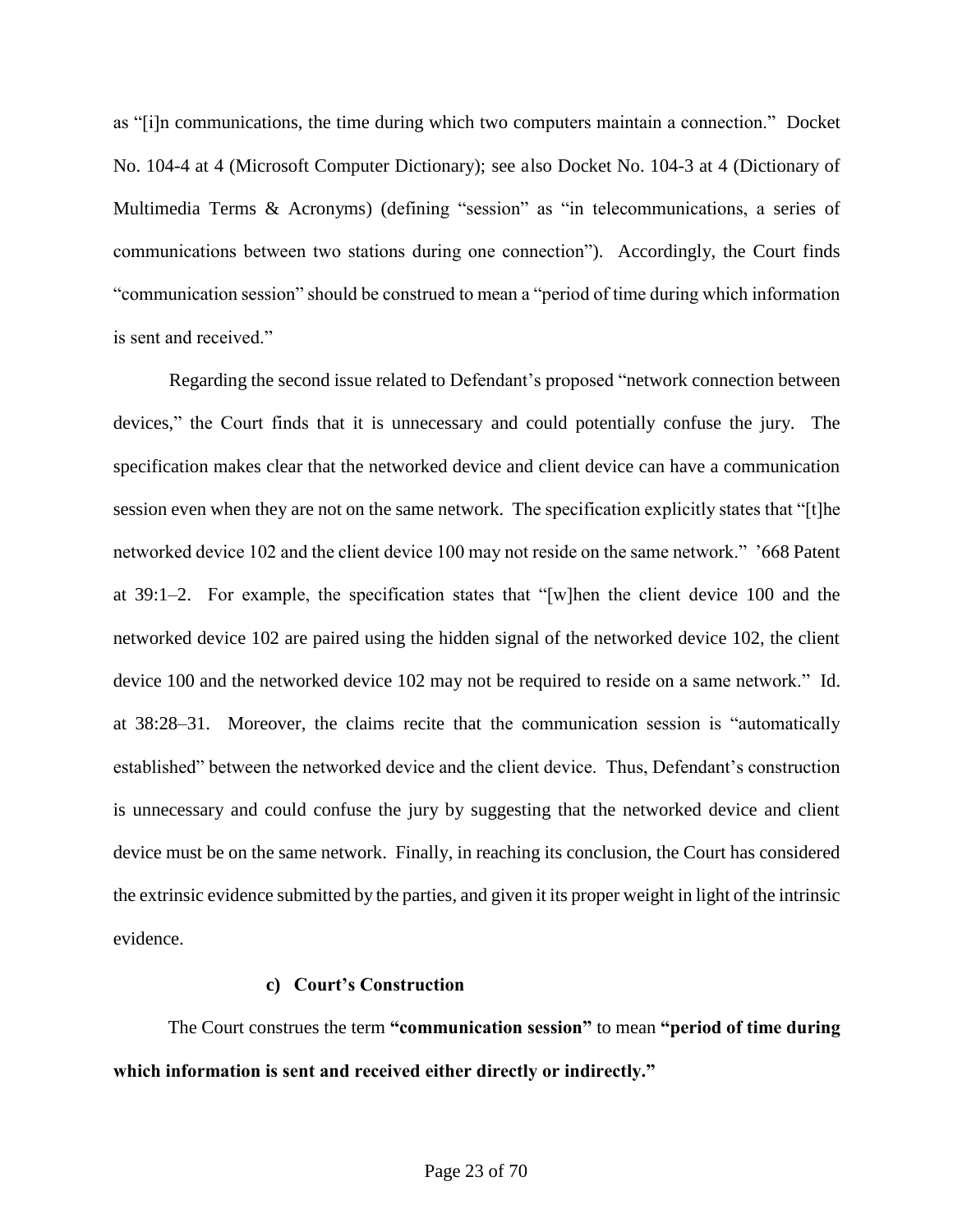## **2. "associate with . . .," "associated with . . .," "associating with . . .," "associate . . . with . . ."**

| Disputed Term                | Plaintiff's Proposal | Defendant's Proposal                |
|------------------------------|----------------------|-------------------------------------|
| "associate the television"   | plain meaning / no   | "exchange information to permit     |
| with the mobile device"      | construction needed  | the television and mobile device to |
|                              |                      | communicate with each other"        |
| "mobile device capable of    | plain meaning / no   | "mobile device capable of           |
| being associated with the    | construction needed  | exchanging information to permit    |
| television"                  |                      | the mobile device and television to |
|                              |                      | communicate with each other"        |
| "client device configured"   | plain meaning / no   | "client device configured to        |
| toassociate with the         | construction needed  | exchange information to permit the  |
| networked device"            |                      | client device and networked device  |
|                              |                      | to communicate with each other"     |
| "associating, by the client" | plain meaning / no   | "exchanging information, by the     |
| device, with the             | construction needed  | client device, to permit the client |
| networked device"            |                      | device and networked device to      |
|                              |                      | communicate with each other"        |

#### **a) The Parties' Positions**

The parties dispute the meaning of "associate with" and variations of that phrase (collectively referred to as "associate") in the context of associated networked devices and client devices. Plaintiff contends that the term is used in its plain and ordinary meaning throughout the Asserted Patents to describe various aspects of the claimed inventions. Docket No. 99 at 10 (citing '668 Patent at 3:46–52, 11:60–63, Claims 1, 7, 8). Plaintiff argues that the specification describes information as "associated with a user" to mean information related to a user in some way, and describes a hardware address as "associated with the networked device" to mean a hardware address used to identify or signify a networked device. Docket 99 at 10-11 ('668 Patent at 1:48– 51, 3:4–6). Plaintiff contends that the term also appears in several of the claims of the Asserted Patents in the same context. Docket 99 at 11 (citing '668 Patent at Claims 1 and 2; '356 Patent at Claims 4 and 7). Plaintiff further argues that the term comports with its well-understood plain and ordinary meaning. Docket No. 99 at 11 (citing Docket 99-3 (Merriam-Webster Collegiate Dictionary (2014)); Docket No. 99-4 (New Oxford American Dictionary (2010)); Docket No. 99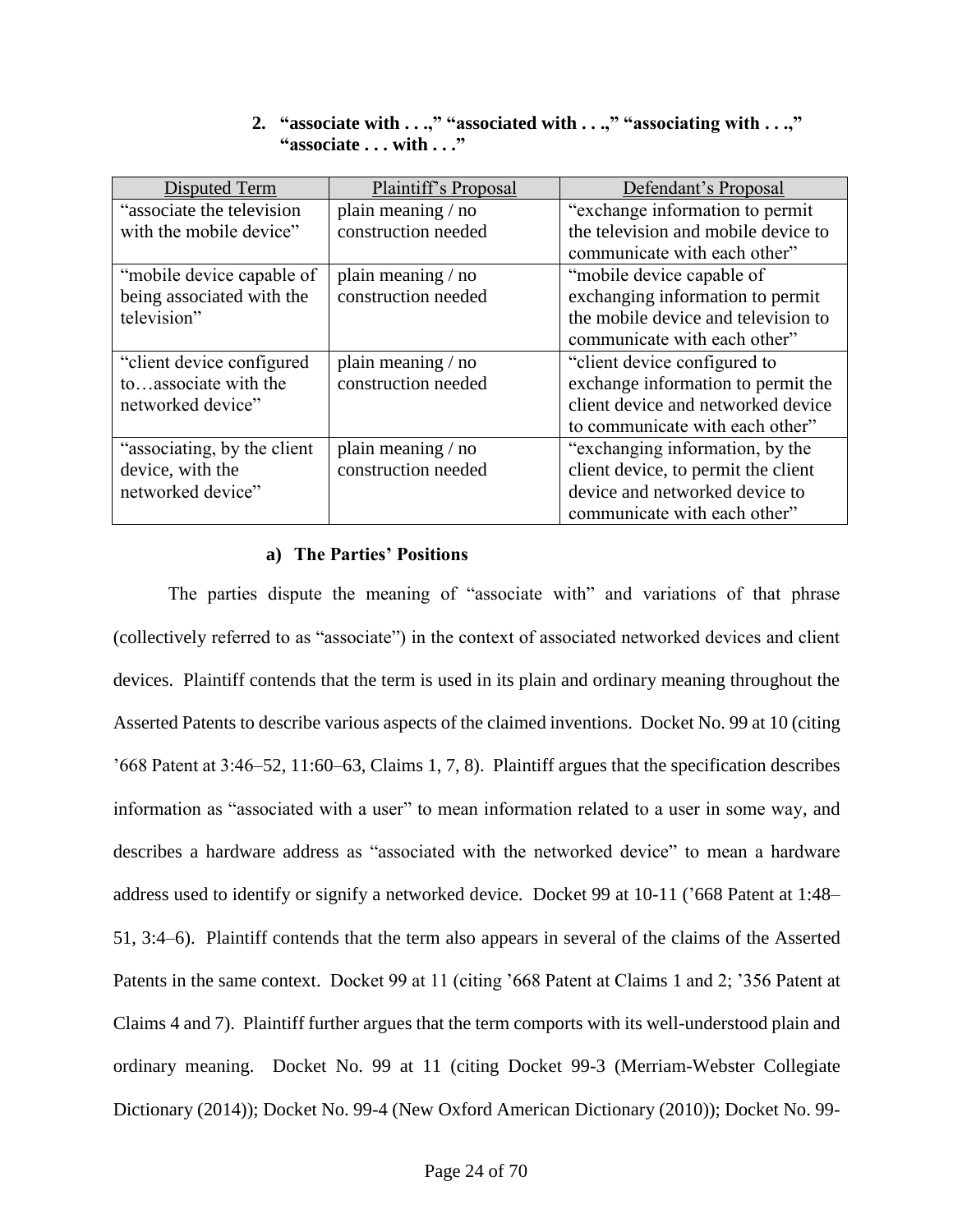5 (American Heritage Dictionary (2012))).

Plaintiff also argues that it would be improper to limit the meaning of certain uses of the term "associate" while interpreting all other uses of the term under its plain and ordinary meaning. Docket No. 99 at 11. Plaintiff contends that Defendant's construction attempts to add a requirement that associated networked and mobile devices must have a two-way exchange of information. Id. at 12. Plaintiff further contends that Defendant's construction would exclude Figure 7, which depicts the networked device communicating preliminary or primary data to the client device through the intermediary server. Id. (citing '668 Patent at Figure 7, 19:28–21:37). Plaintiff argues that Defendant cannot import limitations into the claims unless the patentee clearly intended to do so. Docket No. 99 at 12.

Defendant responds that it seeks construction of "associate" because it has more than one ordinary meaning, and those ordinary meanings do not resolve the parties' dispute. Docket No. 104 at 18. Defendant argues that Plaintiff admits the term takes on different meanings within the Asserted Patents. Id. at 19. Defendant further argues that none of the different meanings Plaintiff assigns to "associate" make sense when those meanings are applied to the disputed phrases. Id. According to Defendant, when one device associates with another, the devices associate through their communicatively coupled applications, confirming that the devices are not simply associating in any lay sense of the word. Id. at 20. Defendant also contends that the most straightforward interpretation in this context is that the associating device exchanges information (e.g., in establishing a communication session) that permits communication between devices. Id.

Plaintiff replies that the use of the word "associate" in the phrases "associated with a user" and "associated with the networked device" does not diverge from the plain and ordinary meaning. Docket No. 109 at 5. Plaintiff argues that the surrounding description of the relationship informs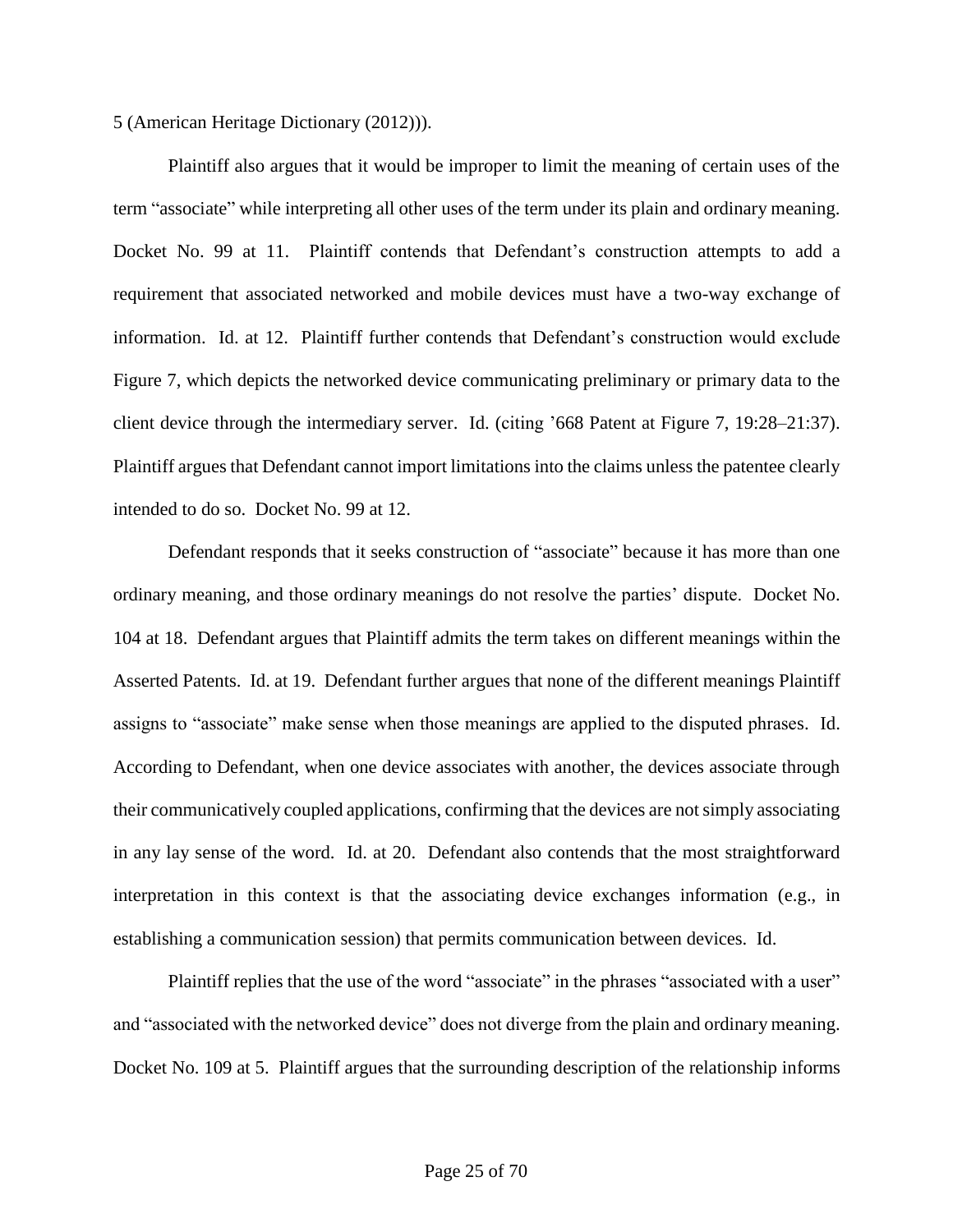the reader about the degree of the relationship. Id. Plaintiff contends that the same plain and ordinary meaning applies to associations between client and networked devices. Id. Plaintiff further argues that Defendant's construction excludes one-way communication embodiments through its construction of "associate." Id. at 6 (citing '668 Patent at Figs. 5–8, 19:28–21:37). Plaintiff also contends that it excludes embodiments in which a network device posts identification data at a URL for a client device to discover. Docket No. 109 at 6 (citing '668 Patent at 6:43–46, 6:60–65, 7:5–27, 8:11–23).

For the following reasons, the Court finds that the phrase **"associate the television with the mobile device"** should be construed to mean **"enable the television to communicate with the mobile device,"** and the phrase **"mobile device capable of being associated with the television"** should be construed to mean **"mobile device capable of communicating with the television."** The Court further finds that the phrase **"client device configured to . . . associate with the networked device"** should be construed to mean **"client device configured to . . . communicate with the networked device,"** and the phrase **"associating, by the client device, with the networked device"** should be construed to mean **"communicating, by the client, with the networked device."**

#### **b) Analysis**

The phrase "associate the television with the mobile device" appears in claims 4, 11, and 19 of the '356 Patent. The phrase "mobile device capable of being associated with the television" appears in claim 1 of the '356 Patent. The phrase "client device configured to . . . associate with the networked device" appears in claims 1 and 21 of the '668 Patent. The phrase "associating, by the client device, with the networked device" appears in claim 11 of the '668 Patent. The Court finds that "associate" is used consistently in the claims and is intended to have the same general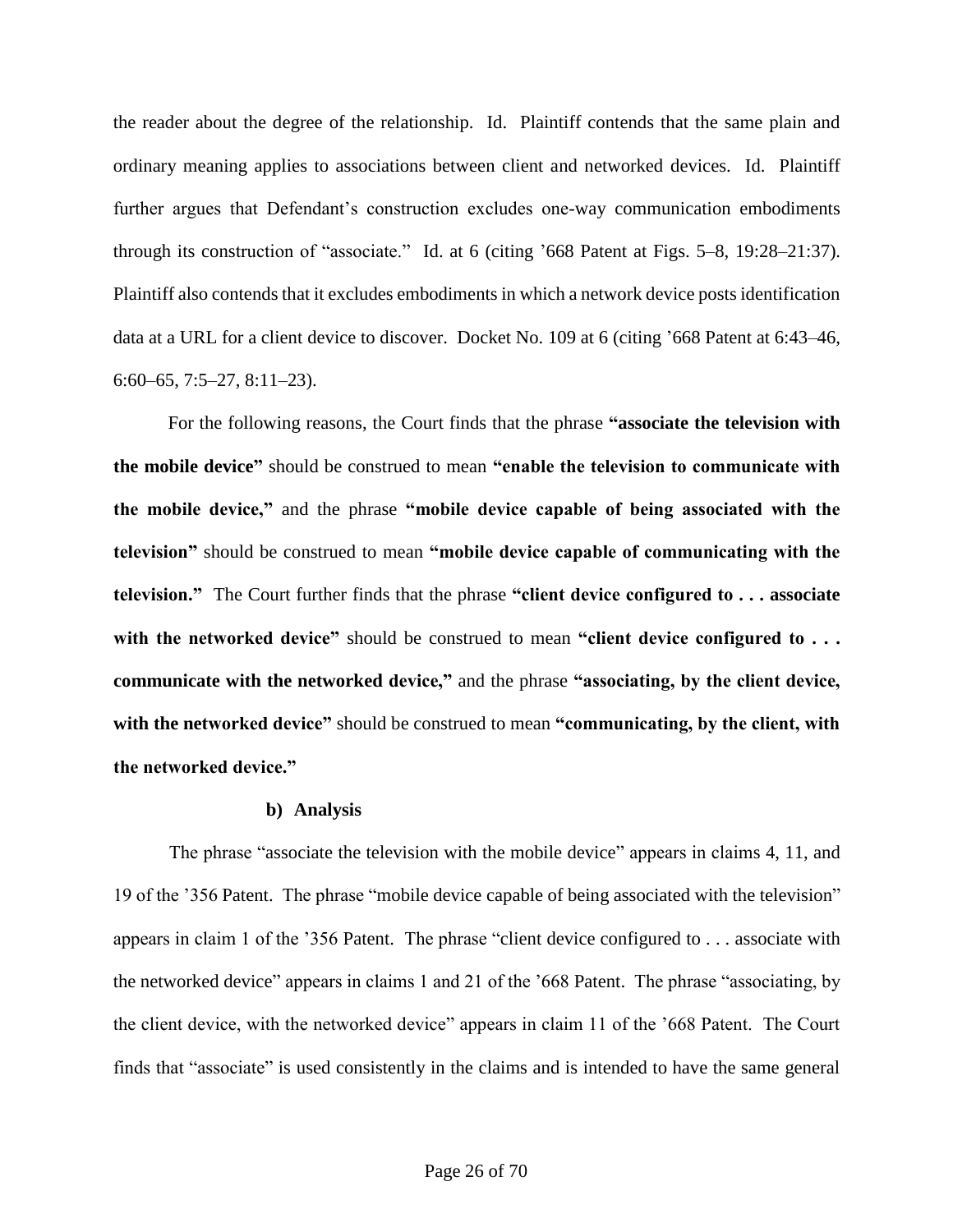meaning in each claim. The Court further finds that the intrinsic evidence indicates that "associating with" generally means "communicating with."

The Summary section states that the client device "automatically process[es] an identification data of the networked device and/or the sandbox-reachable service," then "automatically associate[s] with the networked device through a sandboxed application of the client device communicatively coupled to the sandbox-reachable service based on the identification data." '668 Patent at 2:31–38 (emphasis added). The specification further indicates that this process may take place via the pairing server. Specifically, the specification states that "[t]he pairing server 300 exists in the cloud 712 and is communicatively coupled to the client device 100 and the networked media device 102 of FIG. 3." Id. at 13:28–31 (emphasis added).

Indeed, claim 4 of the '356 Patent recites "pairing server to: associate the television with the mobile device." Likewise, claim 1 of the '668 Patent recites that the networked device "automatically announce a sandbox-reachable service of the networked device," and that the client device "automatically associate with the networked device through a sandboxed application of the client device communicatively coupled to the sandbox-reachable service." Thus, the intrinsic evidence indicates that when one device "associates with" another, the devices associate through their communicatively coupled applications. Accordingly, the Court finds that a person of ordinary skill in the art would understand "associating with" to mean "communicating with."

Turning to the parties' constructions, the Court finds that "associated with" has more than one ordinary meaning in the context of the intrinsic evidence. Plaintiff does not dispute this fact. Therefore, giving the term its plain and ordinary meaning would not resolve the parties' dispute over what it means for one device to associate with another device in the context of the patents. See, e.g., O2 Micro Int'l Ltd. v. Beyond Innovation Tech. Co., 521 F.3d 1351, 1361 (Fed. Cir. 2008)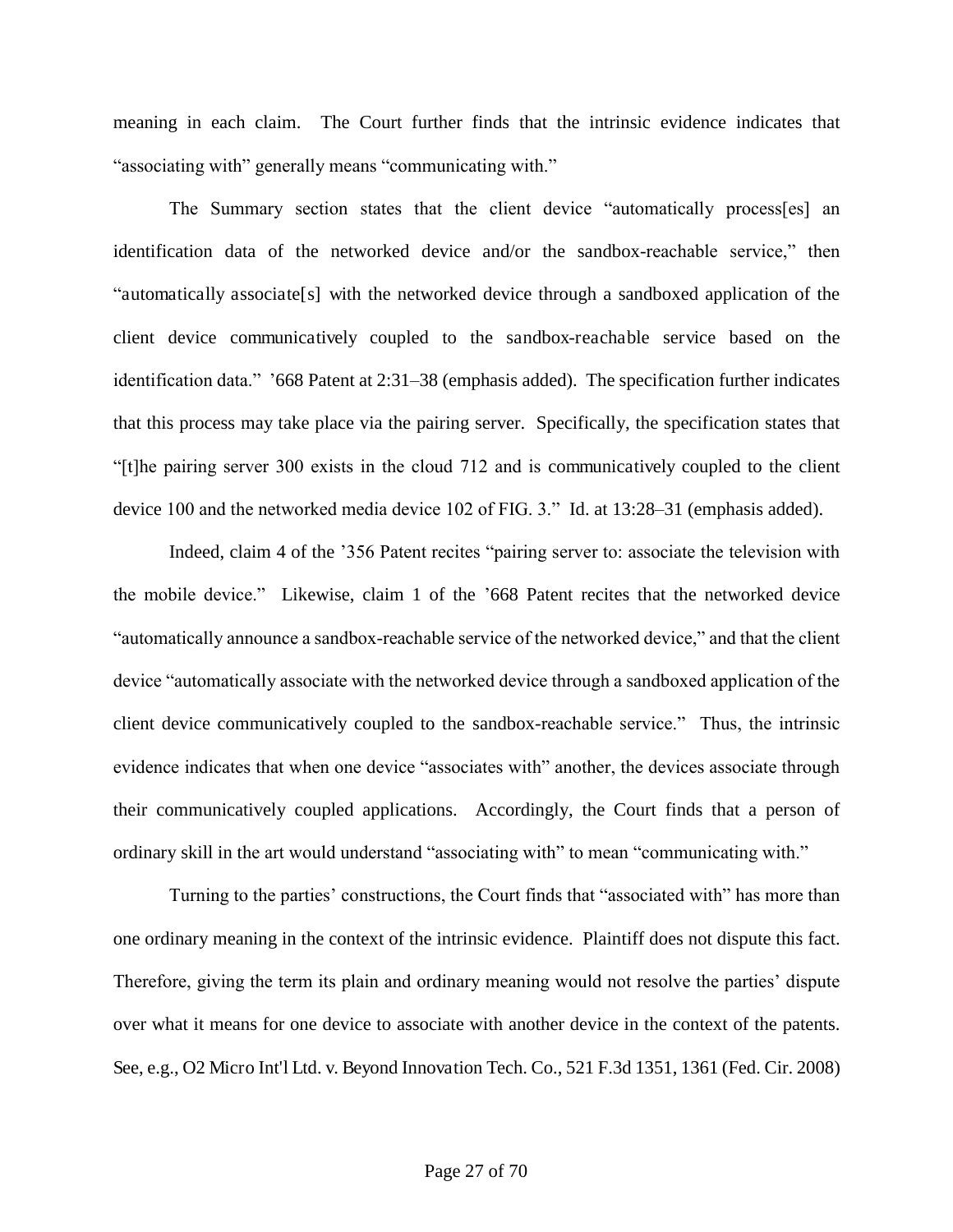("A determination that a claim term 'needs no construction' or has the 'plain and ordinary meaning' may be inadequate when a term has more than one 'ordinary' meaning or when reliance on a term's 'ordinary' meaning does not resolve the parties' dispute.").

Plaintiff identifies several examples in which the Asserted Patents refer to one thing (e.g., information or data) that is "associated with" another thing/person (e.g., a user or device). Docket No. 99 at 10–11. Plaintiff agrees that these examples show that the term takes on different meanings within the Asserted Patents. For example, Plaintiff argues that "[t]he specifications describe information as 'associated with a user' to mean information related to a user in some way and describe a hardware address as 'associated with the networked device' to mean a hardware address used to identify or signify a networked device." Id. However, neither of these meanings of "associate" make sense when applied to the disputed phrases. For example, substituting "relating" for "associating" in claim 11 of the '668 Patent makes performing the step unclear. Specifically, the step would become "automatically [relating], by the client device, [to] the networked device through a sandboxed application of the client device communicatively coupled to the sandbox-reachable service based on the identification data." Accordingly, the Court rejects Plaintiff's proposal of plain and ordinary meaning.

However, the Court agrees that Defendant's construction improperly adds a requirement that the associated networked and mobile devices must have a two-way exchange of information. A "two way exchange of information" is not the plain and ordinary meaning of "associate" in the context of the intrinsic evidence. Instead, the claim language itself recites the required communication. For example, claim 1 of the '668 Patent recites a client device configured to "automatically associate with the networked device through a sandboxed application of the client device communicatively coupled to the sandbox-reachable service based on the identification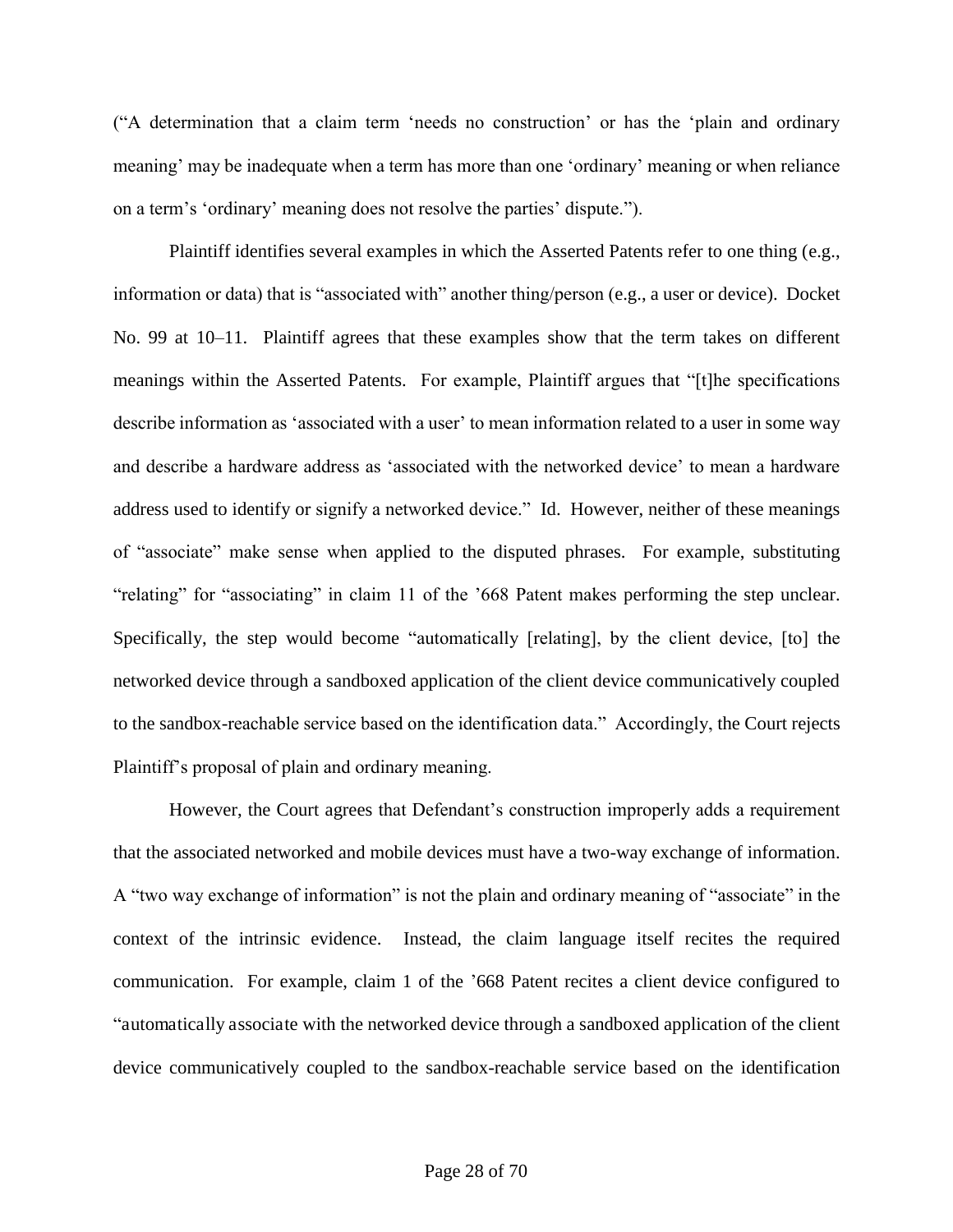data," as well as "automatically establish a communication session between the sandboxed application and the sandbox-reachable service through at least one of a cross-site scripting technique, an appended header, a same origin policy exception, and an other mode of bypassing a number of access controls of the security sandbox." '668 Patent at claim 1 (emphasis added). To the extent that Defendant contends that "associate" requires a "two way exchange of information," the Court rejects this argument. Finally, in reaching its conclusion, the Court has considered the extrinsic evidence submitted by the parties, and given it its proper weight in light of the intrinsic evidence.

## **c) Court's Construction**

The Court construes the term the phrase **"associate the television with the mobile device"**  to mean **"enable the television to communicate with the mobile device,"** and the phrase **"mobile device capable of being associated with the television"** to mean **"mobile device capable of communicating with the television."** The Court further construes the phrase **"client device configured to . . . associate with the networked device"** to mean **"client device configured to . . . communicate with the networked device,"** and the phrase **"associating, by the client device, with the networked device"** to mean **"communicating, by the client, with the networked device."**

### **3. "targeted data"**

| Disputed Term   | Plaintiff's Proposal           | Defendant's Proposal            |
|-----------------|--------------------------------|---------------------------------|
| "targeted data" | "content recommendation,       | "information related to primary |
|                 | advertisement, product         | data and intended to be         |
|                 | recommendation, and/or other   | communicated to a user, such    |
|                 | information related to primary | as a content recommendation,    |
|                 | data"                          | advertisement, or product       |
|                 |                                | recommendation"                 |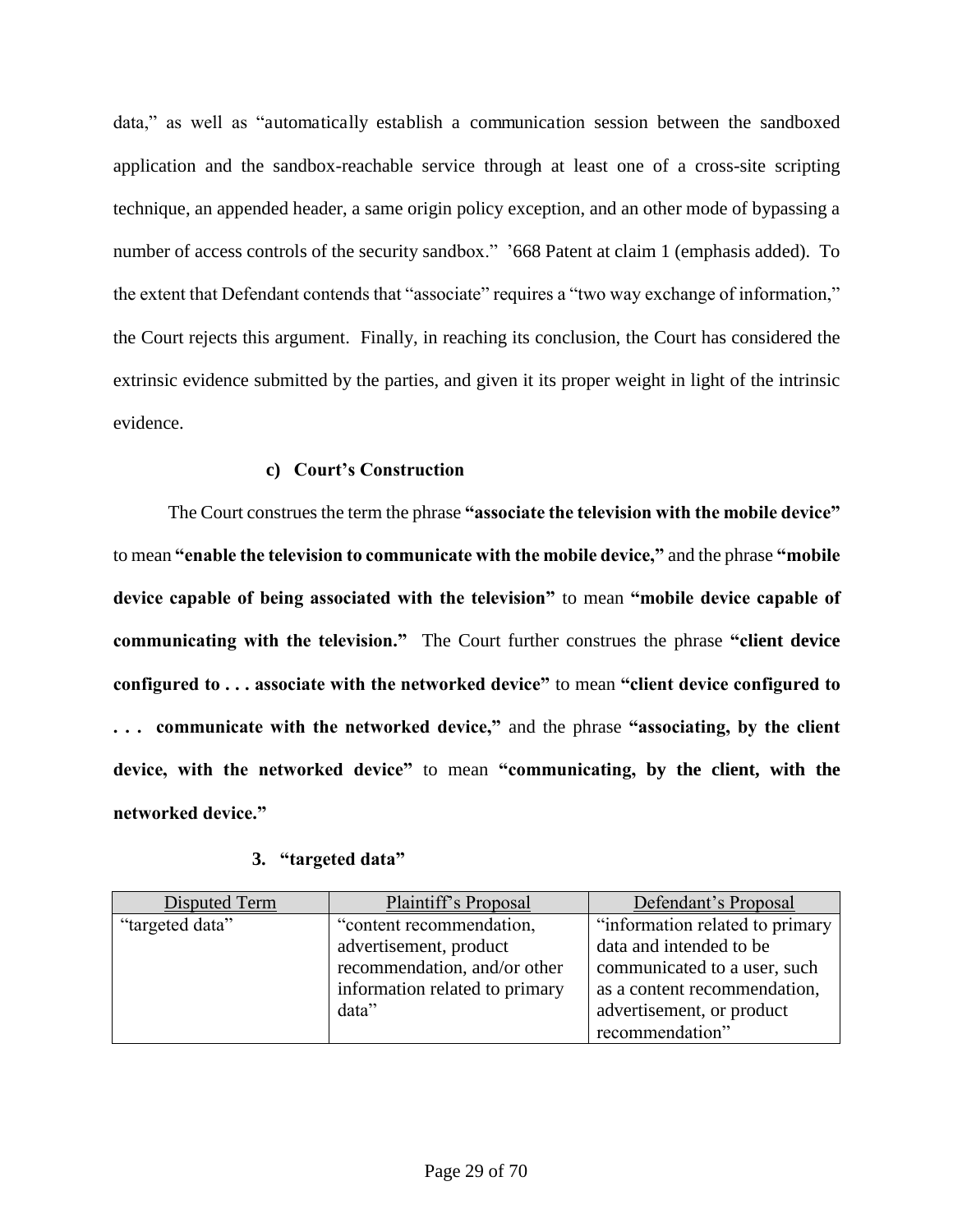#### **a) The Parties' Positions**

The parties do not dispute that the targeted data may include a content recommendation, an advertisement, or a product recommendation. The parties dispute whether the "targeted data" must be information that is intended to be communicated to a user, as Defendant proposes. Plaintiff argues that Defendant's construction includes a statement of intended use that provides less clarity regarding the scope of the claimed invention. Docket No. 99 at 19. Plaintiff also argues that Defendant's construction excludes preferred embodiments where the targeted data is not sent or intended to be sent to a user. Id. (citing '668 Patent at 12:10–12, Figure 2). According to Plaintiff, targeted data is selected by a relevancy-matching process, and only after selection by the relevancy-matching server do the Asserted Patents contemplate communicating or rendering the targeted data to a user. Docket No. 99 at 19 (citing '668 Patent at 12:17–20, 12:1–4). Plaintiff further argues that the Asserted Patents describe embodiments in which targeted data sits in storage devices, and is only communicated to a user after selection and in some instances only after a triggering event. Docket No. 99 at 19 (citing '668 Patent at 13:9–16, 22:18–24).

Defendant responds that its construction specifies that targeted data is information that is intended to be communicated to a user. Docket No. 104 at 23. Defendant argues that its construction is supported by the specification and conforms to the central purpose of the invention. Id. (citing '668 Patent at 1:40–44, 2:15–18, 5:48–53, 3:39–45, 21:38–41, 12:2–4, 13:11–14, 21:65–22:1, 52:32–35, 54:25–28, 56:29–32, Figures 8–9). Defendant concedes that not every claim requires that targeted data is actually communicated or rendered to a user, but argues that targeted data must at least be intended to be communicated to a user. Docket No. 104 at 24. Defendant further argues that there are many different types of data related to primary data that would never be targeted to a user (e.g., unintelligible fingerprint data). Id. According to Defendant, Plaintiff's construction is impermissibly broad because it essentially reads the word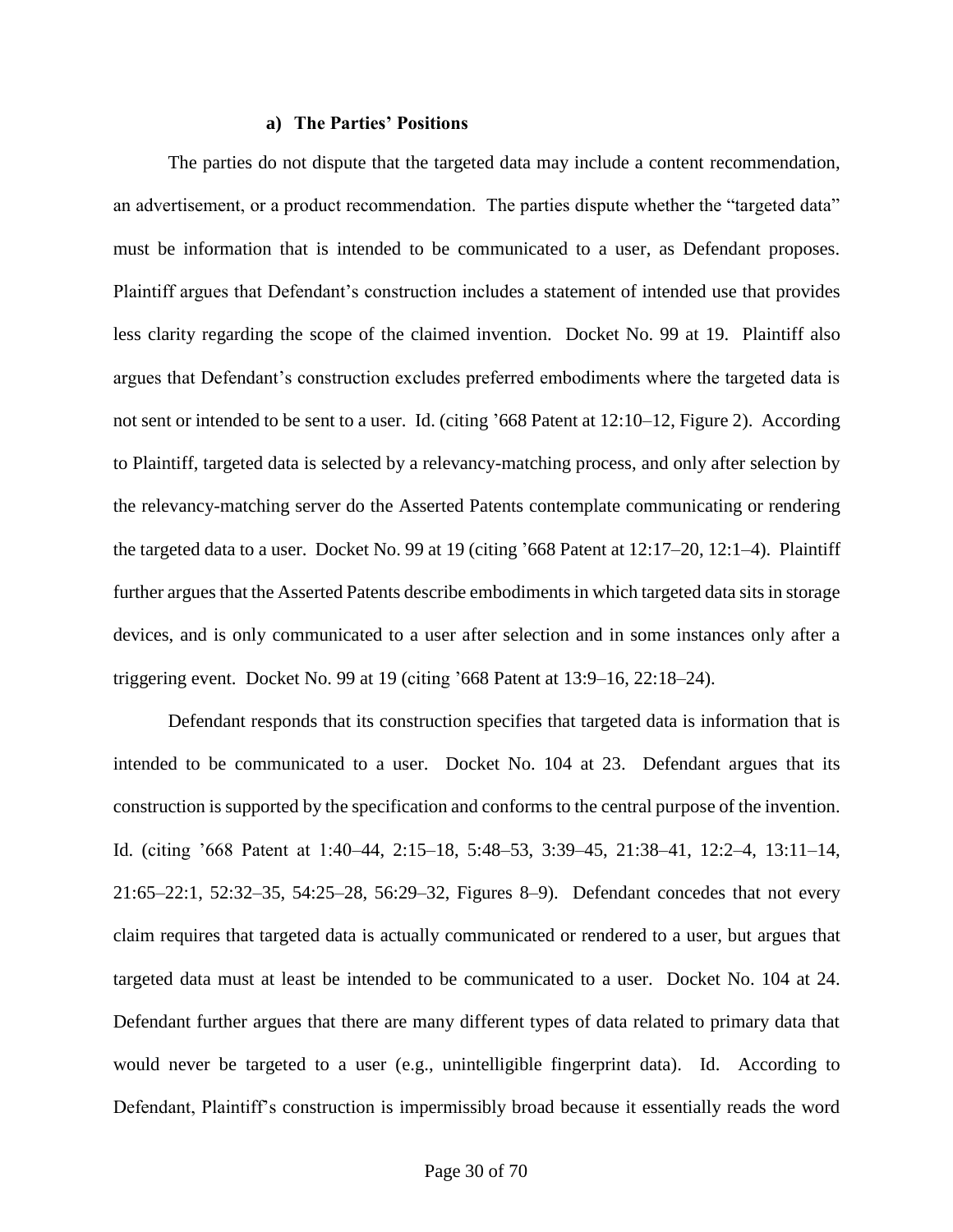"targeted" out of the claims. Id.

Plaintiff replies that rendering of "targeted data" (e.g., presenting, transmitting in a consumable format, delivering) is claimed in dependent claims of the Asserted Patents. Docket No. 109 at 7 (citing '668 at Claims 16; 7:49–50). Plaintiff argues that this shows "targeted data" does not indicate whether the data is rendered (e.g., delivered) to a user. Docket No. 109 at 7. According to Plaintiff, the Asserted Patents make clear "communicating to a user" is separate from "targeted data" itself. Id. (citing '668 Patent at 12:10–12; Figures 2). Plaintiff contends that targeted data is communicated or rendered to a user only after selection by the relevancy-matching server or another triggering event. Docket No. 109 at 7 (citing '668 Patent at 12:17–20, 12:1–4, 13:9–16, 22:18–24).

For the following reasons, the Court finds that the term **"targeted data"** should be construed to mean **"content recommendation, advertisement, product recommendation, and/or other information matching or related to primary data."**

#### **b) Analysis**

The term "targeted data" appears in claims 1, 6, 11, 16, 21, and 26 of the '668 Patent; and claims 1, 3, 6, 10, 11, 14, 18, 19, and 21 of the '356 Patent. The Court finds that the term is used consistently in the claims and is intended to have the same general meaning in each claim. The Court further finds that the term "targeted data" is closely tied to the relevancy-matching server. Claim 1 of the '668 Patent recites "a relevancy-matching server configured to match a targeted data with a primary data based on a relevancy factor associated with the user." See also '668 Patent at 2:28–30 ("The relevancy-matching server may be configured to match a targeted data with the primary data based on a relevancy factor associated with the user."). The specification further states that Figure 8 illustrates "a block diagram depicting the relevancy-matching server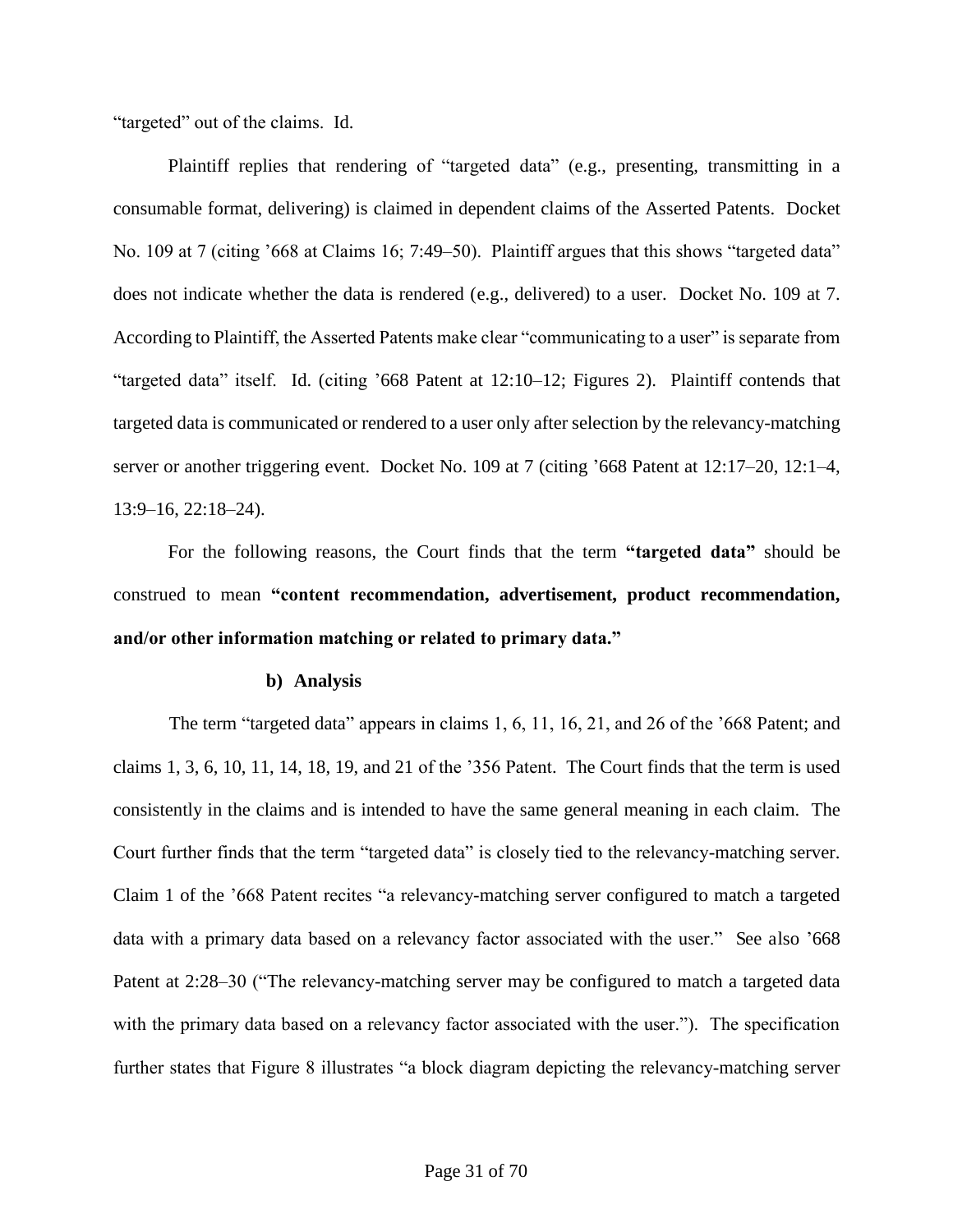200 communicating the targeted data 800 to the client device 100 and the networked device 102, according to one embodiment." '668 Patent at 21:38–41. This is consistent with dependent claim 6 of the '668 Patent, which recites that the relevancy-matching server "is configured to render the targeted data to the user through at least one of the networked device and the sandboxed application of the client device." Thus, the intrinsic evidence draws a distinction between targeted data that is matched to primary data, and targeted data that is later rendered to the user after it is matched to primary data.

Moreover, the specification states that "the targeted data 800 may comprise a content recommendation, an advertisement, a product recommendation, and/or an other information related to the primary data 500." Id. at 21:49–52. The specification adds that "[t]he targeted data 800 may comprise the matching item and/or the related item in the storage 202." Id. at 21:52–55 (emphasis added). This is consistent with the parties' agreement for this term. Accordingly, the Court construes "targeted data" to mean "content recommendation, advertisement, product recommendation, and/or other information matching or related to primary data."

Regarding Defendant's "intended to be communicated" proposal, the Court rejects the proposal because it confuses the claim language. The specification indicates that storage 202 acts as a repository of targeted data. '668 Patent at 12:10–12 ("The storage 200 may be a volatile memory, a non-volatile memory, a disk, and/or an other repository of the targeted data 800."). The specification further states that "[t]he relevancy-matching server 200 may match the targeted data 800 with the primary data 500 by searching the storage 200 for a matching item and/or a related item based on the relevancy factor." Id. at 12:17–20. Thus, the specification indicates that the "targeted data" is stored and then selected based on the relevancy factor, and not on intended use.

Indeed, the intrinsic evidence indicates that it is only after the targeted data is selected that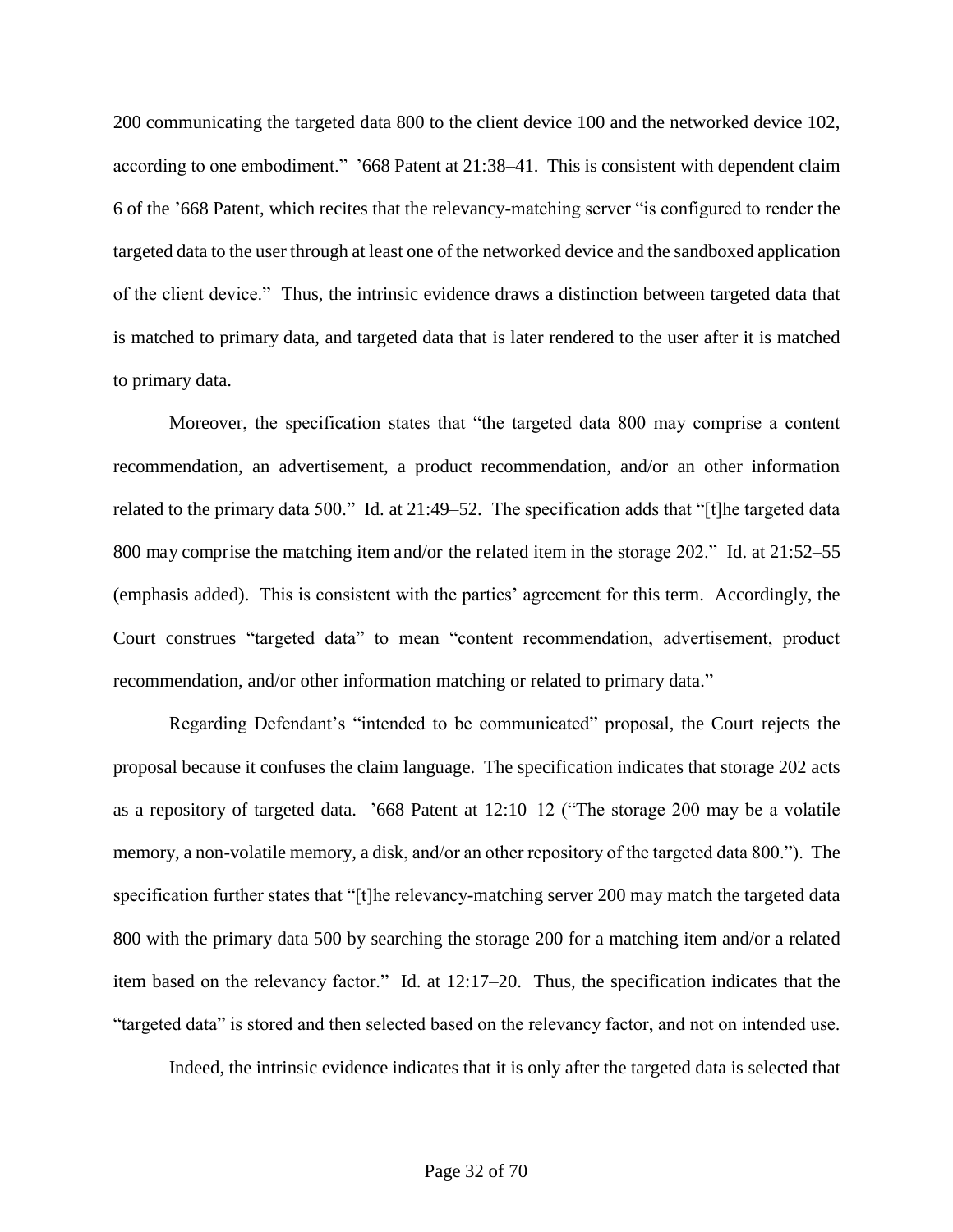it may be communicated or rendered to the user. For example, dependent claim 6 of the '668 Patent recites "wherein the relevancy-matching server is configured to render the targeted data to the user through at least one of the networked device and the sandboxed application of the client device." Similarly, the specification states that Figure 8 "is a block diagram depicting the relevancy-matching server 200 communicating the targeted data 800 to the client device 100 and the networked device 102, according to one embodiment." '668 Patent at 21:38–41. Thus, the intrinsic evidence indicates that "communicating to a user" is separate from the recited "targeted data" itself. Moreover, it is not just "any data," but instead is the data selected based on the relevancy factor associated with the user.

Defendant contends that the "targeted data must at least be intended to be communicated to a user; otherwise, nothing about it is targeted." Docket No. 104 at 24. The Court disagrees. As discussed, the claims recite that the relevancy-matching server is "configured to match a targeted data with a primary data based on a relevancy factor associated with the user." '668 Patent at Claim 1. Therefore, the selection of the targeted data is based on a relevancy factor associated with the user, and not necessarily on whether it is intended to be communicated. The Court finds Defendant's "intended to be communicated" potentially confusing because it would require determining the "intended use" of the data.

### **c) Court's Construction**

The Court construes the term **"targeted data"** to mean **"content recommendation, advertisement, product recommendation, and/or other information matching or related to primary data."**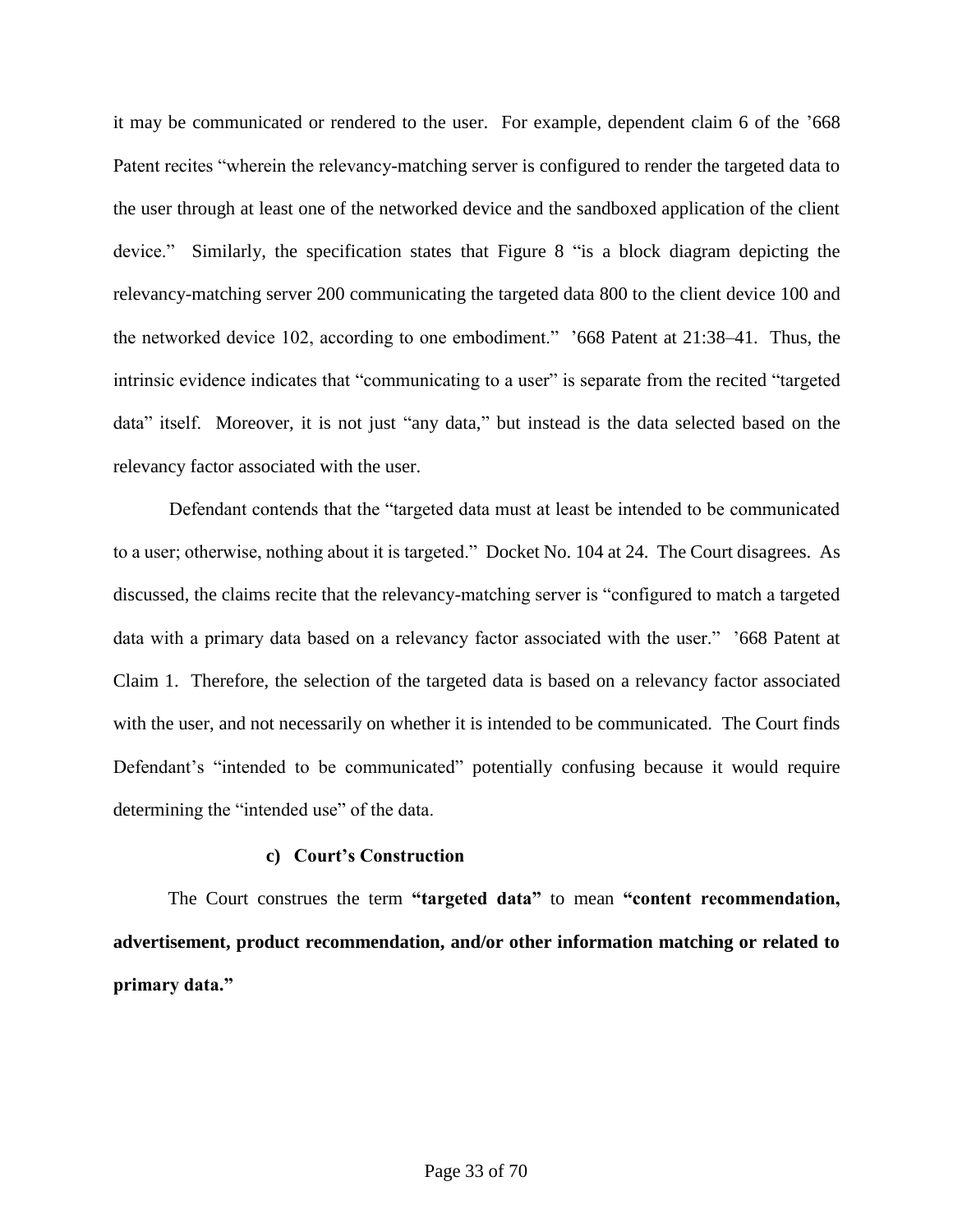| <b>Disputed Term</b> | Plaintiff's Proposal                                                              | Defendant's Proposal                                                 |
|----------------------|-----------------------------------------------------------------------------------|----------------------------------------------------------------------|
| "a content           | <b>Function(s):</b>                                                               | <b>Function(s):</b>                                                  |
| identification       | "process the fingerprint data from the                                            | '356 (claim 1): "process the                                         |
| server to $\dots$ "  | television"                                                                       | fingerprint data from the television"                                |
|                      |                                                                                   |                                                                      |
|                      | "communicate the primary data from                                                | $356$ (claims 13, 18): "process the                                  |
|                      | the fingerprint data to any of a number                                           | fingerprint data from at least one of                                |
|                      | of devices with an access to an                                                   | the television and the mobile device"                                |
|                      | identification data of at least one of the                                        |                                                                      |
|                      | television and an automatic content                                               | '356 (claims 1, 13, 18):                                             |
|                      | identification service of the television"                                         | "communicate the primary data from                                   |
|                      |                                                                                   | the fingerprint data to any of a                                     |
|                      | "process the fingerprint data from at                                             | number of devices with an access to                                  |
|                      | least one of the television and the                                               | an identification data of at least one                               |
|                      | mobile device"                                                                    | of the television and an automatic                                   |
|                      |                                                                                   | content identification service of the                                |
|                      | "communicate the primary data from                                                | television"                                                          |
|                      | the fingerprint data to any of a number                                           |                                                                      |
|                      | of devices with an access to an                                                   | <b>Corresponding Structure that</b>                                  |
|                      | identification data of at least one of the<br>television and an automatic content | performs the Claimed Function(s):<br>None. Indefinite for failure to |
|                      | identification service of the television"                                         | disclose sufficient corresponding                                    |
|                      |                                                                                   | algorithm(s) and/or other structure for                              |
|                      | Corresponding Structure(s), Act(s),                                               | performing the claimed function(s).                                  |
|                      | or Material(s):                                                                   |                                                                      |
|                      | U.S. Patent No. 9,386,356 at Figs. 10-                                            |                                                                      |
|                      | 11 (item 1006), 12, 13–26 (items 1006,                                            |                                                                      |
|                      | 1500, 1700, 1900); cols. 7:60-9:64,                                               |                                                                      |
|                      | 12:21-13:66, 19:28-21:37, 22:53-                                                  |                                                                      |
|                      | 26:53, 27:12-29:38, 30:3-32:51,                                                   |                                                                      |
|                      | 33:25-41, 34:33-51, 35:64-38:64,                                                  |                                                                      |
|                      | 42:32–51:59, and equivalents thereof.                                             |                                                                      |
| a relevancy-         | <b>Claimed Function(s):</b>                                                       | <b>Claimed Function(s):</b>                                          |
| matching server      | "match a targeted data with a primary                                             | '668 (claims 1, 6): "match a targeted                                |
|                      | data based on a relevancy factor                                                  | data with a primary data based on a                                  |
| a relevancy          | associated with the user"                                                         | relevancy factor associated with the                                 |
| matching server      |                                                                                   | user"                                                                |
| configured to        | "match the targeted data with the                                                 |                                                                      |
|                      | primary data in a manner such that the                                            | $668$ (claims 1, 6, 21, 26) & 356                                    |
| the relevancy-       | relevancy- matching server is                                                     | (claim 14): "search a storage for at                                 |
| matching server      | configured to search a storage for at                                             | least one of a matching item and a                                   |
| is configured to     | least one of a matching item and a                                                | related item based on the relevancy                                  |
|                      | related item based on the relevancy                                               | factor comprising at least one of a                                  |
|                      | factor comprising at least one of a                                               | category of the primary data, a                                      |

# **4. "content identification server" and "relevancy-matching server"**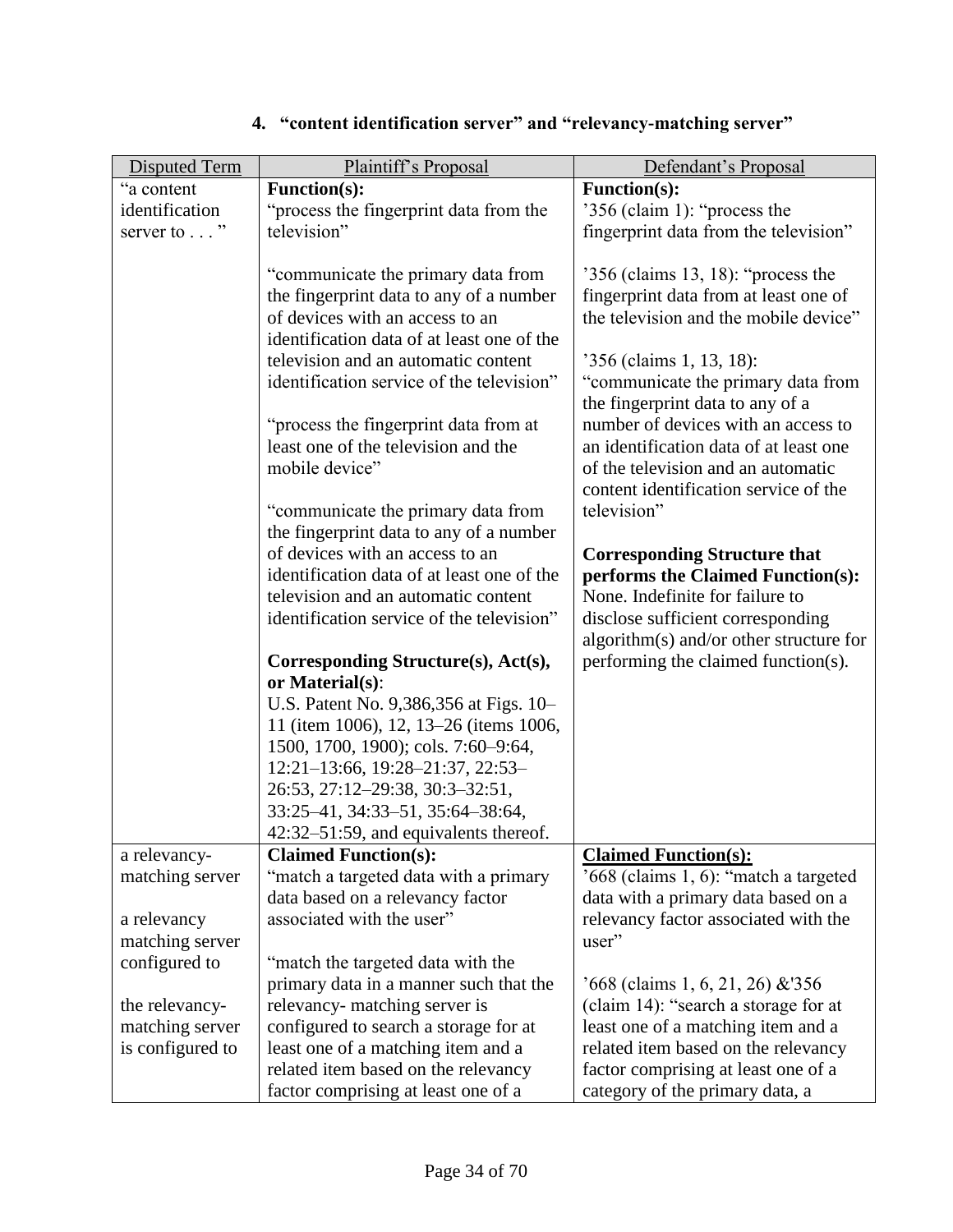| a relevancy-    | category of the primary data, a          | behavioral history of the user, a       |
|-----------------|------------------------------------------|-----------------------------------------|
| matching server | behavioral history of the user, a        | category of the sandboxed               |
| comprising a    | category of the sandboxed application,   | application, and an other information   |
|                 | and an other information associated      | associated with the user"               |
|                 | with the user"                           |                                         |
|                 |                                          | '668 (claims 11, 16): "match the        |
|                 | render the targeted data to the user     | targeted data with the primary in a     |
|                 | through at least one of the networked    | manner such that the relevancy-         |
|                 | device and the sandboxed application     | matching server is configured to        |
|                 | of the client device                     | search a storage for at least one of a  |
|                 |                                          | item based on the relevancy factor      |
|                 | "match primary data generated from       | comprising at least one of a category   |
|                 | the fingerprint data with targeted data, | of the primary data, a behavioral       |
|                 | based on a relevancy factor"             | history of the user, a category of the  |
|                 |                                          | sandboxed application, and an other     |
|                 | "search a storage for the targeted data" | information associated with the user"   |
|                 |                                          |                                         |
|                 | Corresponding Structure(s), Act(s),      | '668 (claims 6, 16, 26): "render the    |
|                 | or Material(s):                          | targeted data to the user through at    |
|                 | U.S. Patent No. 9,026,668 at Figs. 2     | least one of the networked device and   |
|                 | (item 200), 5–9 (item 200); cols.        | the sandboxed application of the        |
|                 | 11:53-12:20, 13:9-39, 18:30-19:56,       | client device"                          |
|                 | 21:12-22:3, 22:41-52, 30:48-61,          |                                         |
|                 | 31:10-28, 31:49-58, 50:50-51:3, and      | '356 (claim 1): "match primary data     |
|                 | equivalents thereof.                     | generated from the fingerprint data     |
|                 |                                          | with targeted data, based on a          |
|                 | U.S. Patent No. 9,386,356 at Figs. 2     | relevancy factor"                       |
|                 | (item 200), 5–9 (item 200); cols. 7:49–  |                                         |
|                 | 11:38, 12:46-14:31, 15:24-36, 19:21-     | <b>Corresponding Structure that</b>     |
|                 | 30, 19:62-20:3, 20:19-21:8, 22:3-9,      | performs the Claimed Function(s):       |
|                 | 22:29-36, 22:54-61, 23:32-44, 27:64-     | None. Indefinite for failure to         |
|                 | 28:34, 29:39–53, 31:42–33:6, 35:28–      | disclose sufficient corresponding       |
|                 | 41, 38:65-39:11, 41:50-42:5, 43:53-      | algorithm(s) and/or other structure for |
|                 | 67, 44:44-45:18, 45:36-46:7, 46:43-      | performing the claimed function(s).     |
|                 | 48:63, 49:65-50:42, 51:5-19, 51:39-      |                                         |
|                 | 59, and equivalents thereof.             |                                         |
|                 |                                          |                                         |

## **a) The Parties' Positions**

The parties dispute whether the "server" terms are subject to  $\S 112 \P 6$ . Defendant contends that the terms are means-plus-function terms governed by § 112(6) because they recite insufficient structure to perform their recited functions. Defendant further contends that the terms are indefinite because the specification does not recite algorithms that perform the recited functions.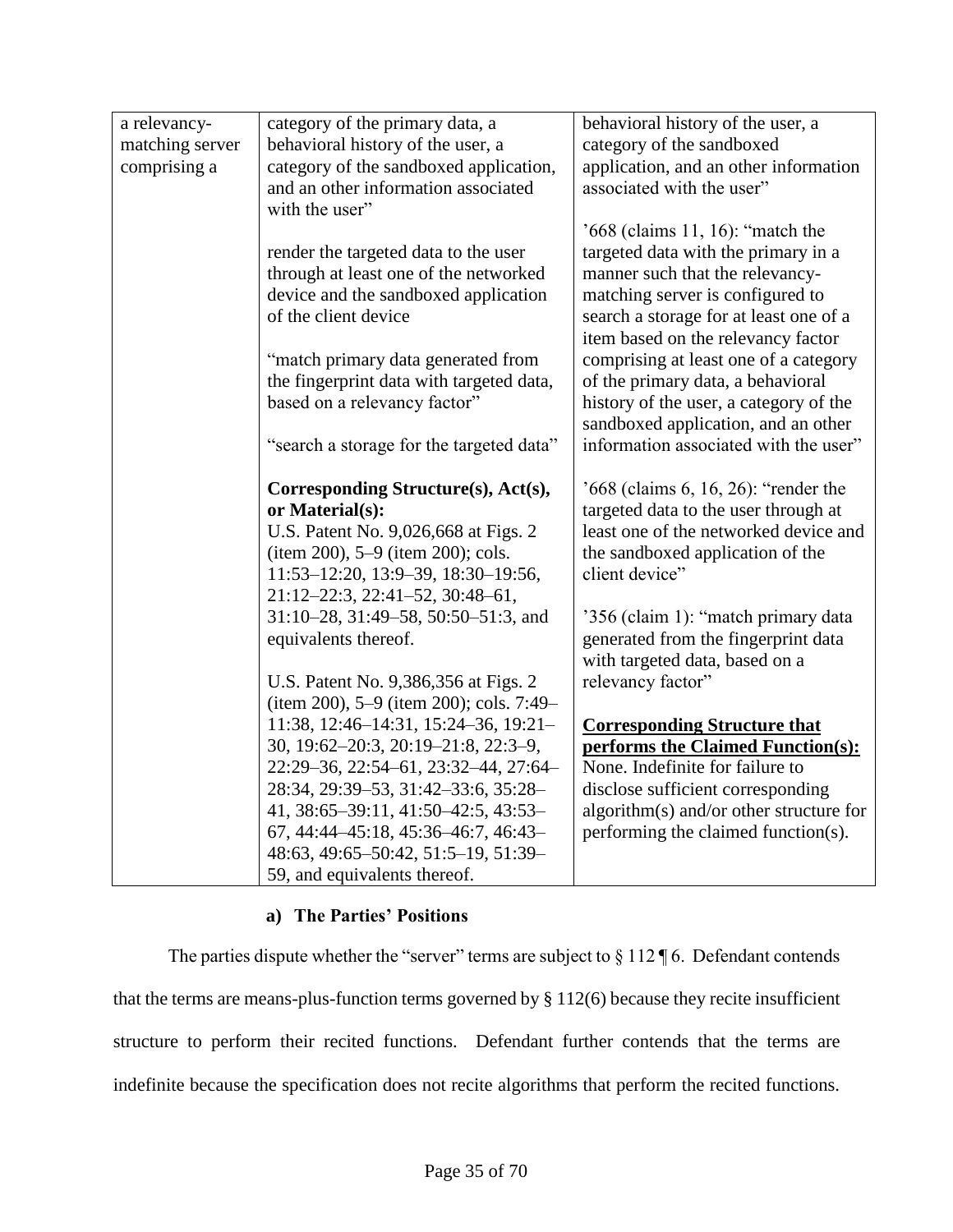Specifically, Defendant contends that the "relevancy-matching server" is "configured to" perform three functions and the "content identification server" is required "to" perform two functions in the asserted claims. Docket No. 104 at 25. Defendant argues that none of the five recited functions are standard to a traditional server, and the limitations do not recite sufficient structure for performing them. Id. at 25 (citing Docket No. 104-1 at 9, 32-33). According to Defendant, the claimed "relevancy-matching server" and "content identification server" do not "live up to their inventor-given names absent sufficient structure that allows the claimed servers to perform the claimed functions." Docket No. 104 at 26.

Defendant also argues that Plaintiff does not address whether the "server configured to" terms recite sufficient structure for performing the recited functions. Id. Defendant contends that Plaintiff's assertion that "server" necessarily recites sufficient structure does not withstand scrutiny. Id. Defendant argues that the recited function is outside the set of standard functions for a standard server, and that § 112(6) applies because there is insufficient recited structure for performing the claimed function without additional programming. Id.

Defendant also argues that Plaintiff's expert does not contend that "relevancy-matching server" and "content identification server" are well-known industry terms. Id. at 27. Defendant also contends that the portions of the specification cited by Plaintiff do not provide structure sufficient to perform the claimed functions. Id. Defendant further argues that "[u]nder *Williamson's* second alternative test for means-plus function claiming, the relevant inquiry for these terms is whether these 'server configured to' / 'server to' terms recite functions without also reciting sufficient structure for performing those functions." Id. at 28.

Plaintiff responds that the "content identification server" and "relevancy-matching server" elements are not means-plus-function limitations because a person of ordinary skill in the art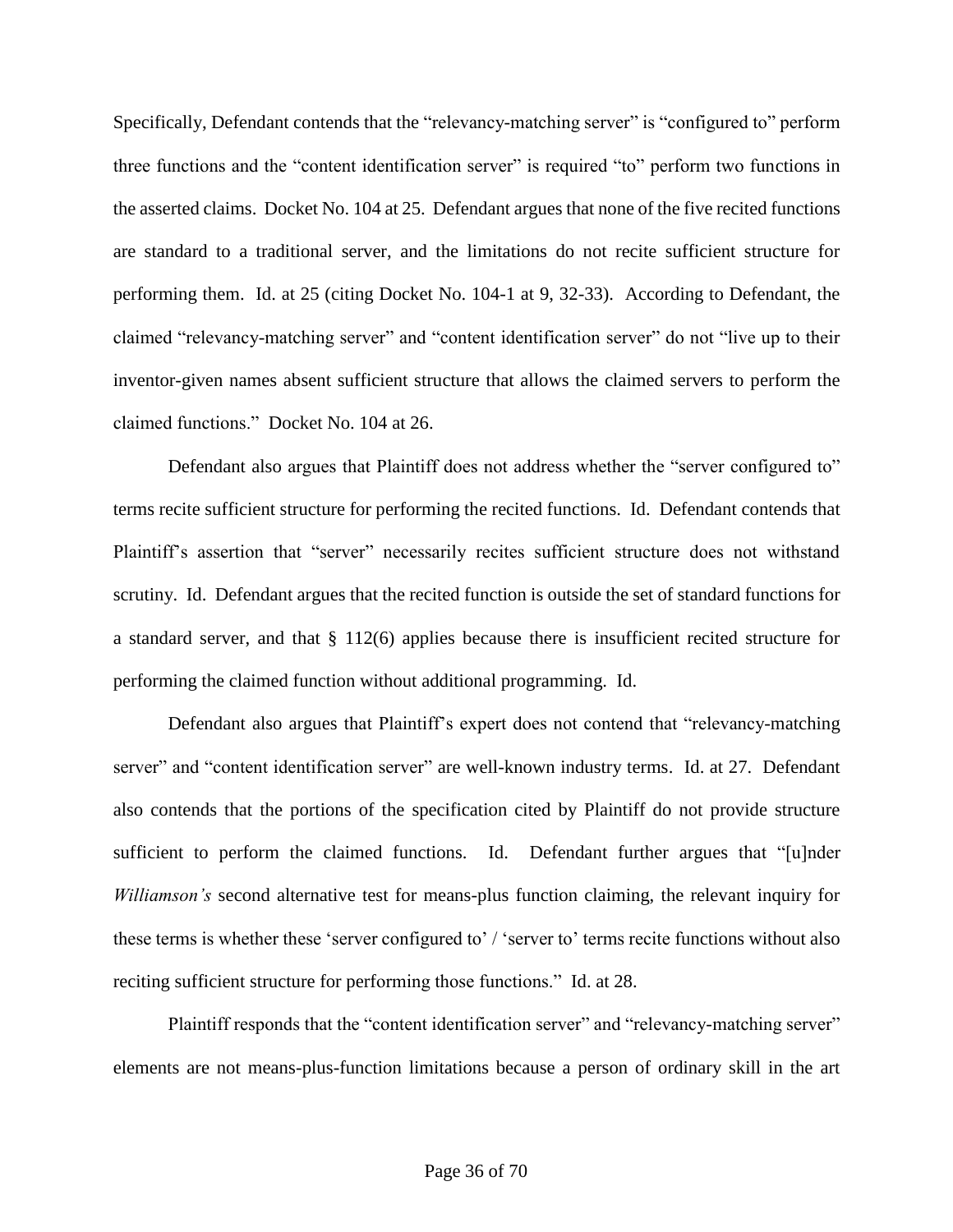would understand these terms to refer to sufficiently-definite structures. Docket No. 99 at 24. Plaintiff argues that Courts recognize that the term "server" recites sufficient structure. Id. Plaintiff contends that "content identification server" and "relevancy-matching server" recite at least as much structure as "server," and are thus not means-plus-function limitations. Id. Plaintiff further argues that the Asserted Patents confirm the terms relevancy-matching server and content identification server recite sufficient structure. Id. (citing '668 Patent at Abstract; 2:15–45, 3:29– 59, 11:53–12:20, 13:9–39, 18:31–39, 19:4–12, 19:28–56, 21:12–18, 21:38–45, 21:65–22:3, 22:51–52, 30:48–61, 31:10–28, 31:49–58, 50:45–51:3; Figures 2, 5–9, Claims 1, 6, 11, 16, 21–30 (relevancy-matching server); 7:61–8:5, 12:62–13:8, 22:53–25:60, 26:19–28:44, 29:9–31:58, 32:32–48, 33:40–58, 35:4–38:6, 41:41–51:3; Figures 10–26, Claims 8, 18, 28 (content identification); Docket No. 99-13 at 15, 17). Plaintiff also contends that extrinsic evidence confirms server is an understood term connoting structure consistent with the Asserted Patents. Docket No. 99 at 25 (citing Docket No. 99-13 at 16; Docket No. 99-11 (the Dictionary of Computer and Internet Terms (2013)), Docket No. 99-12 (Oxford Dictionary of Computing (6th ed., 2008))).

In the alternative, Plaintiff argues that if  $\S 112$ ,  $\P 6$  is found to apply to the content identification server or relevancy-matching server elements, the specifications recite substantial structure for each of these terms corresponding to their claimed functions. Docket No. 99 at 26. Plaintiff also argues that the steps described in the identified portions of the Asserted Patents can constitute specific algorithms that could be implemented on a general-purpose computer if required. Id.

Finally, Plaintiff argues that Defendant's "alternative test" conflates the threshold question of whether a term is a mean-plus-function term with the second question of identifying corresponding structure only after a term is found to be a means-plus-function term. Docket No.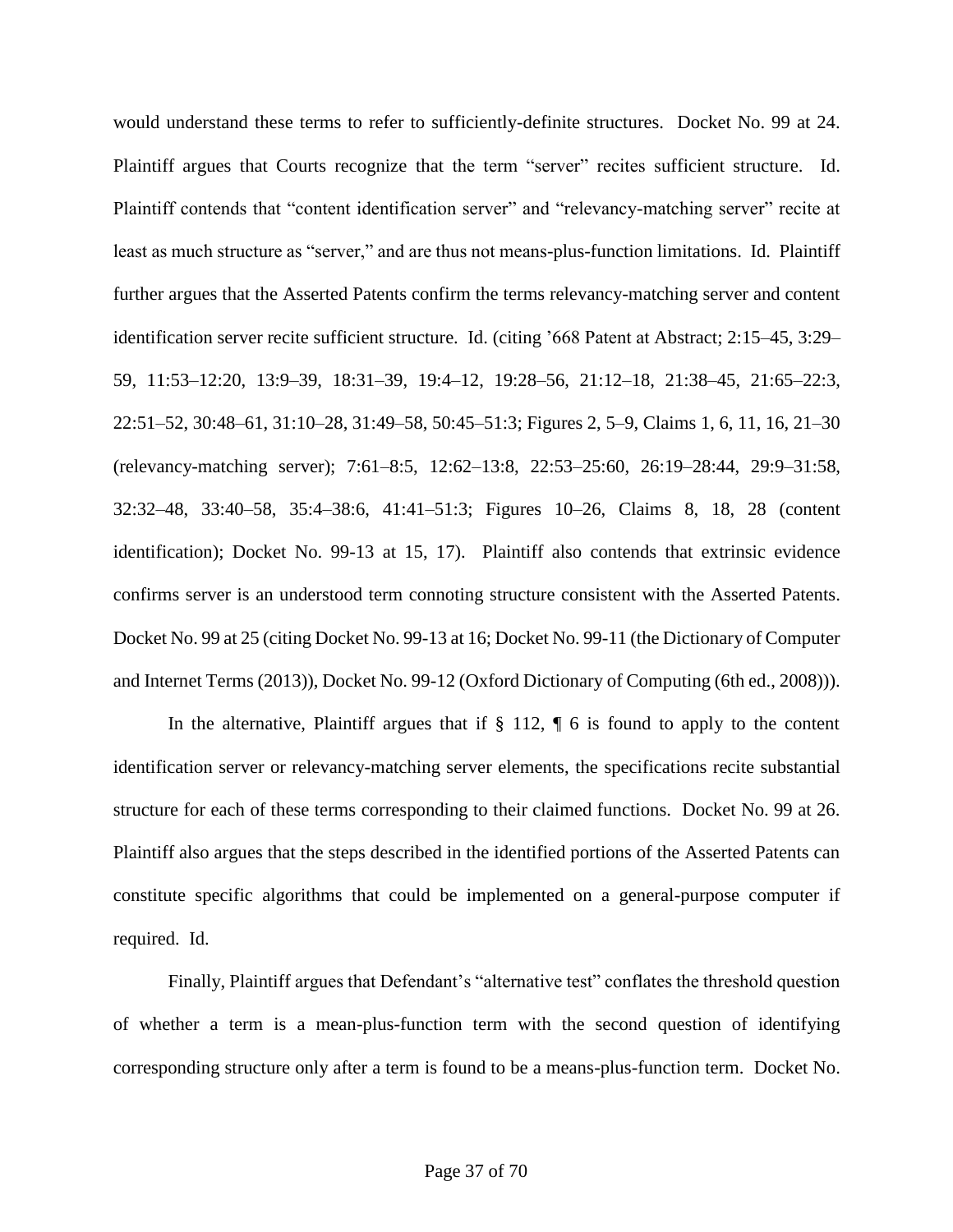109 at 7. Plaintiff contends that the second step of identifying corresponding structure only applies if the disputed terms are first found to be means-plus-function terms. Id. at 7–8. According to Plaintiff, Defendant's argument that each recited function "is outside the set of standard functions for a standard, 'out-of-the-box' server' " is the wrong analysis. Id. at 9. Plaintiff argues that the threshold question is whether one of skill in the art would recognize that "content identification server" recites sufficient structure. Plaintiff contends that both experts agree a server connotes structure. Id. (citing Docket No. 99-13 at 15-18; Docket No. 104-1 at 10-11; Docket No. 109-1 at 5-11).

For the following reasons, the Court finds that the terms **"content identification server"**  and **"relevancy-matching server"** are not subject to subject to § 112 ¶ 6, and should be given their plain and ordinary meaning.

#### **b) Analysis**

The term "content identification server" appears in claims 1, 13, and 18 of the '356 Patent. The Court finds that the term is used consistently in the claims and is intended to have the same general meaning in each claim. The term "relevancy-matching server" appears in claims 1, 6, 11, 16, 21, and 26 of the '668 Patent, and claims 1 and 14 of the '356 Patent. The Court finds that the term is used consistently in the claims and is intended to have the same general meaning in each claim. The Court further finds that the terms are not subject to § 112 ¶ 6.

"It is well settled that '[a] claim limitation that actually uses the word 'means' invokes a rebuttable presumption that § 112, [¶] 6 applies.' " Apex Inc. v. Raritan Comput., Inc., 325 F.3d 1364, 1371 (Fed. Cir. 2003) (quotation omitted). It is also equally understood that "a claim term that does not use 'means' will trigger the rebuttable presumption that  $\S 112$ , [ $\P$ ] 6 does not apply." Id. (quotation omitted). The presumption against the application of § 112, ¶ 6 may be overcome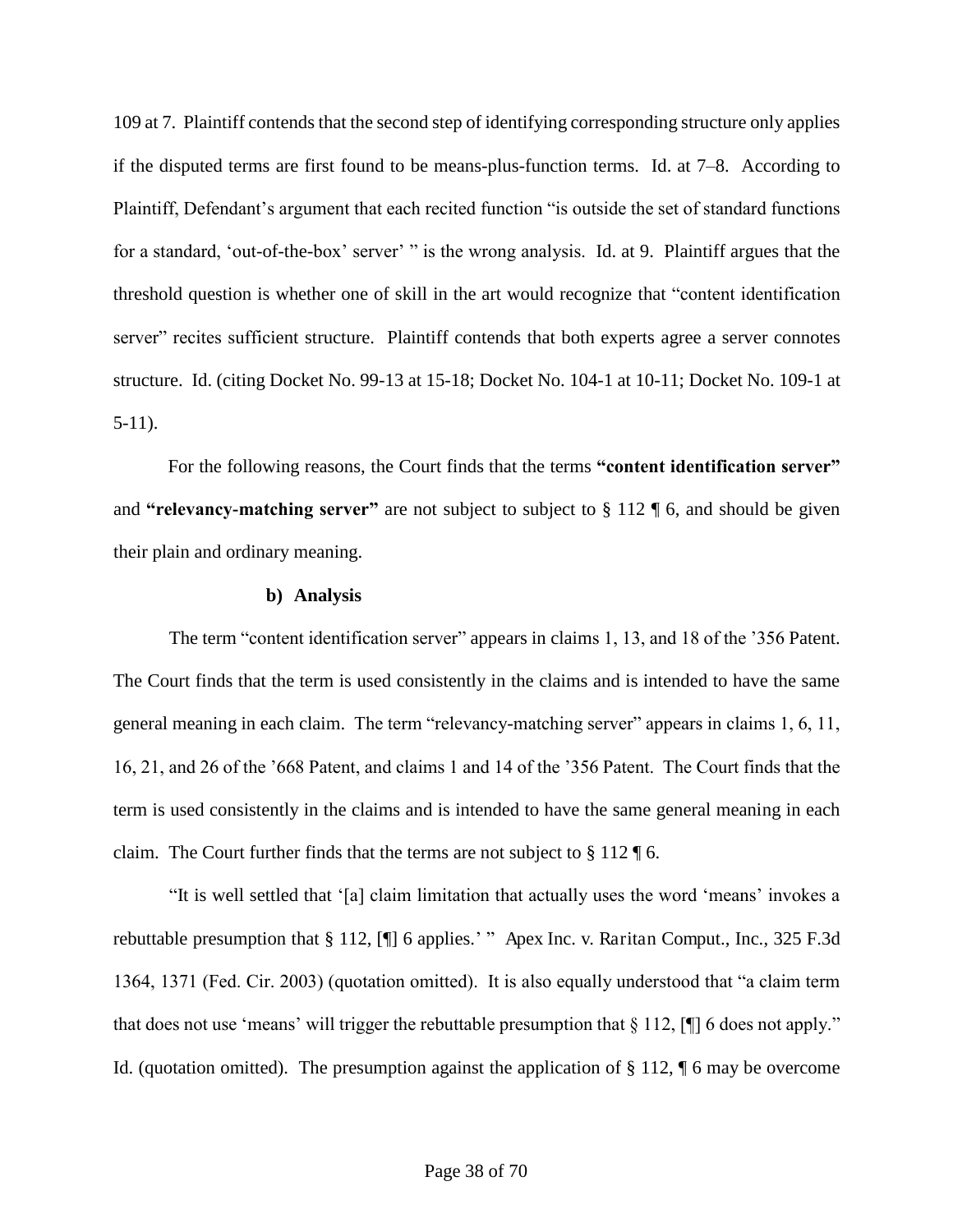if a party can "demonstrate[] that the claim term fails to 'recite sufficiently definite structure' or else recites 'function without reciting sufficient structure for performing that function.' " Williamson, 792 F.3d 1339 (quoting Watts v. XL Sys., Inc., 232 F.3d 877, 880 (Fed. Cir. 2000)). "In undertaking this analysis, we ask if the claim language, read in light of the specification, recites sufficiently definite structure to avoid § 112, ¶ 6." Robert Bosch, LLC v. Snap-On Inc., 769 F.3d 1094, 1099 (Fed. Cir. 2014) (citing Inventio AG v. Thyssenkrupp Elevator Ams. Corp., 649 F.3d 1350, 1357 (Fed. Cir. 2011)).

None of the claims recite the word "means." Therefore, there is a rebuttable presumption that § 112, ¶ 6 does not apply. Here, Defendant has failed to rebut the presumption because "the words of the claim are understood by persons of ordinary skill in the art to have sufficiently definite meaning as the name for structure." Williamson, 792 F.3d at 1348. Specifically, the claims themselves connote that the "relevancy-matching server" is structural by describing how the "relevancy-matching server" operates within the claimed invention to achieve its objectives. For instance, claim 1 of the '668 Patent recites that the relevancy-matching server is configured to match a targeted data with a primary data based on a relevancy factor associated with the user. Claim 1 further recites that the relevancy-matching server is configured to match the targeted data with the primary data in a manner such that the relevancy-matching server is configured to search a storage for at least one of a matching item and a related item based on the relevancy factor comprising at least one of a category of the primary data, a behavioral history of the user, a category of the sandboxed application, and an other information associated with the user. Likewise, claim 6 of the '668 Patent recites that the relevancy-matching server is configured to render the targeted data to the user through at least one of the networked device and the sandboxed application of the client device.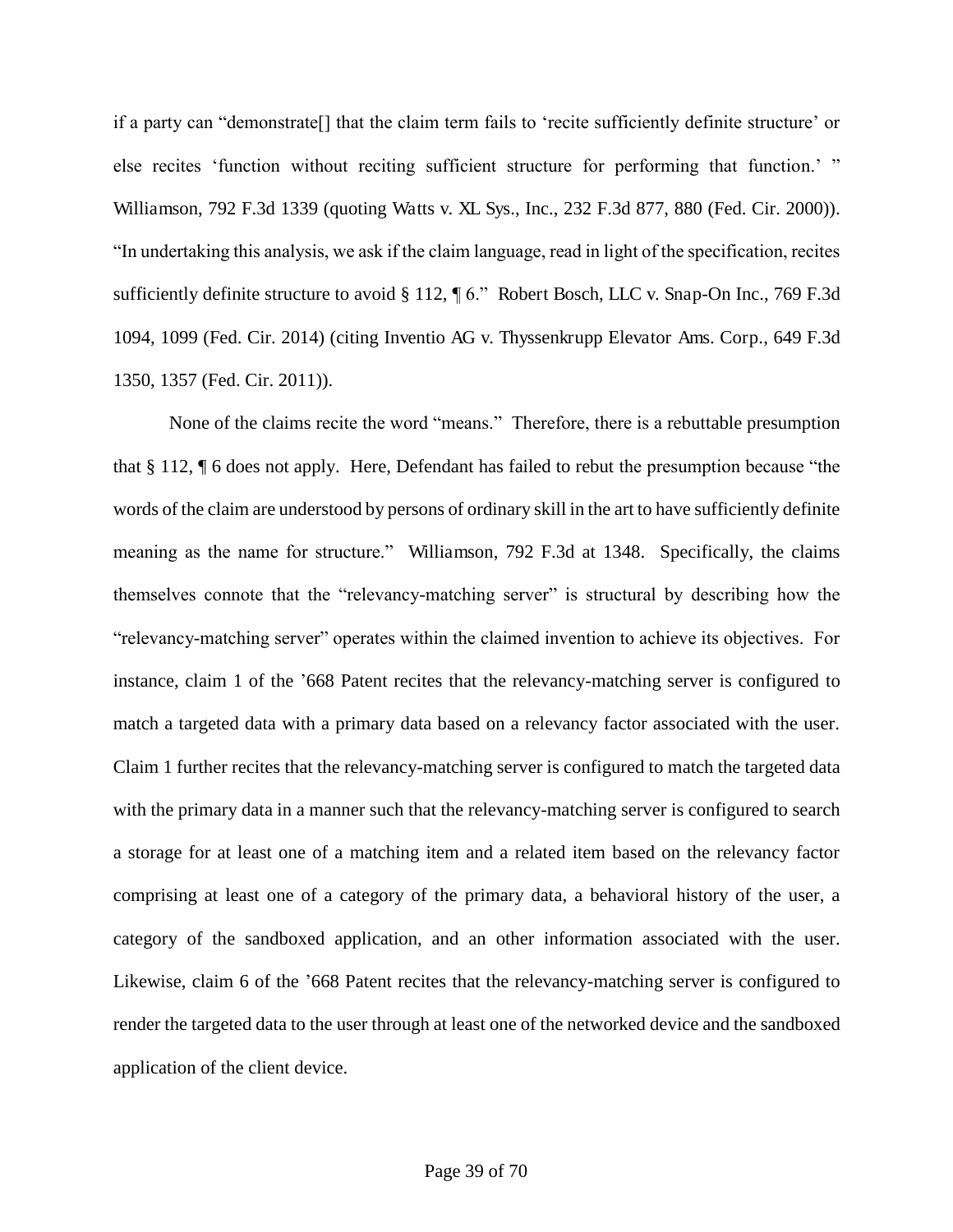Moreover, claim 10 of the '356 Patent recites that the relevancy-matching server includes a processor, a memory communicatively coupled with the processor, and instructions stored in the memory and executed using the processor. Claim 10 further recites that the relevancy-matching server is configured to match primary data generated using a fingerprint data with targeted data, based on a relevancy factor comprising at least one of a category of the primary data, a behavioral history of a user, a category of a sandboxed application, and another information associated with the user. The claim also recites that the relevancy-matching server is configured to search a storage for the targeted data, and cause a rendering of the targeted data to the user through the sandboxed application of the mobile device.

Therefore, the claims themselves connote sufficiently definite structure by describing how the "relevancy-matching server" operates within the claimed invention to achieve its objectives. See, e.g., Linear Tech. Corp. v. Impala Linear Corp., 379 F.3d 1311, 1319-21 (Fed. Cir. 2004) (finding "circuit [for performing a function]" to be sufficiently definite structure because the claim recited the "objectives and operations" of the circuit); Apple Inc. v. Motorola, Inc., 757 F.3d 1286, 1295, 1301 (Fed. Cir. 2014) (finding "heuristic [for performing a function]" to be sufficiently definite structure because the patent described the operation and objectives of the heuristic); Collaborative Agreements, LLC v. Adobe Sys., No. 15-cv-03853-EMC, 2015 U.S. Dist. LEXIS 161809, at \*11-\*24 (N.D. Cal. Dec. 2, 2015) (determining "code segment [for performing a function]" to be sufficiently definite structure because the claim described the operation of the code segment); Finjan, Inc. v. Proofpoint, Inc., No. 13-cv-05808-HSG, 2015 U.S. Dist. LEXIS 162504, at \*31-\*32 (N.D. Cal. Dec. 3, 2015) (determining "processor [for performing a function]" to be sufficiently definite structure because the claim described how the processor functions with the other claim components).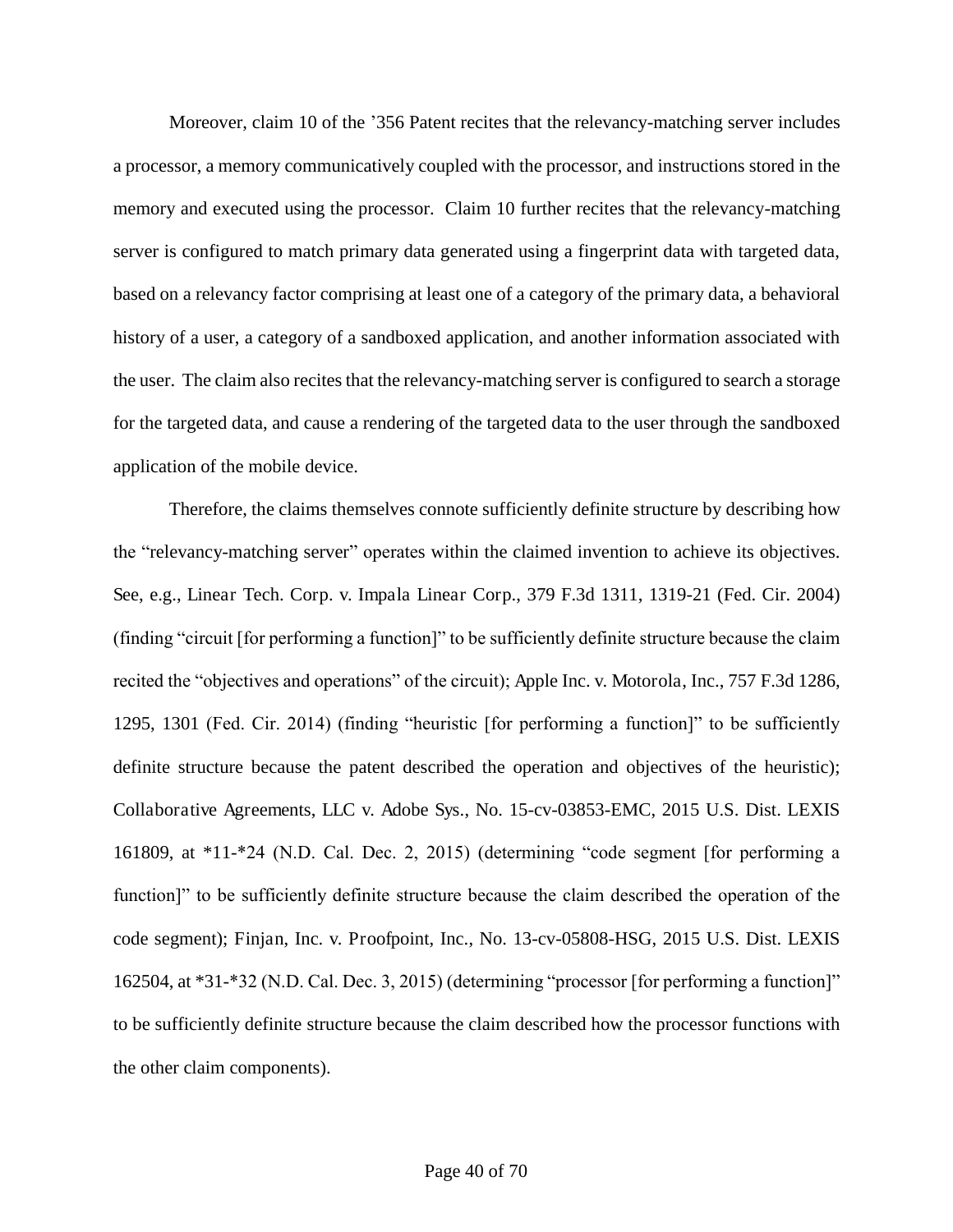Similarly, the claims connote that the "content identification server" is structural by describing how the "content identification server" operates within the claimed invention to achieve its objectives. For instance, claim 1 of the '356 Patent recites that the content identification server is configured to process the fingerprint data from the television, and communicate the primary data from the fingerprint data to any of a number of devices with an access to an identification data of at least one of the television and an automatic content identification service of the television. Therefore, the claims themselves connote sufficiently definite structure by describing how the "content identification server" operates within the claimed invention to achieve its objectives.

In addition to the claims, the specification states that the relevancy-matching server may be "a computer hardware system dedicated to matching, using a processor and memory, a targeted data 800 with the primary data 500 based on a relevancy factor associated with the user 902," and that the content identification server may be a "computer hardware system dedicated to identifying a content of the media data 1004 and/or the other media data . . . using a processor and a memory." '668 Patent at 11:53–12:4, 12:62–66. The specification further states that the relevancy-matching and the content identification servers may comprise "a computer, a plurality (e.g., at least two) of computers, and/or a peer-to-peer network of computers." Id. at 11:63–66, 24:55–57.

The specification also states that the relevancy-matching server is connected to the client device, the networked device, and/or storage, and that storage may exist within the relevancymatching server. Id. at 11:45–12:4, 12:12–13, Figure 2. Likewise, the specification states that the "content identification server" is connected to the client device and the networked device. Id. at 22:57-60. Therefore, the intrinsic evidence describes the structural nature of the servers, delineates the components that the servers are connected to, describes how the server interacts with those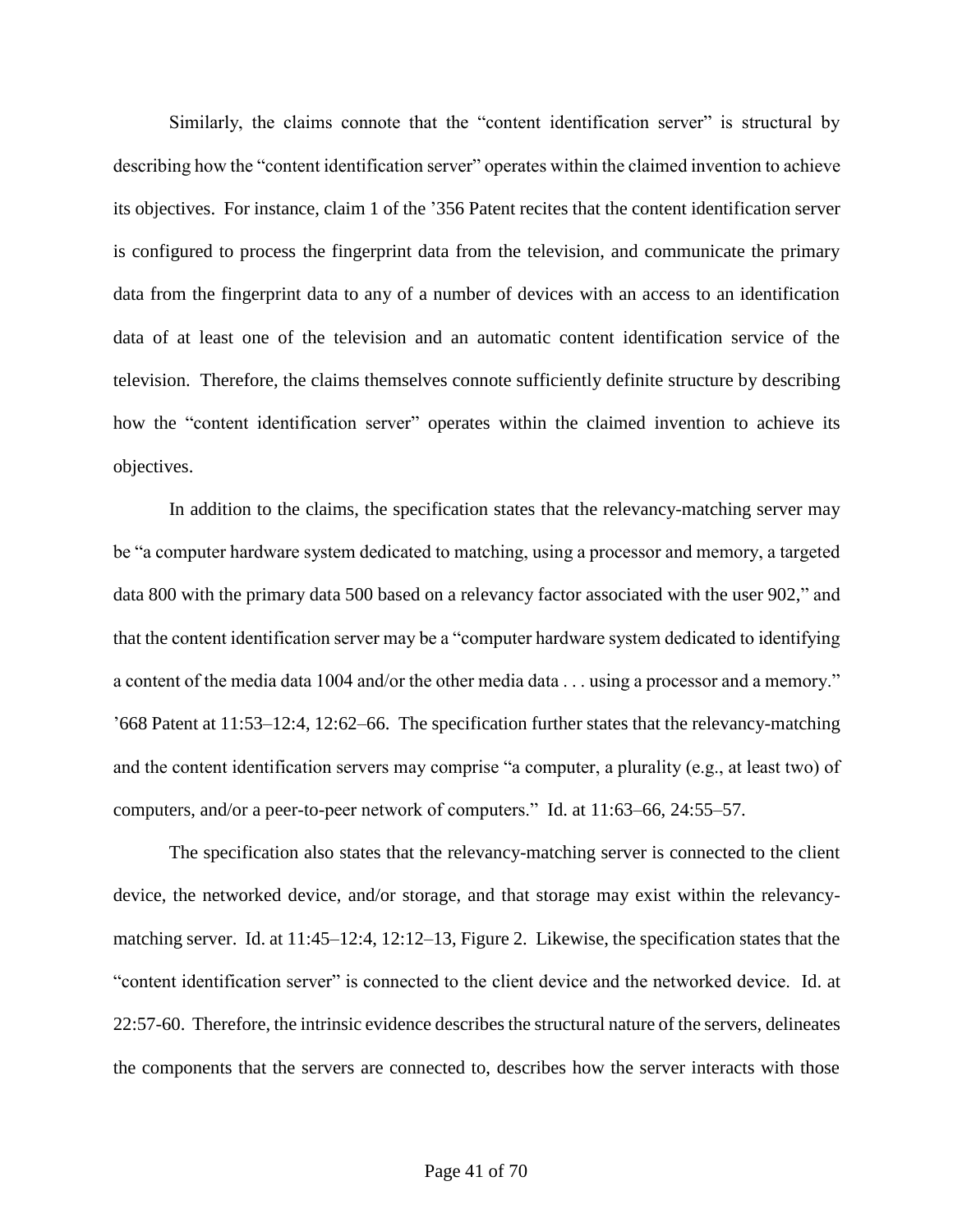components, and describes the objective and operation of the servers. Inventio AG v. Thyssenkrupp Elevator Ams. Corp., 649 F.3d 1350, 1359 (Fed. Cir. 2011) ("[T]his is not a case where a claim nakedly recites a 'device' and the written description fails to place clear structural limitations on the 'device.' ")

Finally, the extrinsic evidence indicates that "server" is an understood term connoting structure. For example, the Dictionary of Computer and Internet Terms defines server as "a computer that provides services to another computer (called the client)." Docket No. 99-11 at 7. The Oxford Dictionary of Computing defines server as "a system of a network that provides a service to other systems connected to the network." Docket No. 99-12 at 5. Accordingly, a person of ordinary skill in the art would understand that "the claim language, read in light of the specification, recites sufficiently definite structure to avoid § 112, ¶ 6." Robert Bosch, LLC v. Snap-On Inc., 769 F.3d 1094, 1099 (Fed. Cir. 2014). Although the presumption against § 112 ¶ 6 is no longer "strong," it is still a presumption that Defendant must affirmatively overcome. Here, Defendant has failed to rebut the presumption that § 112, ¶ 6 does not apply.

Defendant argues that Williamson created a "second alternative test for means-plus function claiming." Docket No. 104 at 28. The Court agrees that the test for determining whether § 112, ¶ 6 applies has been stated and restated in a number of ways, but disagrees that Williamson created a **new** "second alternative test." The Court in Williamson clearly stated that "[t]he standard is whether the words of the claim are understood by persons of ordinary skill in the art to have a sufficiently definite meaning as the name for structure." Williamson v. Citrix Online, LLC, 792 F.3d 1339, 1349 (Fed. Cir. 2015). In other words, "[t]he correct inquiry, when 'means' is absent from a limitation, is whether the limitation, read in light of the remaining claim language, specification, prosecution history, and relevant extrinsic evidence, has sufficiently definite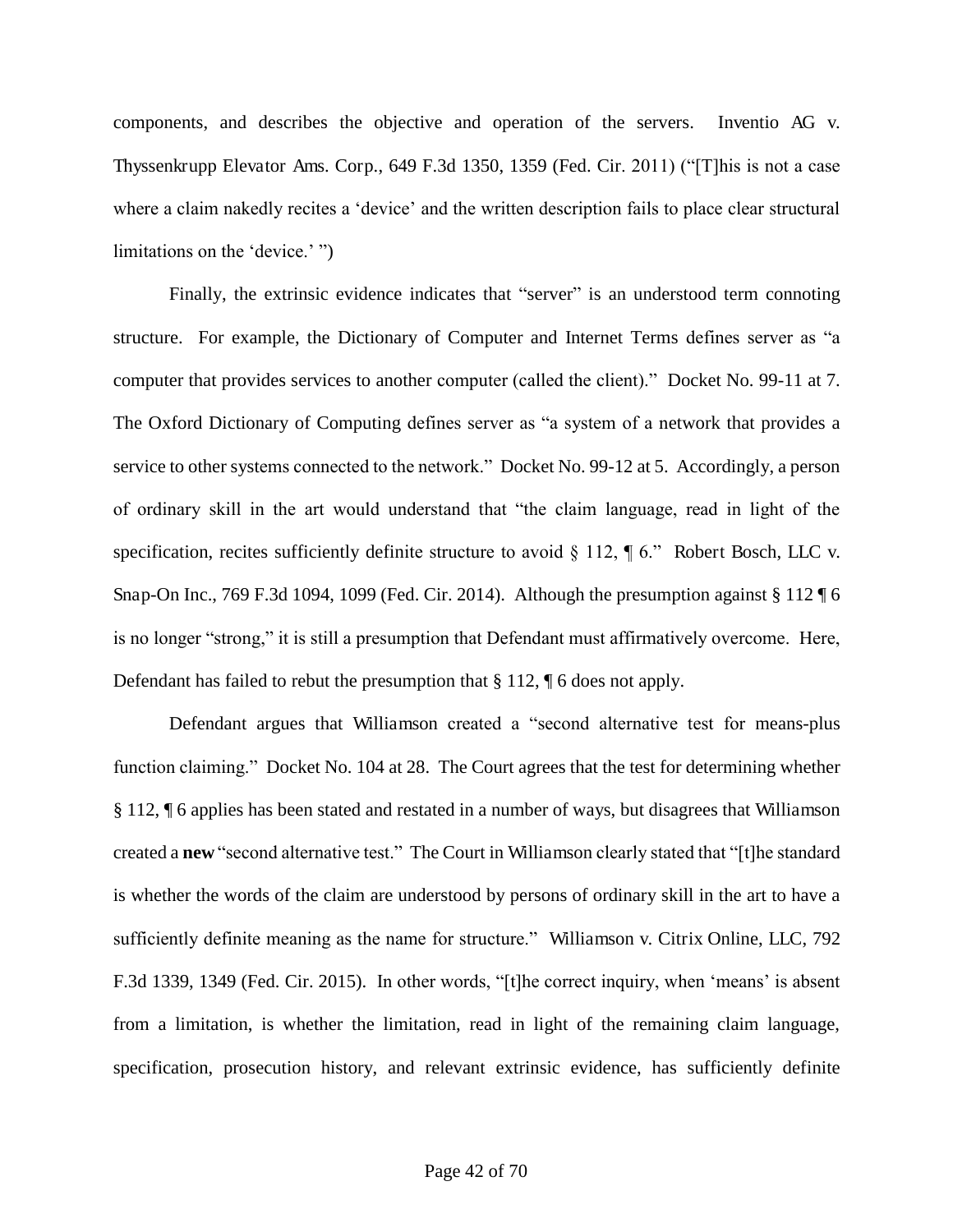structure to a person of ordinary skill in the art." Apple Inc. v. Motorola, Inc., 757 F.3d 1286, 1298 (Fed. Cir. 2014). As indicated above, the intrinsic and extrinsic evidence indicates that the disputed "content identification server" and "relevancy-matching server" connote sufficiently definite structure to a person of ordinary skill in the art, and are not subject to subject to § 112 ¶ 6.

This is further confirmed by the fact that Defendant does not contend that the "pairing server" is subject to subject to § 112 ¶ 6. Instead, Defendant originally argued that the "pairing server" should be construed to mean a "server that enables a communication session between two other devices." Docket No. 104 at 17. Defendant has since agreed to a construction for "pairing server," but still maintains that the other "server" terms are subject to § 112 ¶ 6, and are indefinite for failing to disclose sufficient structure. Defendant has not provided a persuasive reason why "pairing server" connotes sufficient structure, but "content identification server" and "relevancymatching server" do not. The simple answer is that all of the "server" terms when "read in light of the remaining claim language, specification, prosecution history, and relevant extrinsic evidence, ha[ve] sufficiently definite structure to a person of ordinary skill in the art." Apple Inc. v. Motorola, Inc., 757 F.3d 1286, 1298 (Fed. Cir. 2014).

Indeed, the specification explicitly states that "[t]he pairing server 300 may also be the relevancy-matching server 200 and/or the intermediary server 700." '668 Patent at 13:38–39. Similarly, the specification states that "[t]he content identification server 1006 may also be the relevancy-matching server 200, the pairing server 300, and/or the intermediary server 700." Id. at 24:57–60. Finally, in reaching its conclusion, the Court has considered the extrinsic evidence submitted by the parties, and given it its proper weight in light of the intrinsic evidence.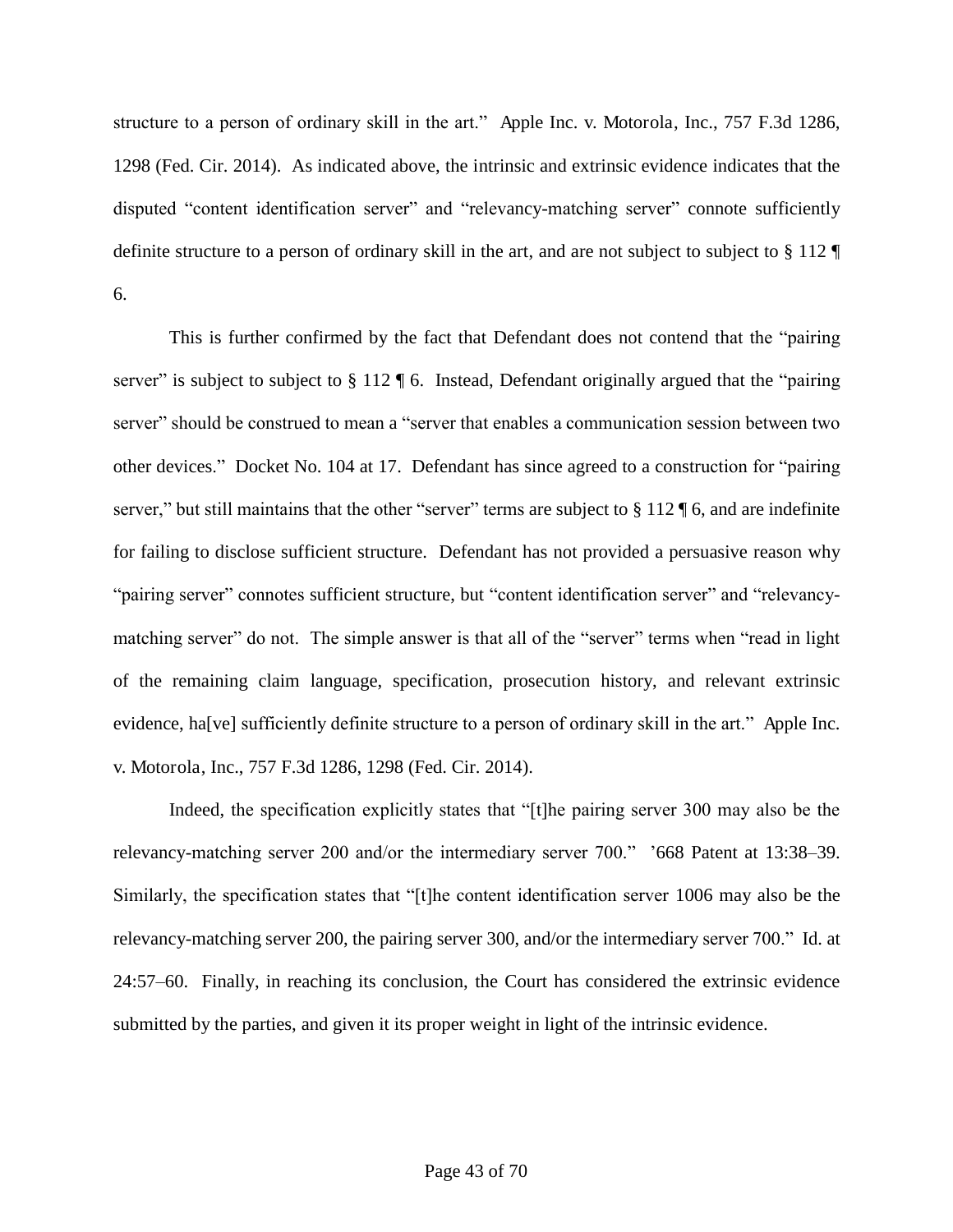## **c) Court's Construction**

## The terms **"content identification server"** and **"relevancy-matching server"** are not

subject to subject to § 112 ¶ 6, and will be given their plain and ordinary meaning.

| <b>Disputed Term</b> | Plaintiff's Proposal                        | Defendant's Proposal                  |
|----------------------|---------------------------------------------|---------------------------------------|
| "a client            | <b>Function(s):</b>                         | Function(s):                          |
| device               | "automatically process an identification    | '668 (claims 1, 21): "automatically   |
| configured to:"      | data of at least one of the networked       | process an identification data of at  |
|                      | device and the sandbox-reachable service    | least one of the networked device and |
| "the client"         | of the networked device from the            | the sandbox-reachable service of the  |
| device               | discovery module"                           | networked device from the discovery   |
| configured to"       |                                             | module"                               |
|                      | "automatically associate with the           |                                       |
|                      | networked device through a sandboxed        | '668 (claims 1, 21): "automatically   |
|                      | application of the client device            | associate with the networked device   |
|                      | communicatively coupled to the sandbox-     | through a sandboxed application of    |
|                      | reachable service based on the              | the client device communicatively     |
|                      | identification data"                        | coupled to the sandbox-reachable      |
|                      |                                             | service based on the identification   |
|                      | "process an embedded object from the        | data"                                 |
|                      | relevancy-matching server through the       |                                       |
|                      | sandboxed application"                      | '668 (claims 1, 21): "process an      |
|                      |                                             | embedded object from the relevancy-   |
|                      | "gather the primary data through at         | matching server through the           |
|                      | least one of the embedded object and        | sandboxed application"                |
|                      | the sandboxed application"                  |                                       |
|                      |                                             | $'668$ (claims 1, 21): "gather the    |
|                      | "communicate the primary data to the        | primary data through at least one of  |
|                      | relevancy- matching server through the      | the embedded object and the           |
|                      | embedded object"                            | sandboxed application"                |
|                      | "constrain an executable environment in     | '668 (claims 1, 21): "communicate     |
|                      | a security sandbox"                         | the primary data to the relevancy-    |
|                      |                                             | matching server through the           |
|                      | "execute the sandboxed application in       | embedded object"                      |
|                      | the executable environment"                 |                                       |
|                      |                                             | '668 (claims 1, 21): "constrain an    |
|                      | "automatically establish a                  | executable environment in a security  |
|                      | communication session between the           | sandbox"                              |
|                      | sandboxed application and the sandbox-      |                                       |
|                      | reachable service through at least one of a |                                       |
|                      | cross-site scripting technique, an          |                                       |

## **5. "client device configured to" and "network device configured to"**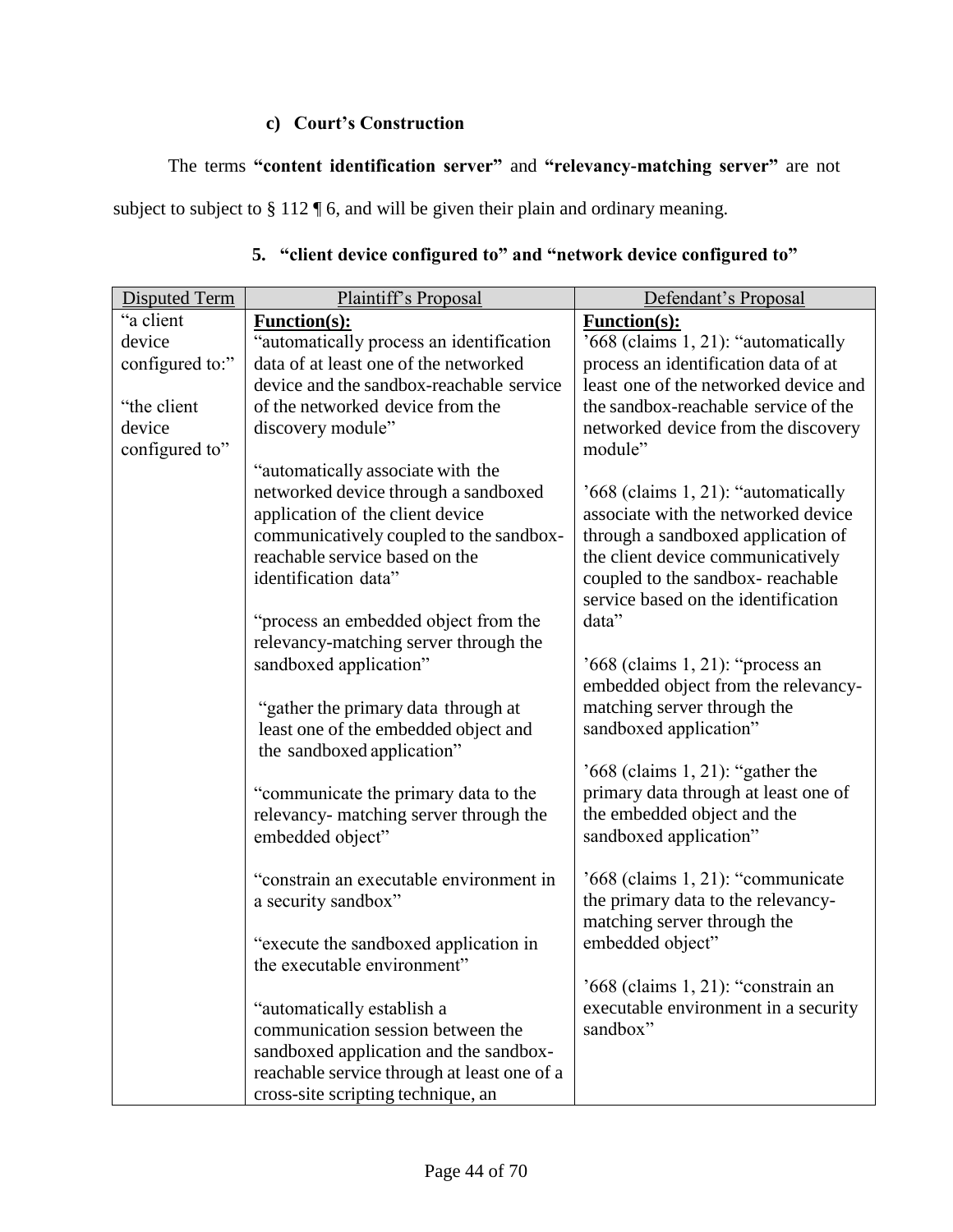|                 | appended header, a same origin policy     | $'668$ (claims 1, 21): "execute the                                      |
|-----------------|-------------------------------------------|--------------------------------------------------------------------------|
|                 | exception, and an other mode of           | sandboxed application in the                                             |
|                 | bypassing a number of access controls of  | executable environment"                                                  |
|                 | the security sandbox"                     |                                                                          |
|                 |                                           | '668 (claims 1, 21): "automatically                                      |
|                 | Corresponding Structure(s), Act(s), or    | establish a communication session                                        |
|                 | Material(s):                              | between the sandboxed application                                        |
|                 | U.S. Patent No. 9,026,668 at Figs. 1-11,  | and the sandbox reachable service                                        |
|                 | 13–16 (item 100); cols. 5:48–7:48, 8:11–  | through at least one of a cross-site                                     |
|                 | $9:42, 9:65-10:45, 11:3-52, 12:21-61,$    | scripting technique, an appended                                         |
|                 | 13:9-66, 15:22-50, 16:1-38, 16:52-59,     | header, a same origin policy                                             |
|                 | 17:39-23:2, 23:12-24:42, 32:14-31,        | exception, and an other mode of                                          |
|                 | 32:49-56, 33:13-26, 33:40-58, 37:1-16,    | bypassing a number of access                                             |
|                 | 37:42-59, 38:21-44, 38:62-39:14,          | controls the security sandbox"                                           |
|                 | 39:38-46, 39:66-40:50, 50:45-51:3, and    |                                                                          |
|                 | equivalents thereof.                      |                                                                          |
|                 |                                           | <b>Corresponding Structure that</b><br>performs the Claimed Function(s): |
|                 |                                           | None. Indefinite for failure to                                          |
|                 |                                           | disclose sufficient corresponding                                        |
|                 |                                           | algorithm(s) and/or other structure for                                  |
|                 |                                           | performing the claimed function(s).                                      |
| "a networked    | <b>Claimed Function(s):</b>               | <b>Claimed Function(s):</b>                                              |
| device          | "automatically announce a sandbox-        | $668$ (claims 1, 9, 21, 29):                                             |
| configured to:" | reachable service of the networked device | "automatically announce a sandbox-                                       |
|                 |                                           | reachable service of the networked                                       |
|                 | to a discovery module"                    |                                                                          |
| "the networked  |                                           | device to a discovery module"                                            |
| device          | "automatically announce the primary data  |                                                                          |
| configured"     | along with the sandbox-reachable service  | '668 (claims 9, 19, 29):                                                 |
|                 | of the networked device to the discovery  | "automatically announce the primary                                      |
|                 | module"                                   | data along with the sandbox-                                             |
|                 |                                           | reachable service of the networked                                       |
|                 | Corresponding Structure(s), Act(s), or    | device to the discovery module"                                          |
|                 | Material(s):                              |                                                                          |
|                 | U.S. Patent No. 9,026,668 at Figs. 1–8    | <b>Corresponding Structure that</b>                                      |
|                 | (item 102), 10 (item 102), 11 (items 102, | performs the Claimed Function(s):                                        |
|                 | 1106A, 1106B), 13 (item 102), 14 (items   | None. Indefinite for failure to                                          |
|                 | 102, 1400A, 1400B), 15-19 (item 102),     | disclose sufficient corresponding                                        |
|                 | 22 (item102), 23 (items, 102, 1400A,      | algorithm(s) and/or other structure for                                  |
|                 | 1400B), 26 (item 2600); cols. 1:48–67,    | performing the claimed function(s).                                      |
|                 | $6:16-9:64, 11:3-11, 11:45-67, 12:21-$    |                                                                          |
|                 | 13:67, 14:9-23, 14:32-51, 14:66-15:67,    |                                                                          |
|                 | 16:18-23, 19:13-37, 20:1-59, 21:1-64,     |                                                                          |
|                 | 22:10-16, 22:62-23:29, 23:58-24:22,       |                                                                          |
|                 | 24:61-25:12, 26:50-27:3, 32:58-66,        |                                                                          |
|                 | 50:45–51:3, and equivalents thereof       |                                                                          |
|                 |                                           |                                                                          |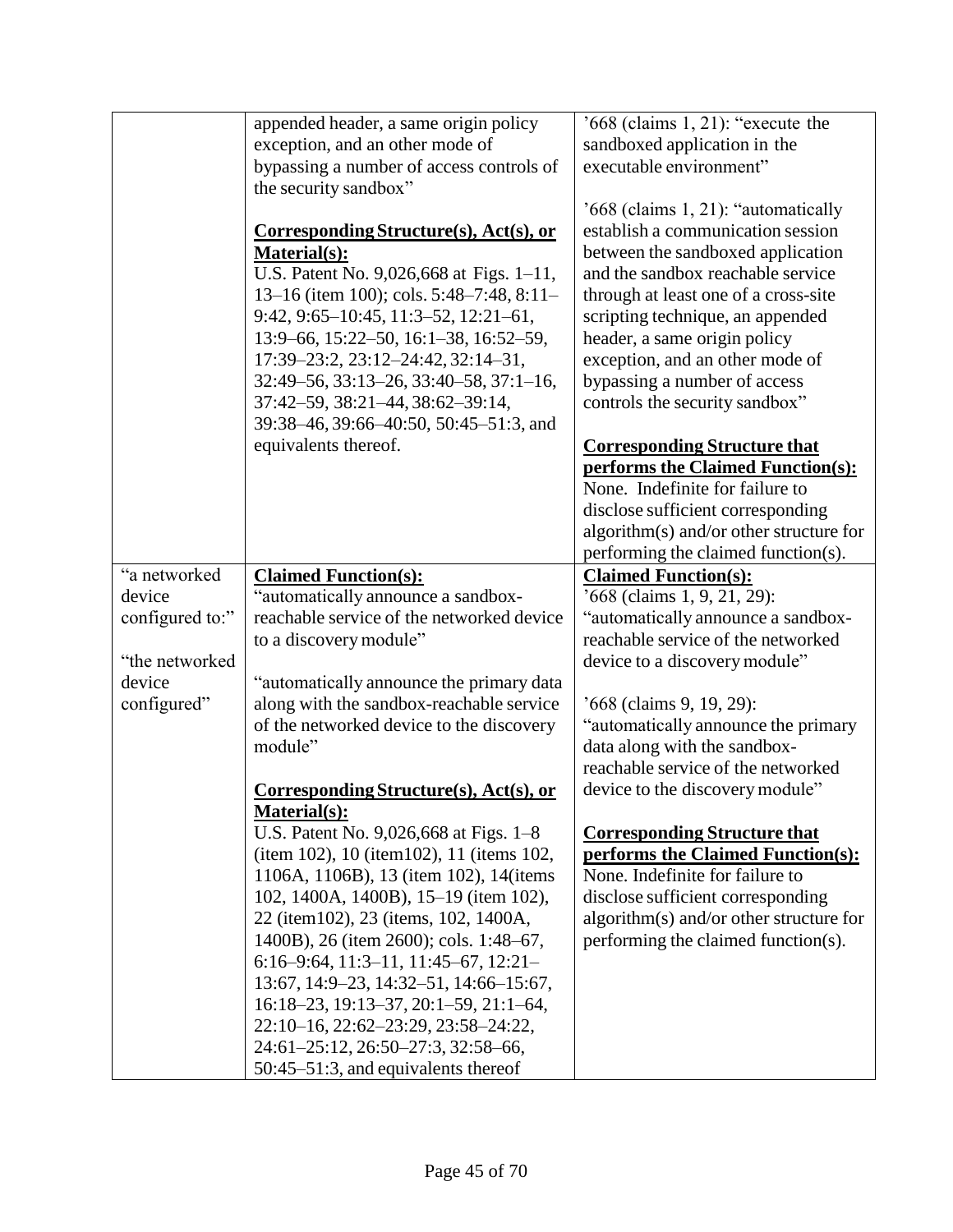#### **a) The Parties' Positions**

The parties dispute whether the "device" terms are subject to  $\S$  112  $\P$  6. Defendant contends that the terms are means-plus-function terms governed by  $\S 112(6)$  because they recite insufficient structure to perform their recited functions. Defendant further contends that the terms are indefinite because the specification does not recite algorithms that perform the recited functions. Specifically, Defendant argues that the limitations are defined in the claims by what the "device' does and not by what the "device" is. Docket No. 104 at 29. Defendant contends that the claimed "devices" each represent a black box for performing the recited functions. Id. Defendant further argues that portions of the specification provide some structure for "client device" and "networked device," but do not denote sufficiently definite structure for performing all of the recited functions. Id. (citing '668 Patent at 5:66–6:2; 6:16–22).

Defendant also argues that "network" and "client" before the term "device" do not provide any "structural significance" for performing the recited functions. Docket No. 104 at 30. According to Defendant, neither these prefixes nor the written disclosure describe that interaction "in a way that might inform the structural character of the limitation-in-question or otherwise impart structure" to the "client device" or "network device" of the claims. Id. (citing Williamson, 792 F.3d at 1351).

Regarding the term "client device," Plaintiff responds that the "client device" element is not a means-plus-function element because a person of ordinary skill in the art would understand the term to have sufficiently-definite structure. Docket. No. 99 at 21. Plaintiff contends that the Asserted Patents describe the client device as hardware, and further describes what the client device contains. Id. at 22 (citing '668 Patent at 5:66–6:6, 9:65–67). Plaintiff further argues that the Asserted Patents describe what the client device is connected to, and that the client device may use executable code, may be on a mobile phone on a cellular network, and may have a Media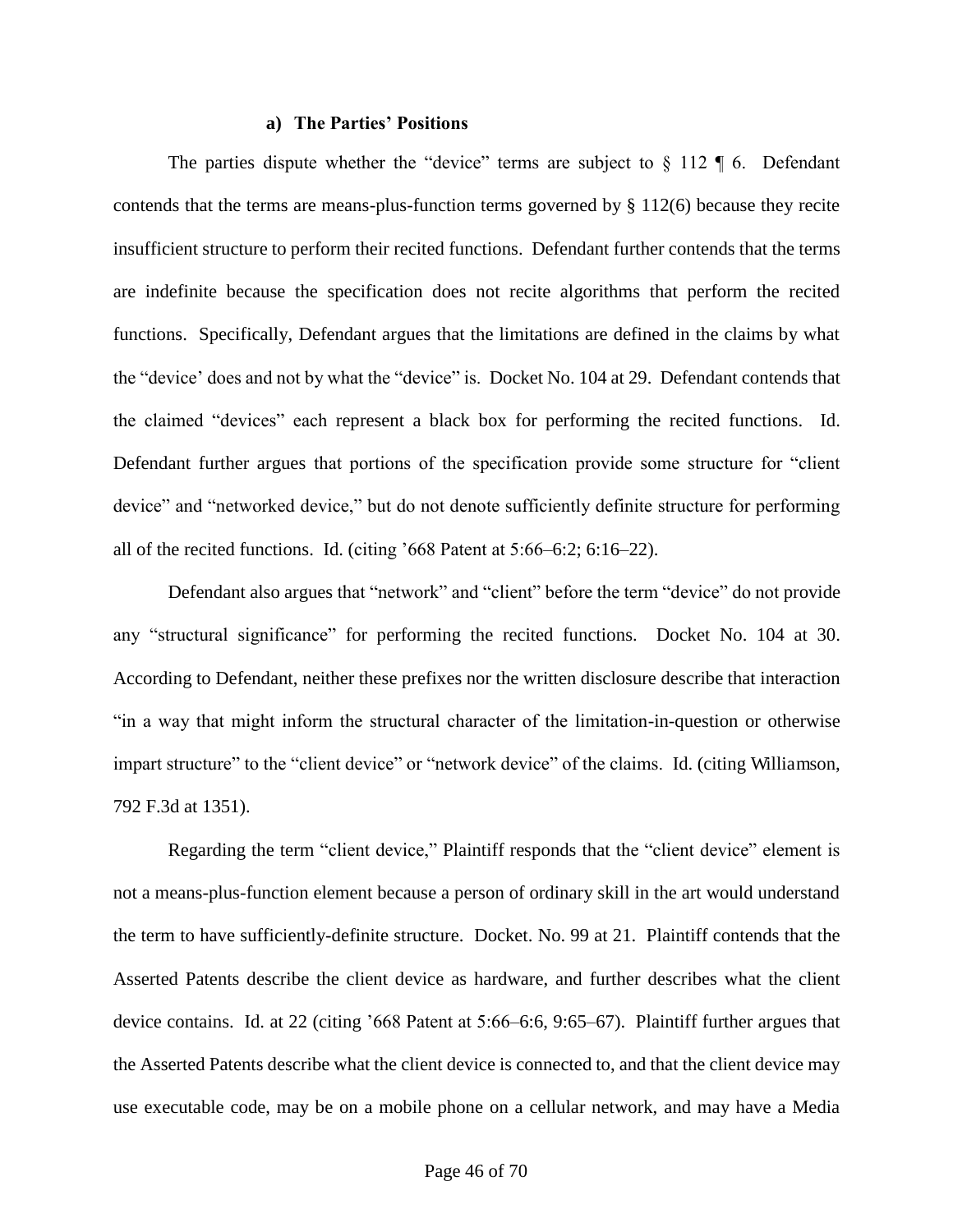Access Control (MAC) address. (Docket No. 99 at 22) (citing '668 Patent at 5:54–6:15, 11:3–11, 11:45–12:4, 13:23–39, 19:28–56; 25:50–26:34, 18:40–57, 19:4–12, 21:5–11, 21:31–37, 23:30– 24:22, 39:2–7, 40:2–5, 40:45–48; Figures 1– 3, 7, 11).

Plaintiff also contends that the Asserted Patents provide structure when describing how the client device performs functions. Docket No. 99 at 23 (citing '668 Patent at 6:32–9:64). Plaintiff also argues that the Asserted Patents describe the client device processing an embedded object, and further describe an executable environment of the client device as a virtual machine, a jail, or a scripting language interpreter that constrains applications. Docket No. 99 at 23 (citing '668 Patent at 12:21–61, 9:65–10:58). Finally, Plaintiff contends that the extrinsic evidence further confirms "client device" connotes structure. Docket No. 99 at 23 (citing Docket No. 99-11 (Dictionary of Computer and Internet Terms (11th ed., 2013)); Docket No. 99-13 at 14).

In the alternative, Plaintiff argues that if  $\S 112$ ,  $\P 6$  is found to apply to the client device element, the specifications recite substantial structure for each of these terms corresponding to their claimed functions. Docket No. 99 at 23. Plaintiff also argues that the steps described in the identified portions of the Asserted Patents constitute specific algorithms that could be implemented on a general-purpose computer if required. Id. at 24.

Regarding "networked device," Plaintiff responds that the "networked device" element is not a means-plus-function element because a person of ordinary skill in the art would understand the term to have sufficiently-definite structure. Id. at 26. Plaintiff contends that the Asserted Patents describe the networked device as hardware, and further describes the networked device as performing a number of sandbox-reachable services using a processor and a memory. Id. at 27. (citing '668 Patent at 6:16–22, 16:24–30). Plaintiff further argues that the Asserted Patents describe what the networked device is connected to and that the networked device may render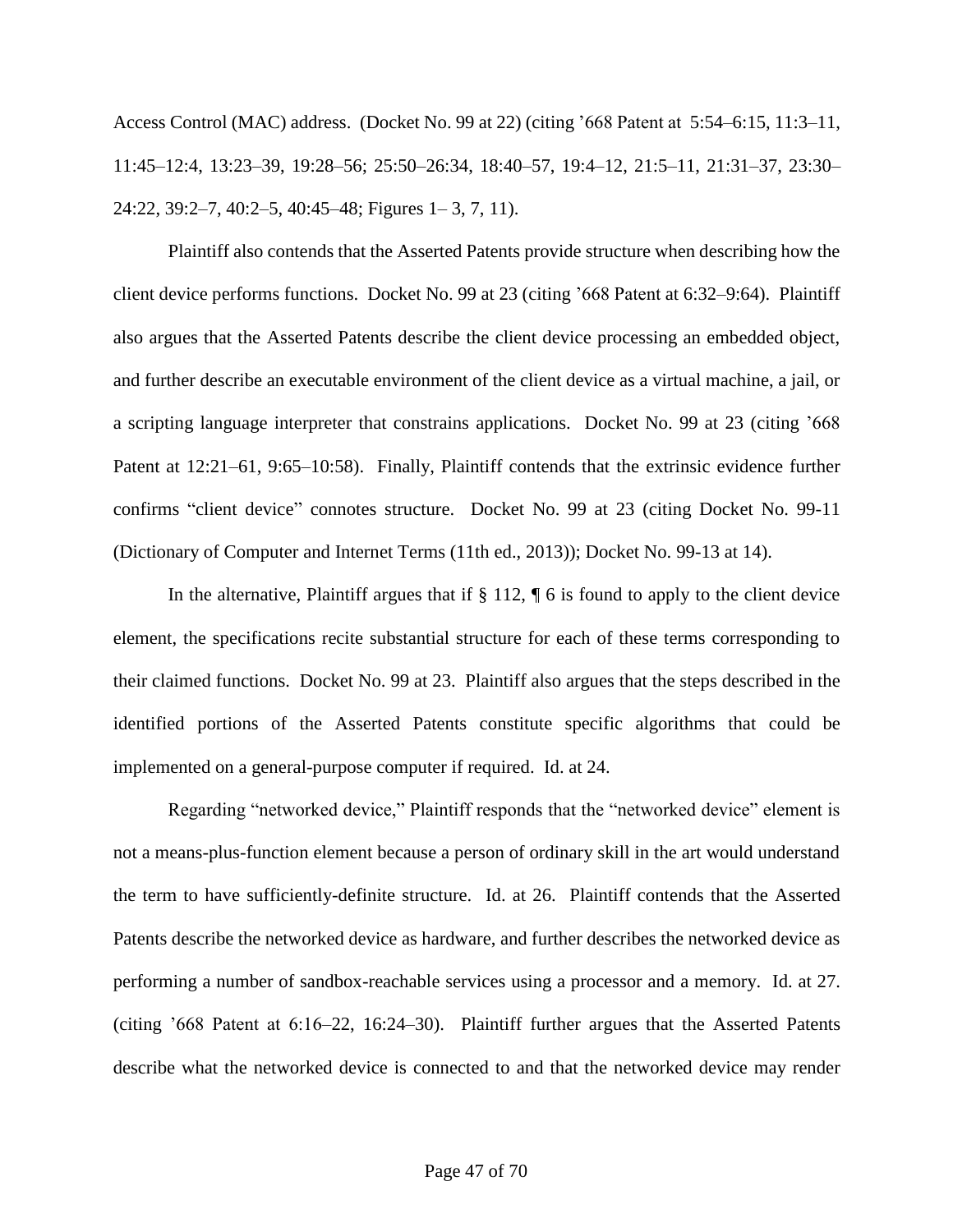media data, have a hardware address (e.g., a MAC address), have a global unique identifier (GUID), and communicate via a local area network (LAN). Docket No. 99 at 27 (citing '668 Patent at 11:3–11, 11:45–12:4, 13:23–39, 19:28–56; 25:50–26:34.; Ex. A at 7:49–51, 13:51–67, 20:41–59, 21:1–4; Figures 1–3, 7, 11; Docket No. 99-13 at 18–20).

Plaintiff further argues that the Asserted Patents provide structure when describing how the networked device performs its functions. Docket No. 99 at 27 (citing '668 Patent at 6:32– 7:48). Finally, Plaintiff contends that the extrinsic evidence further confirms client device connotes structure. Docket No. 99 at 23 (citing Docket No. 99-11 (Dictionary of Computer and Internet Terms (11th ed., 2013)); Docket No. 99-13 at 19-20).

In the alternative, Plaintiff argues that if  $\S 112$ ,  $\P 6$  is found to apply to the networked device element, the Asserted Patents recite substantial structure for each of these terms corresponding to their claimed functions. Docket No. 99 at 27-28. Plaintiff also argues that the steps described in the identified portions of the Asserted Patents constitute specific algorithms that could be implemented on a general-purpose computer if required. Id. at 28.

For the following reasons, the Court finds that the term **"client device"** should be construed to mean **"a computer, a smartphone, and/or another hardware that may be configured to initiate contact with a server to make use of a resource,"** and that the term **"networked device"** should be construed to mean **"a geolocation device, a hygrometer, a thermometer, a barometer, an anemometer, a television, an audio device, a game console, a set top box, an other computer, and/or an other hardware connected by a number of communications channels that allow sharing of a number of resources and/or a number of information."**

#### **b) Analysis**

The term "client device" appears in claims 1 and 21 of the '668 Patent. The Court finds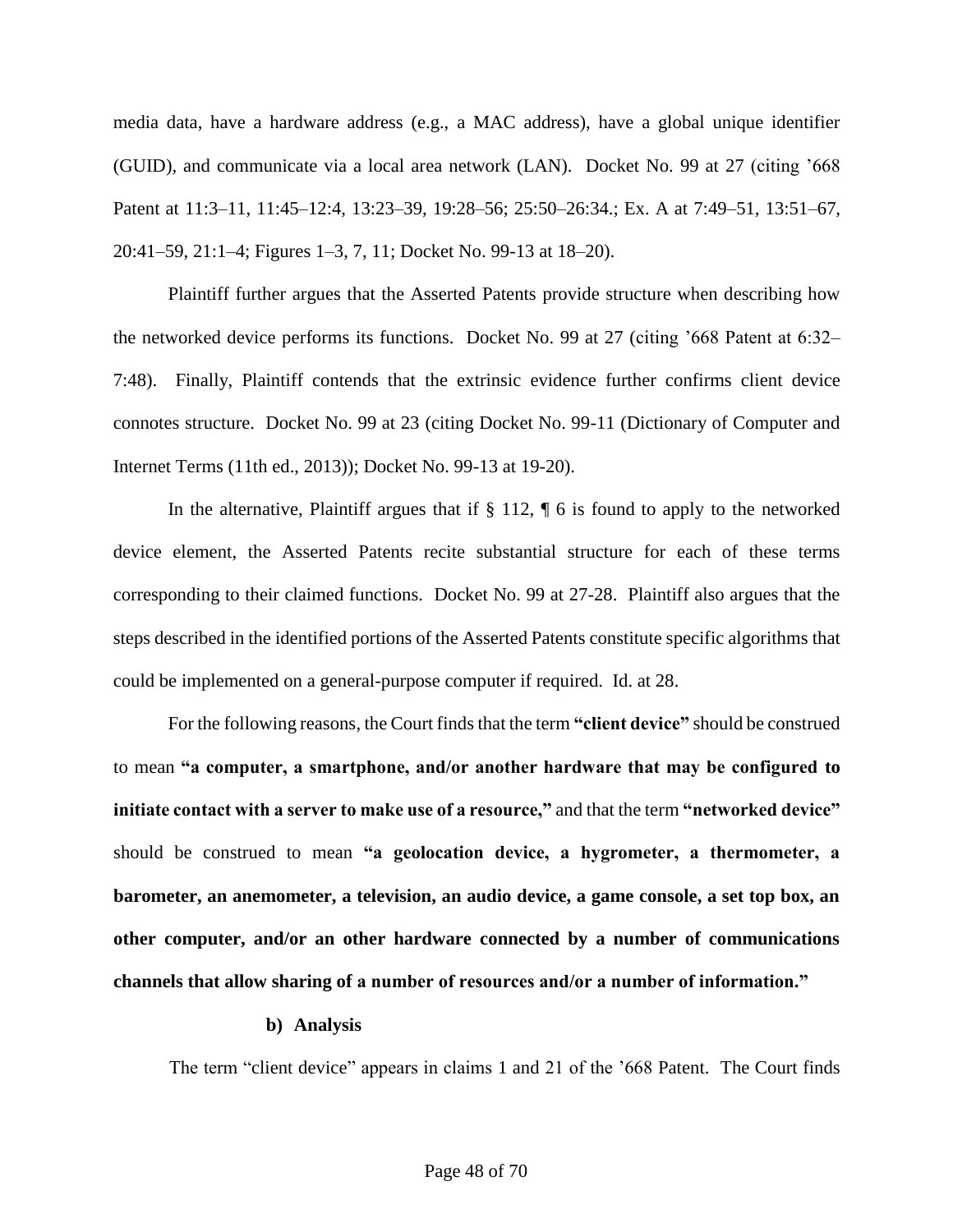that the term is used consistently in the claims and is intended to have the same general meaning in each claim. The term "networked device" appears in claims 1, 9, 19, 21, and 29 of the '668 Patent. The Court finds that the term is used consistently in the claims and is intended to have the same general meaning in each claim. The Court further finds that the terms are not subject to §  $112 \text{ } \text{T} 6.$ 

"It is well settled that '[a] claim limitation that actually uses the word 'means' invokes a rebuttable presumption that § 112, [¶] 6 applies.'" Apex Inc. v. Raritan Comput., Inc., 325 F.3d 1364, 1371 (Fed. Cir. 2003) (quotation omitted). It is also equally understood that "a claim term that does not use 'means' will trigger the rebuttable presumption that  $\S 112$ , [ $\P$ ] 6 does not apply." Id. (quotation omitted). The presumption against the application of § 112, ¶ 6 may be overcome if a party can "demonstrate[] that the claim term fails to 'recite sufficiently definite structure' or else recites 'function without reciting sufficient structure for performing that function.'" Williamson, 792 F.3d 1339 (quoting Watts v. XL Sys., Inc., 232 F.3d 877, 880 (Fed. Cir. 2000)). "In undertaking this analysis, we ask if the claim language, read in light of the specification, recites sufficiently definite structure to avoid § 112, ¶ 6." Robert Bosch, LLC v. Snap-On Inc., 769 F.3d 1094, 1099 (Fed. Cir. 2014) (citing Inventio AG v. Thyssenkrupp Elevator Ams. Corp., 649 F.3d 1350, 1357 (Fed. Cir. 2011)).

None of the claims recite the word "means." Therefore, there is a rebuttable presumption that § 112, ¶ 6 does not apply. Here, Defendant has failed to rebut the presumption. Although "[g]eneric terms such as 'mechanism,' 'element,' 'device,' and other nonce words that reflect nothing more than verbal constructs may be used in a claim in a manner that is tantamount to using the word 'means,' " Williamson at 1350 (quoting Abacus Software, 462 F.3d at 1354), the Court finds that the claims of the '668 Patent recite sufficiently definite structure given the context of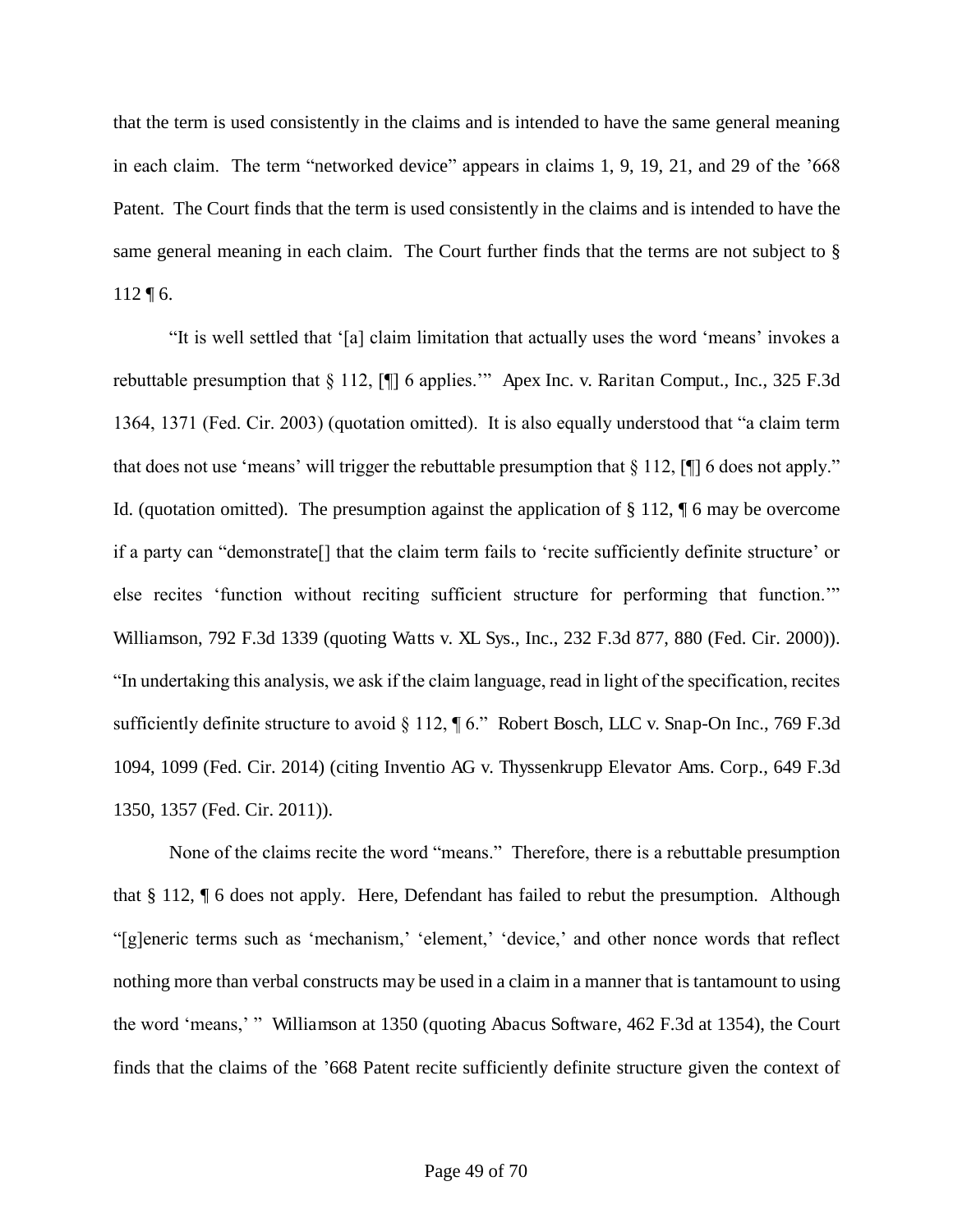the limitations in which the claim terms are found. Apple Inc. v. Motorola, Inc., 757 F.3d 1286, 1299 (Fed. Cir. 2014) ("Even if a patentee elects to use a 'generic' claim term, such as 'a nonce word or a verbal construct,' properly construing that term (in view of the specification, prosecution history, etc.) may still provide sufficient structure such that the presumption against means-plusfunction claiming remains intact."). Moreover, a modifier added to a nonce term (e.g., module, element, device) can prevent the term from being construed as a means-plus-function element because the modifier "further narrows the scope of those structures covered by the claim and makes the term more definite." Personalized Media Commc'ns, LLC v. Int'l Trade Comm'n, 161 F.3d 696, 705 (Fed. Cir. 1998).

Regarding the term "client device," the claims themselves connote sufficiently definite structure by describing how the "client device" operates within the claimed invention to achieve its objectives. For instance, claim 1 of the '668 Patent recites that the client device is configured to "automatically process an identification data of at least one of the networked device and the sandbox-reachable service of the networked device from the discovery module, automatically associate with the networked device through a sandboxed application of the client device communicatively coupled to the sandbox-reachable service based on the identification data, process an embedded object from the relevancy-matching server through the sandboxed application, gather the primary data through at least one of the embedded object and the sandboxed application, and communicate the primary data to the relevancy-matching server through the embedded object." Claim 1 further recites that the client device is further configured to "constrain an executable environment in a security sandbox, execute the sandboxed application in the executable environment, and automatically establish a communication session between the sandboxed application and the sandbox-reachable service through at least one of a cross-site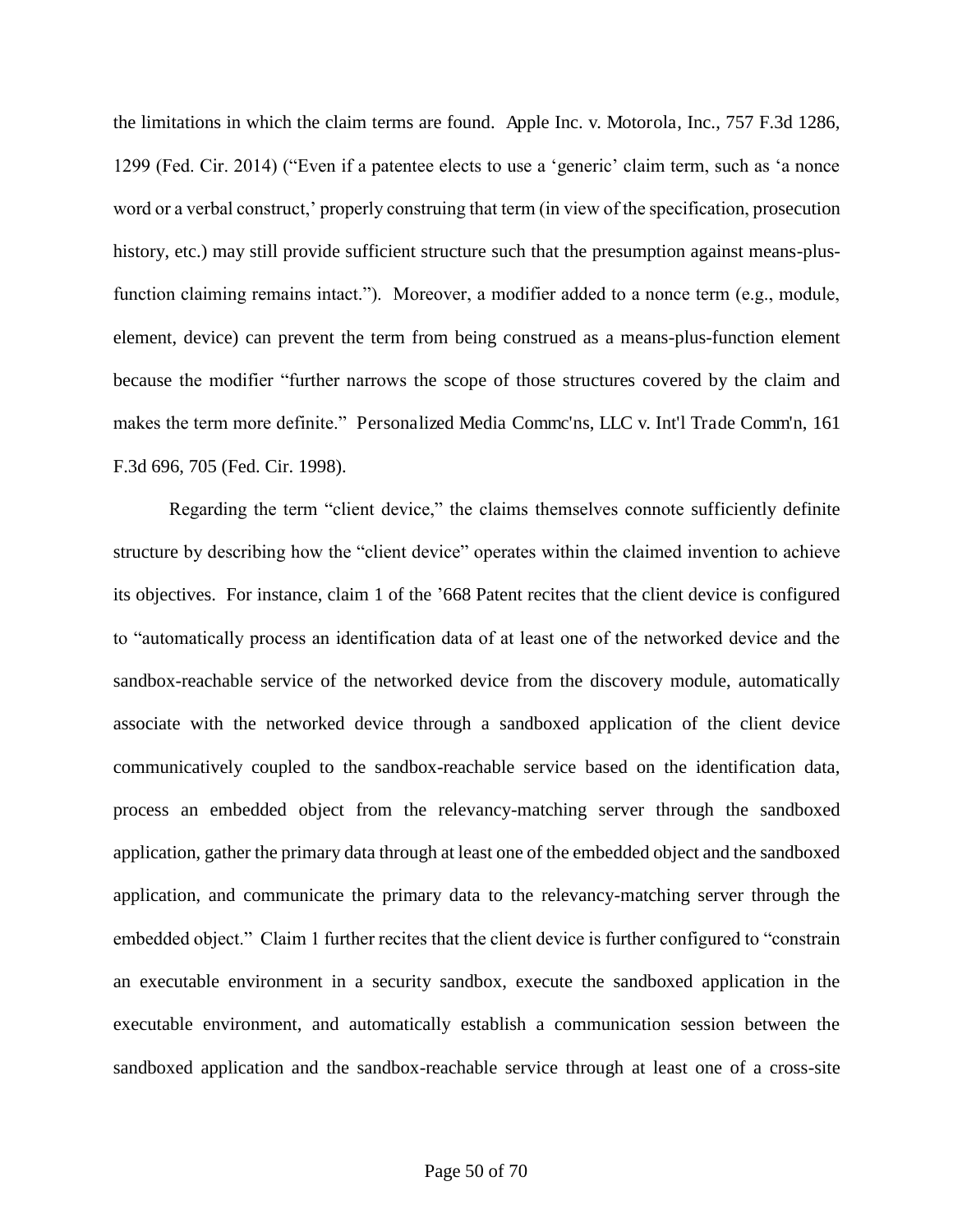scripting technique, an appended header, a same origin policy exception, and an other mode of bypassing a number of access controls of the security sandbox."

Therefore, the claims themselves connote sufficiently definite structure by describing how the "client device" operates within the claimed invention to achieve its objectives. See, e.g., Linear Tech. Corp. v. Impala Linear Corp., 379 F.3d 1311, 1319-21 (Fed. Cir. 2004) (finding "circuit [for performing a function]" to be sufficiently definite structure because the claim recited the "objectives and operations" of the circuit); Apple Inc. v. Motorola, Inc., 757 F.3d 1286, 1295, 1301 (Fed. Cir. 2014) (finding "heuristic [for performing a function]" to be sufficiently definite structure because the patent described the operation and objectives of the heuristic); Collaborative Agreements, LLC v. Adobe Sys., No. 15-cv-03853-EMC, 2015 U.S. Dist. LEXIS 161809, at \*11- \*24 (N.D. Cal. Dec. 2, 2015) (determining "code segment [for performing a function]" to be sufficiently definite structure because the claim described the operation of the code segment); Finjan, Inc. v. Proofpoint, Inc., No. 13-cv-05808-HSG, 2015 U.S. Dist. LEXIS 162504, at \*31- \*32 (N.D. Cal. Dec. 3, 2015) (determining "processor [for performing a function]" to be sufficiently definite structure because the claim described how the processor functions with the other claim components).

In addition, the specification states that the client device may be "a computer, a smartphone, and/or another hardware that may be configured to initiate contact with a server to make use of a resource." '668 Patent at 5:66–6:2. The specification further states that the client device may include a memory, processor, security sandbox, executable environment, and sandboxed application. See, e.g., id. at 6:2–6, 9:65–67, Figure 1. The specification further indicates that the client device is connected to networked devices, a relevancy-matching server, pairing server, intermediary server, and/or content identification server. '668 Patent at 5:54–6:15,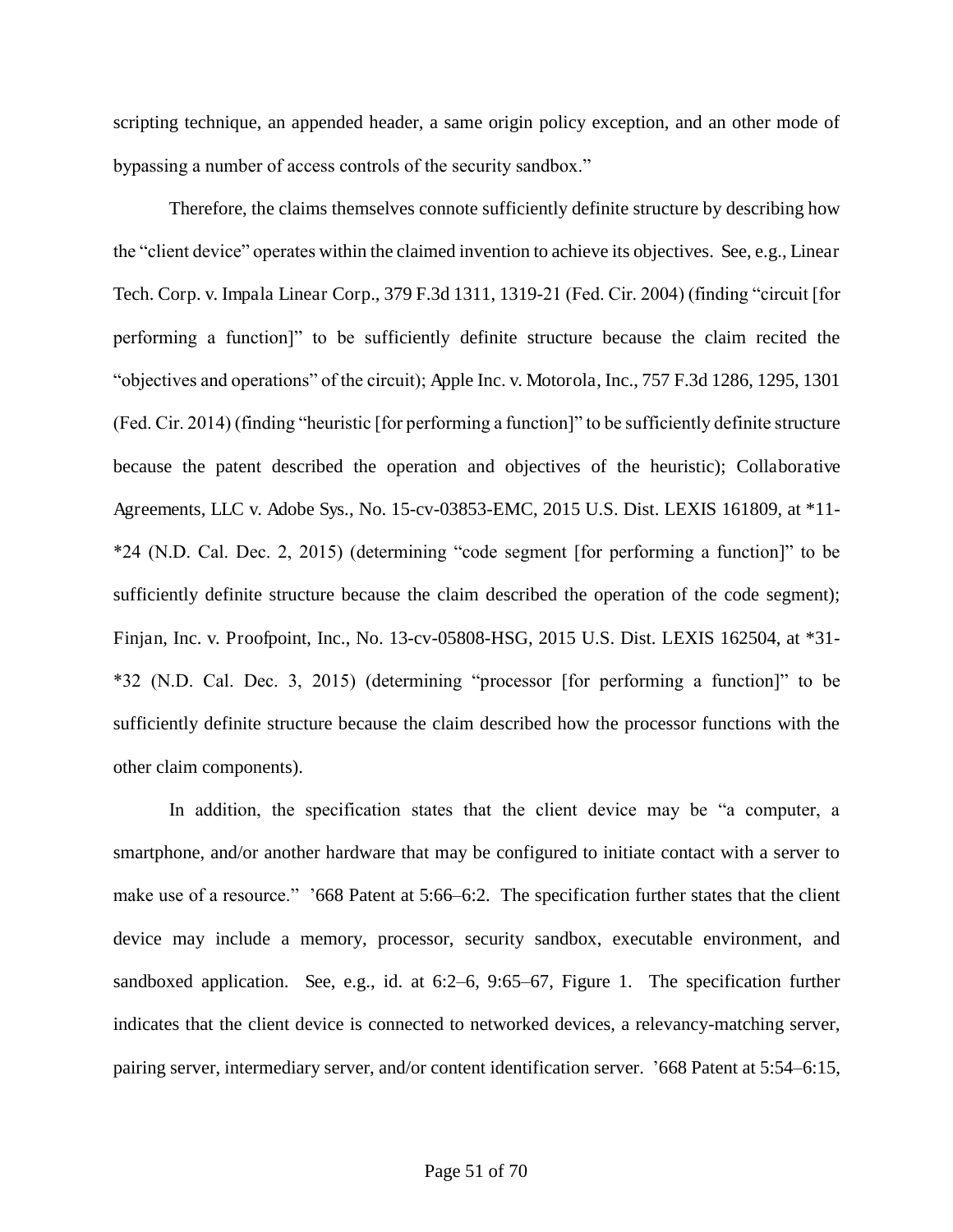11:3–11, 11:45–12:4, 13:23–39, 19:28–56; 25:50–26:34; Figures. 1–3, 7, 11. The specification also states that the client device may use executable code, may be a mobile phone on a cellular network, and may have a Media Access Control (MAC) address. '668 at 18:40–57, 19:4–12, 21:5– 11, 21:31–37, 23:30–24:22, 3, 40:2–5, 40:45–48. Accordingly, a person of ordinary skill in the art would understand that "the claim language, read in light of the specification, recites sufficiently definite structure to avoid § 112, ¶ 6." Robert Bosch, LLC v. Snap-On Inc., 769 F.3d 1094, 1099 (Fed. Cir. 2014)

Moreover, the use of the word "client" in conjunction with the word "device" places an additional functional constraint on a structure otherwise adequately defined. Personalized Media Communs., L.L.C. v. ITC, 161 F.3d 696, 705 (Fed. Cir. 1998) (finding that the adjectival qualification "digital" further "narrows the scope of those structures covered by the claim and makes the term more definite."), see also Williamson, 792 F.3d at 1351 (noting that "the presence of modifiers can change the meaning of" an otherwise nonce term.). For example, the Dictionary of Computer and Internet Terms defines "client" as "a computer that receives services from another computer." Docket No. 99-11 at 5 (Dictionary of Computer and Internet Terms (11th ed., 2013)). This is consistent with the intrinsic evidence and the understanding of a person of ordinary skill in the art.

Regarding the term "networked device," the claims themselves connote sufficiently definite structure by describing how the "networked device" operates within the claimed invention to achieve its objectives. For instance, claim 1 of the '668 Patent recites that the networked device is configured to automatically announce a sandbox-reachable service of the networked device to a discovery module. Likewise, claim 9 further recites that the networked device is configured to automatically announce the primary data along with the sandbox-reachable service of the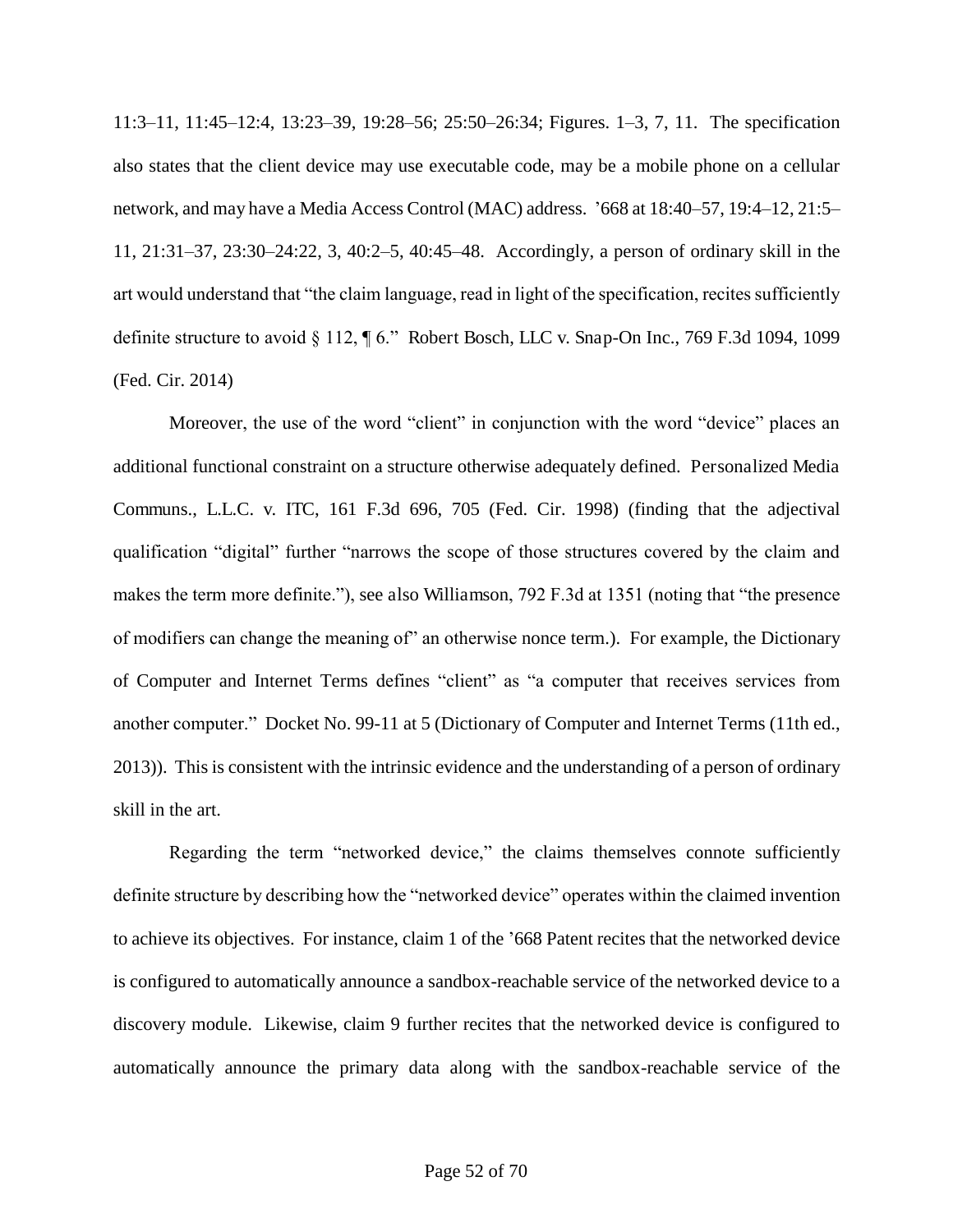networked device to the discovery module.<sup>4</sup>

 $\overline{a}$ 

Therefore, the claims themselves connote sufficiently definite structure by describing how the "networked device" operates within the claimed invention to achieve its objectives. See, e.g., Linear Tech. Corp. v. Impala Linear Corp., 379 F.3d 1311, 1319-21 (Fed. Cir. 2004) (finding "circuit [for performing a function]" to be sufficiently definite structure because the claim recited the "objectives and operations" of the circuit); Apple Inc. v. Motorola, Inc., 757 F.3d 1286, 1295, 1301 (Fed. Cir. 2014) (finding "heuristic [for performing a function]" to be sufficiently definite structure because the patent described the operation and objectives of the heuristic); Collaborative Agreements, LLC v. Adobe Sys., No. 15-cv-03853-EMC, 2015 U.S. Dist. LEXIS 161809, at \*11- \*24 (N.D. Cal. Dec. 2, 2015) (determining "code segment [for performing a function]" to be sufficiently definite structure because the claim described the operation of the code segment); Finjan, Inc. v. Proofpoint, Inc., No. 13-cv-05808-HSG, 2015 U.S. Dist. LEXIS 162504, at \*31- \*32 (N.D. Cal. Dec. 3, 2015) (determining "processor [for performing a function]" to be sufficiently definite structure because the claim described how the processor functions with the other claim components).

In addition, the specification states that the networked device may be "a geolocation device, a hygrometer, a thermometer, a barometer, an anemometer, a television, an audio device, a game console, a set top box, an other computer, and/or an other hardware connected by a number of communications channels that allow sharing of a number of resources and/or a number of information." '668 Patent at 6:16–22. The specification further describes the networked device as performing a number of sandbox reachable services using a processor and a memory. Id. at

<sup>4</sup> The parties agree that "discovery module" means "software, hardware, firmware, and/or integrated circuit to detect devices and/or services on a network."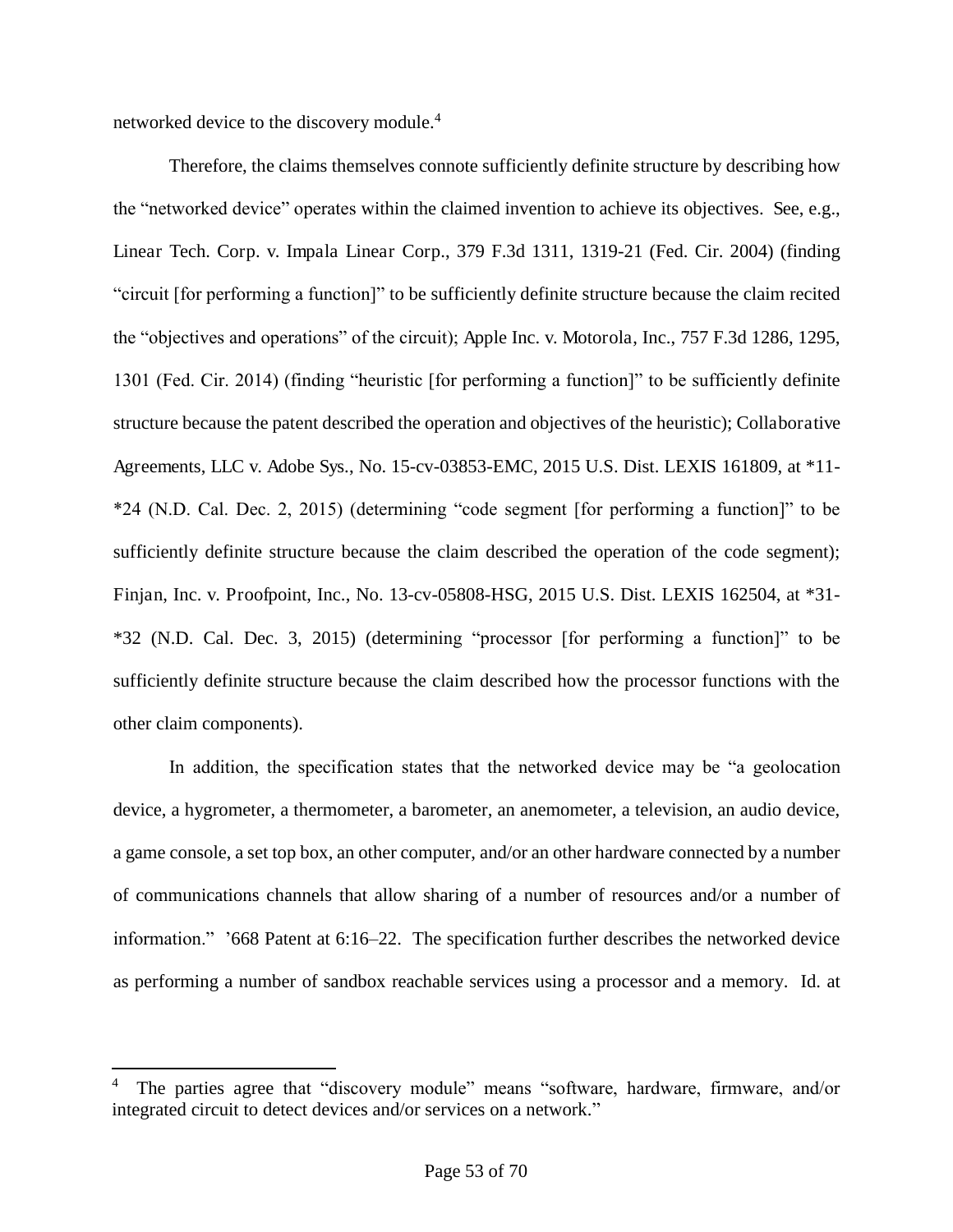16:24–30. The specification indicates that the networked device is connected to a client device, a relevancy-matching server, pairing server, intermediary server, and/or content identification server. Id. at 11:3–11, 11:45–12:4, 13:23–39, 19:28–56; 25:50–26:34; Figures 1–3, 7, and 11. The specification also states that the networked device may render media data, have a hardware address (e.g., a MAC address), have a global unique identifier (GUID), and communicate via a local area network (LAN). Id. at 7:49–51, 13:51–67, 20:41–59, 21:1–4.

Moreover, the use of the word "networked" in conjunction with the word "device" places an additional functional constraint on a structure otherwise adequately defined. Personalized Media Communs., L.L.C. v. ITC, 161 F.3d 696, 705 (Fed. Cir. 1998) (finding that "the adjectival qualification "digital" further "narrows the scope of those structures covered by the claim and makes the term more definite."), see also Williamson, 792 F.3d at 1351 (noting that "the presence of modifiers can change the meaning of" an otherwise nonce term.). Indeed, in support of its construction for "communication session," Defendant argues that "a principal device that shares a communication session is called a *'networked device,'* and the 'Field Of Technology' section of explains that the Asserted Patents relate to the 'technical field of networking.' " Docket No. 104 at 15 (emphasis in original). Likewise, the Dictionary of Computer and Internet Terms defines "network" as "a set of computers connected together." Docket No. 99-11 at 6 (Dictionary of Computer and Internet Terms (11th ed., 2013)). This is consistent with intrinsic evidence and the understanding of a person of ordinary skill in the art.

In summary, the claims at issue differ from those that simply recite a generic means or mechanism, without further description in the remaining claim language or the specification. See Inventio AG v. Thyssenkrupp Elevator Ams. Corp., 649 F.3d 1350, 1359 (Fed. Cir. 2011) ("[T]his is not a case where a claim nakedly recites a 'device' and the written description fails to place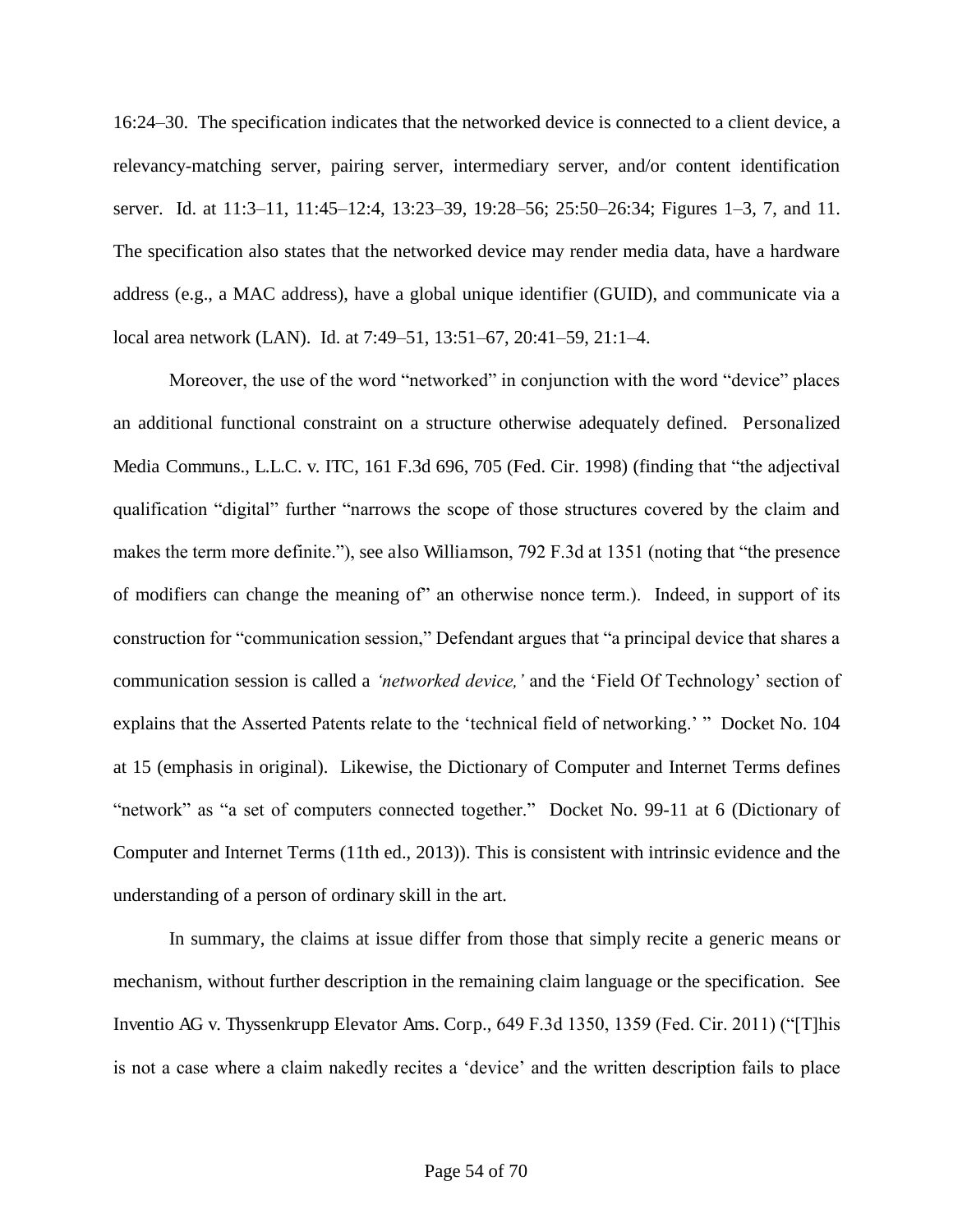clear structural limitations on the 'device.'"). As indicated, the '668 Patent recites a claim term with a known meaning and also describes its objectives and operations in the claimed invention. Defendant has failed to rebut the presumption because it has not established that "client device" or "networked device" fails to connote sufficiently definite structure. Finally, in reaching its conclusion, the Court has considered the extrinsic evidence submitted by the parties, and given it its proper weight in light of the intrinsic evidence.

### **c) Court's Construction**

The Court construes the term **"client device"** to mean **"a computer, a smartphone, and/or another hardware that may be configured to initiate contact with a server to make use of a resource."** The Court construes the term **"networked device"** to mean **"a geolocation device, a hygrometer, a thermometer, a barometer, an anemometer, a television, an audio device, a game console, a set top box, an other computer, and/or an other hardware connected by a number of communications channels that allow sharing of a number of resources and/or a number of information."**

| Disputed Term           | Plaintiff's Proposal                   | Defendant's Proposal            |
|-------------------------|----------------------------------------|---------------------------------|
| "the processor is"      | <b>Claimed Functions:</b>              | <b>Claimed Function:</b>        |
| configured to match a   | "match a targeted data with a          | '668 (claim 21): "match a       |
| targeted data with a    | primary data based on a                | targeted data with a primary    |
| primary data based on a | relevancy factor associated with       | data based on a relevancy       |
| relevancy factor        | a user"                                | factor associated with a user"  |
| associated with a user" | Corresponding Structure(s),            | <b>Corresponding Structure</b>  |
|                         | $Act(s),$ or Material $(s)$ :          | that performs the Claimed       |
|                         | U.S. Patent No. 9,026,668 at           | <b>Function(s):</b>             |
|                         | Fig. 1; $5:66-6:15$ , $9:65-11:2$ ,    | None. Indefinite for failure to |
|                         | $11:53-12:4$ , $12:62-13:8$ , $13:29-$ | disclose sufficient             |
|                         | 39, 19:38–56, 25:32–49, 25:61–         | corresponding algorithm(s)      |
|                         | 26:10, 30:48-61, 31:10-28,             | and/or other structure for      |
|                         | 31:49–58, 50:50–51:3, and              | performing the claimed          |
|                         | equivalents thereof.                   | function.                       |

**6. "the processor is configured to match a targeted data with a primary data based on a relevancy factor associated with a user"**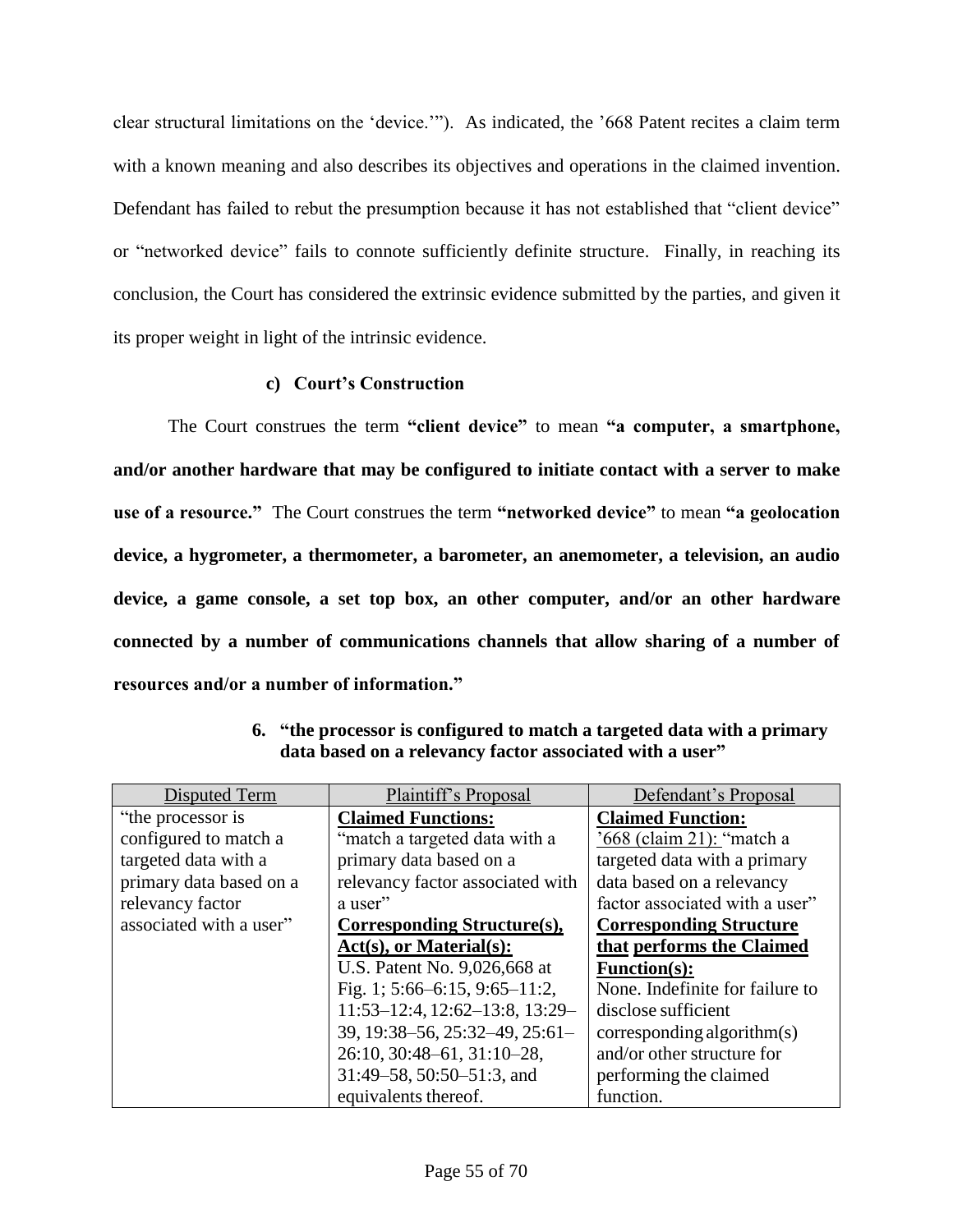#### **a) The Parties' Positions**

The parties dispute whether "processor is configured to" is subject to  $\S 112 \text{ }\mathsf{ }6$ . Defendant contends that the term is a means-plus-function terms governed by § 112(6) because it recites insufficient structure to perform the recited function." Defendant further contends that the term is indefinite because the specification does not recite an algorithm that performs the recited function. Defendant argues that a person of ordinary skill in the art would understand that the recited general purpose processor requires special programming to perform the recited functions. Docket No. 104 at 31. Defendant further argues that Courts have concluded that a "processor" that is "configured to" perform a function recites a function without reciting structure, and is subject to § 112(6). Id (citing Personal Audio, LLC v. Apple, Inc., 2011 WL 11757163, at \*21-22 (E.D. Tex. Jan. 30, 2011) (Clark, J.); St. Isidore Research, LLC v. Comerica Inc., 2016 WL 4988246 (E.D. Tex. Sept. 19, 2016) (Payne, M.J.)). According to Defendant, this limitation should similarly be construed as a means-plus-function term because a processor may only perform this function with specialized programming. Docket No. 104 at 32.

Plaintiff responds that the "processor" element is not a means-plus-function element because a person of ordinary skill in the art would understand the term to have sufficiently-definite structure. Docket No. 99 at 34. Plaintiff argues that where a processor is located and how it interacts with other components is sufficient structure to avoid  $\S 112$ ,  $\P 6$ . Id. According to Plaintiff, claim 21 of the '668 Patent describes the processor as part of a server and coupled to memory. Id. at 34-35. Plaintiff also contends that the specifications describe the processor as a part of a computer system. Id. at 35 ('668 Patent at 5:66–6:15, 9:65–11:2, 11:53–12:4, 12:62– 13:8, 13:29–39, 19:38–56, 25:32–49, 25:61–26:10, 30:48–61, 31:10–28, 31:49–58, 50:50–51:3, Figure 1; Docket No. 99-13 at 27-28).

In the alternative, Plaintiff argues that if  $\S 112$ ,  $\P 6$  is found to apply to the processor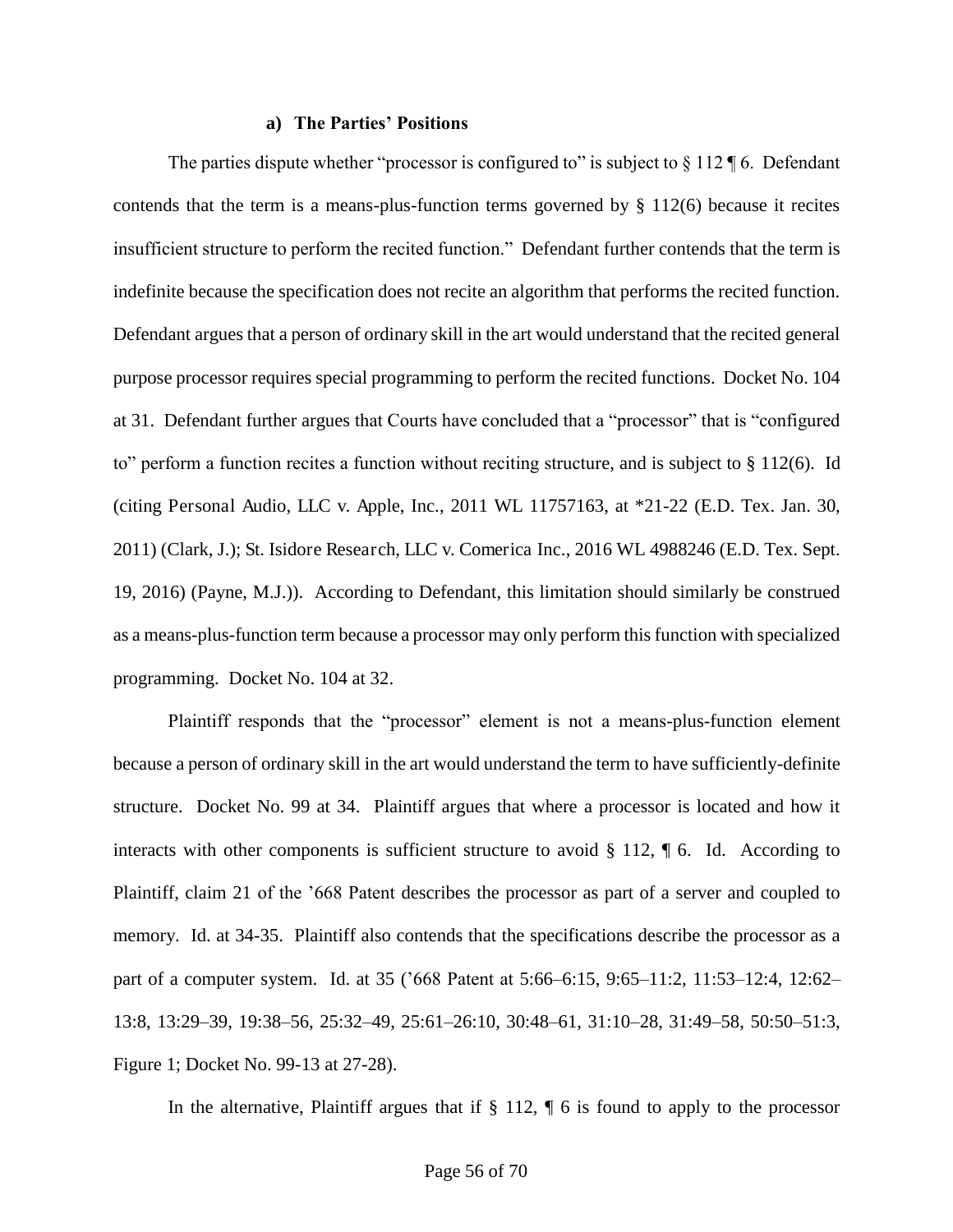element, the Asserted Patents recite structure corresponding to the claimed functions. Docket No. 99 at 35. Plaintiff also argues that the steps described in the identified portions of the Asserted Patents constitute specific algorithms that could be implemented on a general-purpose computer if required. Id.

For the following reasons, the Court finds that the phrase **"processor is configured to"** is not subject to subject to § 112 ¶ 6, and should be given its plain and ordinary meaning.

#### **b) Analysis**

The phrase "processor is configured to" appears in claim 21 of the '668 Patent. The Court finds that the term is not subject to  $\S 112 \P 6$ . Claim 21 does not recite the word "means." Moreover, the claim itself connotes that the term "processor is configured to" is structural by describing how it is included in the "relevancy-matching server," and how it is "communicatively coupled" to a memory. Claim 21 of the 668 Patent recites "[a] relevancy-matching server comprising: a processor; and a memory communicatively coupled to the processor." Claim 21 further recites how the processor enables the "relevancy-matching server" to operate within the claimed invention to achieve its objectives. Indeed, claim 21 of the '668 Patent recites that the processor of the relevancy-matching server is configured to match a targeted data with a primary data based on a relevancy factor associated with the user.

Claim 21 further recites that the relevancy-matching server is configured to match the targeted data with the primary data in a manner such that the relevancy-matching server is configured to search a storage for at least one of a matching item and a related item based on the relevancy factor comprising at least one of a category of the primary data, a behavioral history of the user, a category of the sandboxed application, and an other information associated with the user. Thus, the claim itself connotes sufficiently definite structure by describing how the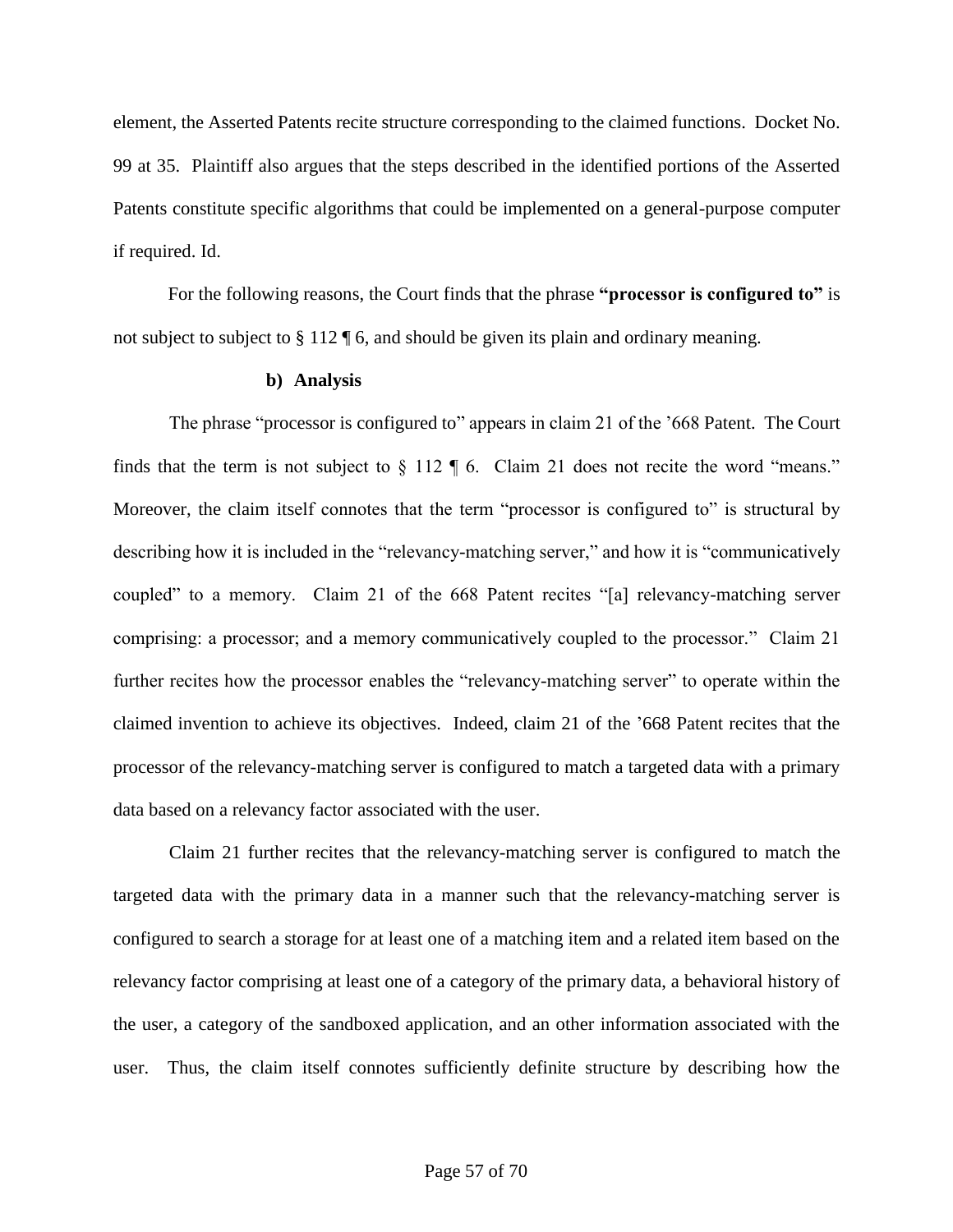"processor is configured to" operate within the claimed invention to achieve its objectives.

In addition, the specification states that the processor may be "a central processing unit (CPU), a microprocessor, an integrated circuit such as an application-specific integrated circuit (ASIC), a hardwired electronic logic circuit, a discrete element circuit, a programmable logic device such as a field-programmable gate array (FPGA), and/or another part of a computer system that carries out the instructions of a program." '668 Patent at 10:34–45. The specification further states that "the relevancy-matching server 200 may be a computer hardware system dedicated to matching, using a processor and a memory, a targeted data 800 with the primary data 500 based on a relevancy factor associated with the user 902." Id. at 11:55–60. Like the claims, the specification connotes sufficiently definite structure by describing how the processor operates within the claimed invention to achieve its objectives. Accordingly, a person of ordinary skill in the art would understand that "the claim language, read in light of the specification, recites sufficiently definite structure to avoid § 112, ¶ 6." Robert Bosch, LLC v. Snap-On Inc., 769 F.3d 1094, 1099 (Fed. Cir. 2014). Defendant has failed to rebut the presumption because it has not established that "processor is configured to" fails to connote sufficient structure. Finally, in reaching its conclusion, the Court has considered the extrinsic evidence submitted by the parties, and given it its proper weight in light of the intrinsic evidence.

## **c) Court's Construction**

The term **"processor is configured"** is not subject to subject to § 112 \ 6, and will be given its plain and ordinary meaning.

## **7. "instructions stored in the memory and executed using the processor configured to"**

| Disputed Term  | Plaintiff's Proposal        | Defendant's Proposal        |
|----------------|-----------------------------|-----------------------------|
| "instructions" | <b>Claimed Function(s):</b> | <b>Claimed Function(s):</b> |
| stored in the  |                             |                             |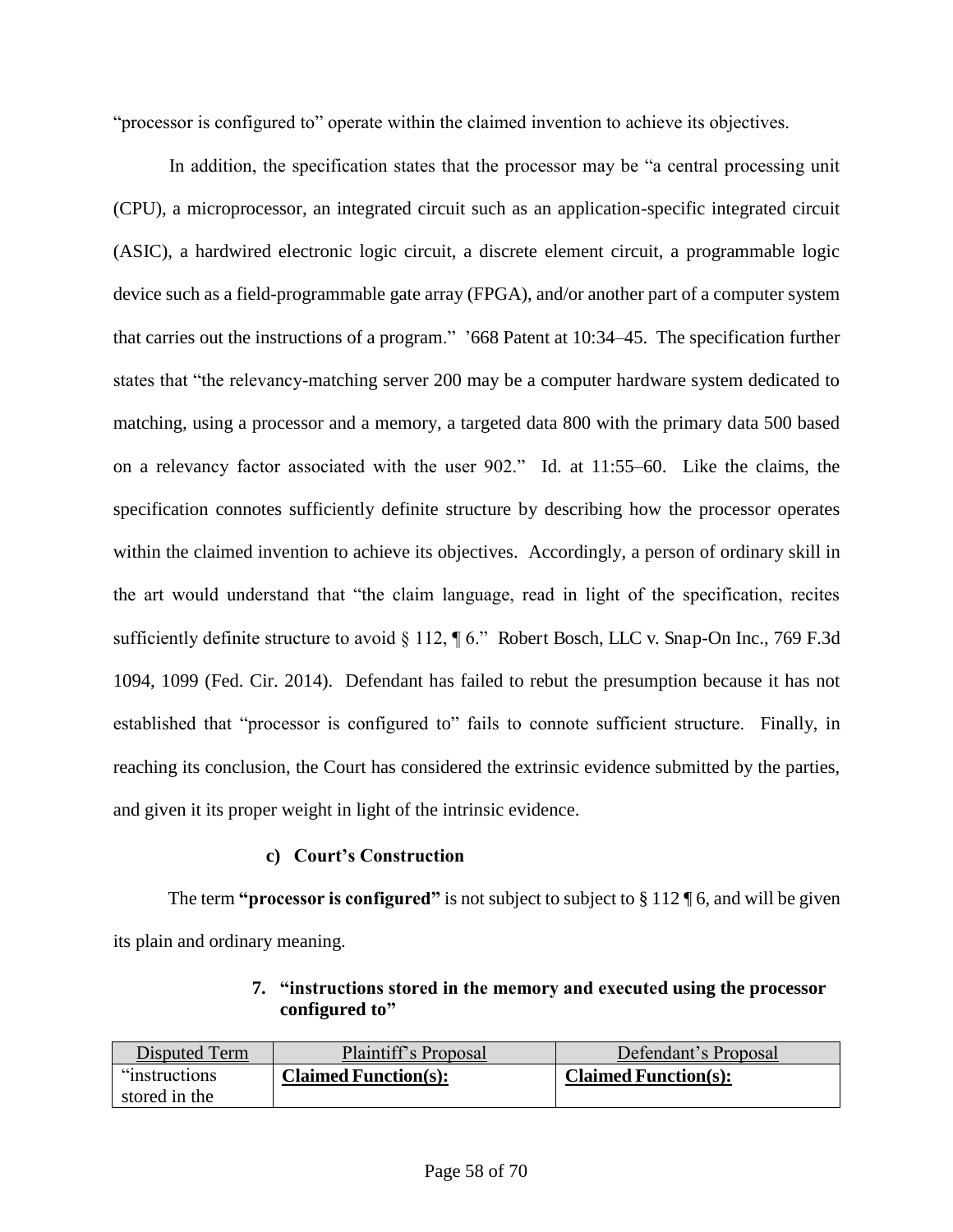| memory and         | "match primary data generated         | '356 (claims 10, 11, 18, 19):       |
|--------------------|---------------------------------------|-------------------------------------|
| executed using the | using a fingerprint data with         | "match primary data generated       |
| processor          | targeted data, based on a relevancy   | using a fingerprint data with       |
| configured to"     | factor comprising at least one of a   | targeted data, based on a relevancy |
|                    | category of the primary data, a       | factor comprising at least one of a |
| "a set of          | behavioral history of a user, a       | category of the primary data, a     |
| instructions when  | category of a sandboxed               | behavioral history of a user, a     |
| executed through a | application, and another              | category of a sandboxed             |
| machine using a    | information associated with the       | application, and another            |
| processor and a    | user"                                 | information associated with the     |
| memory to          |                                       | user"                               |
| comprise the       | "search a storage for the targeted    |                                     |
| operations of:"    | data"                                 | '356 (claims 10, 11, 18, 19):       |
|                    |                                       | "search a storage for the targeted  |
|                    | "match the targeted data with the     | data"                               |
|                    | primary data in a manner such that    |                                     |
|                    | the relevancy- matching server is     | '356 (claim 11, 19): "match the     |
|                    | to search the storage for at least    | targeted data with the primary data |
|                    | one of a matching item and a          | in a manner such that the           |
|                    | related item based on the relevancy   | relevancy-matching server is to     |
|                    | factor"                               | search the storage for at least one |
|                    |                                       | of a matching item and a related    |
|                    | "matching primary data generated      | item based on the relevancy factor" |
|                    | from a fingerprint data with          |                                     |
|                    | targeted data, based on a relevancy   | '356 (claim 14): "matching primary  |
|                    | factor and to search a storage for    | data generated from a fingerprint   |
|                    | the targeted data using the           | data with targeted data, based on a |
|                    | processor communicatively             | relevancy factor and to search a    |
|                    | coupled with the memory"              | storage for the targeted data using |
|                    |                                       | the processor communicatively       |
|                    | "matching the targeted data with      | coupled with the memory"            |
|                    | the primary data in a manner such     |                                     |
|                    | that the relevancy-matching server    | 356 (claim 14): "matching the       |
|                    | is to search the storage for at least | targeted data with the primary data |
|                    | one of a matching item and a          | in a manner such that the           |
|                    | related item based on the relevancy   | relevancy-matching server is to     |
|                    | factor comprising at least one of a   | search the storage for at least one |
|                    | category of the primary data, a       | of a matching item and a related    |
|                    | behavioral history of a user, a       | item based on the relevancy factor  |
|                    | category of a sandboxed               | comprising at least one of a        |
|                    | application, and an other             | category of the primary data, a     |
|                    | information associated with the       | behavioral history of a user, a     |
|                    | user"                                 | category of a sandboxed             |
|                    |                                       | application, and an other           |
|                    | Corresponding Structure(s),           | information associated with the     |
|                    | <b>Act(s), or Material(s):</b>        | user"                               |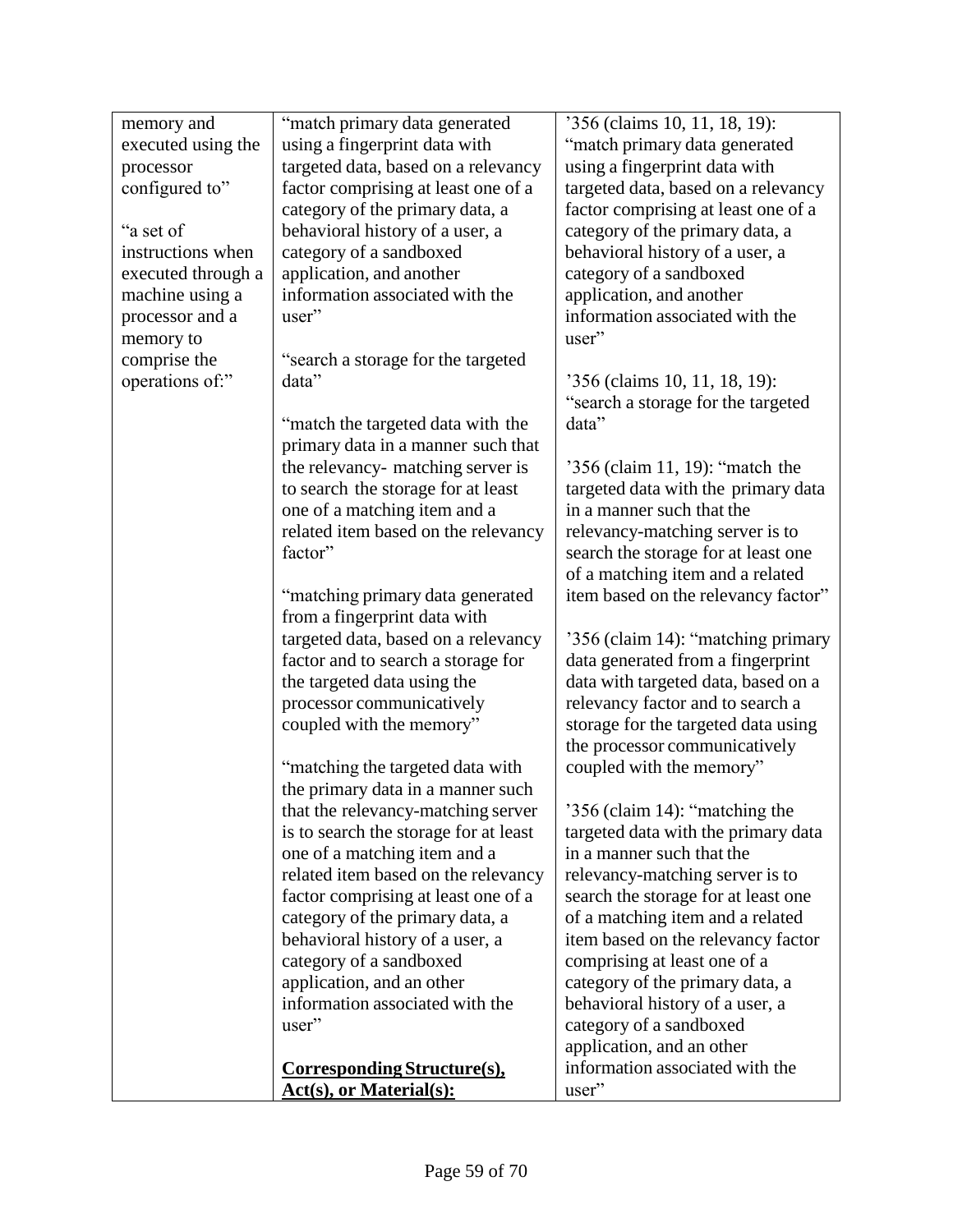| U.S. Patent No. 9,386,356 at Fig. |                                     |
|-----------------------------------|-------------------------------------|
| 1; cols. 7:49-11:38, 12:46-14:31, | <b>Corresponding Structure that</b> |
| 15:24-3619:21-30, 19:62-20:3,     | performs the Claimed                |
| 20:19-21:8, 22:3-9, 22:29-36,     | <b>Function(s):</b>                 |
| 22:54-61, 23:32-44, 27:64-28:34,  | None. Indefinite for failure to     |
| 29:39-53, 31:42-33:6, 35:28-41,   | disclose sufficient corresponding   |
| 38:65-39:11, 41:50-42:5, 43:53-   | algorithm(s) and/or other structure |
| 67, 44:44–45:18, 45:36–46:7,      | for performing the claimed          |
| $46:43-48:63, 49:65-50:42, 51:5-$ | function( $s$ ).                    |
| 19, $51:39-59$ , and equivalents  |                                     |
| thereof.                          |                                     |

#### **a) The Parties' Positions**

The parties dispute whether the "instructions" terms are subject to  $\S 112 \text{ T}$  6. Defendant contends that the terms are means-plus-function terms governed by § 112(6) because they recite insufficient structure to perform the recited function." Defendant further contends that the term is indefinite because the specification does not recite an algorithm that performs the recited function. Specifically, Defendant argues that neither the claims nor the specification provide any description of how the "output" of the generic "instructions . . . configured to" limitation may be achieved. Docket No. 104 at 33 (citing Docket No. 104-1 at 95–131). Defendant further argues that Plaintiff cites no authority that supports its argument that mere disclosure of a function constitutes "sufficient structure for performing that function," as required by Williamson to avoid § 112(6). Docket No. 104 at 33. According to Defendant, Plaintiff has not identified any disclosure in the '356 Patent that describes how the "instructions configured for" operates within the claimed invention. Id. at 34.

Plaintiff responds that the "instructions stored in memory and executed using the processor" element is not a means-plus-function element because a person of ordinary skill in the art would understand the term to have sufficiently-definite structure. Docket No. 99 at 28-29. Plaintiff argues that the claims of the Asserted Patents describe how the instructions operate within the claimed invention to achieve its objectives. Id. (citing '356 Patent at claim 10). Plaintiff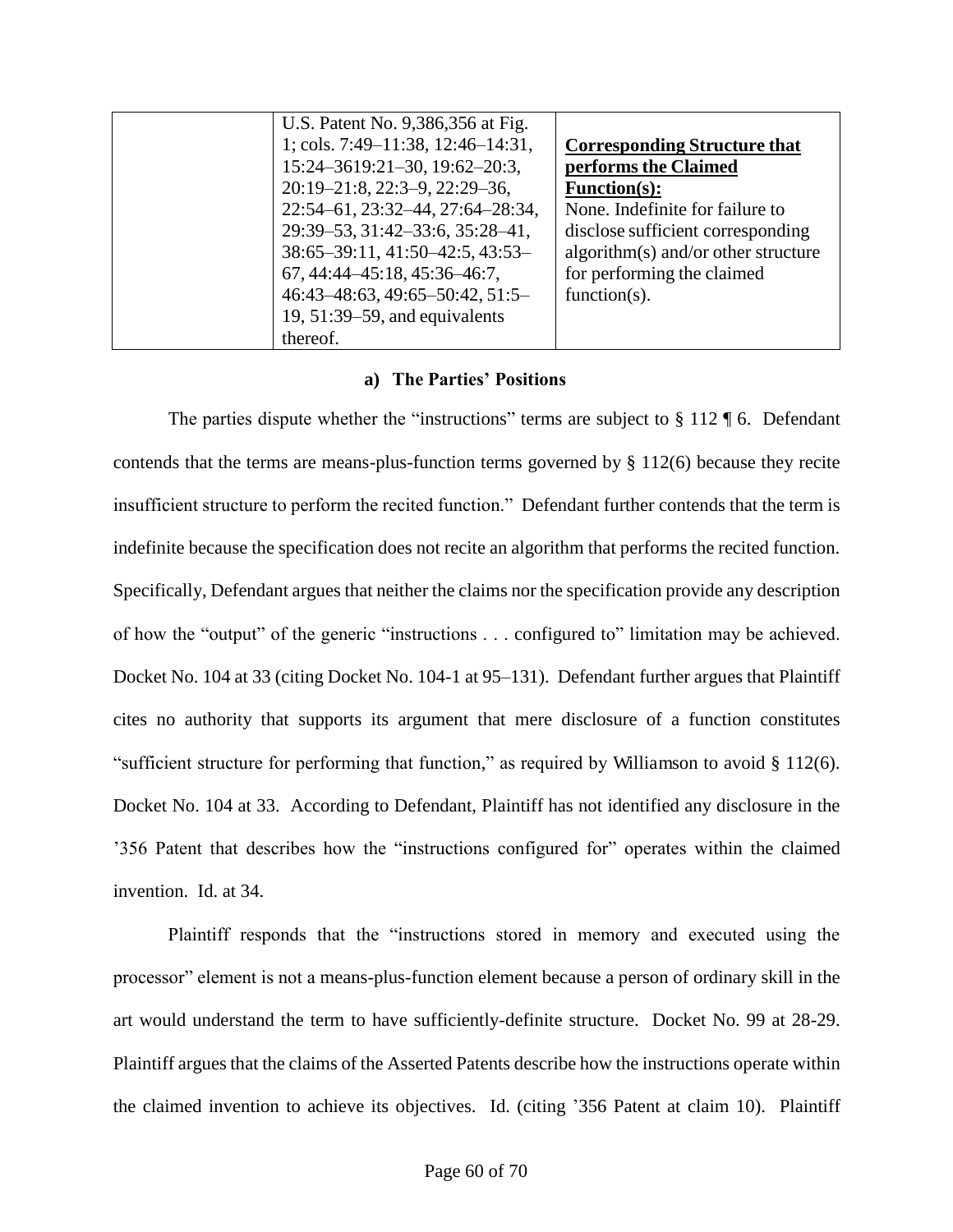further argues that the Asserted Patents provide further structure when describing the processor and memory. Docket No. 99 at 30 (citing Docket No. 99-13 at 22–23; '356 Patent at 11:27–38). Plaintiff also contends that the Asserted Patents confirm that the "instructions stored in the memory and executed using the processor" element recites sufficient structure. Docket No. 99 at 30) (citing '356 Patent at 4:39–60, 7:49–11:38, 12:46–13:12, 13:33–14:8, 14:21–31, 15:24–36, 20:29–21:8, 27:64–28:34, 29:39–53, 31:42–33:6, 35:28–41, 38:65–39:11, 41:50–42:5, 43:53–67, 44:44–45:18, 45:36–46:7, 46:43–48:63, 49:65–50:42, 51:5–19, 51:39–59; Figure 1; Claims 1, 3, 10, 11, 14, 18, 19; Docket No. 99-13 at 22-23).

Plaintiff also argues that claim 14 of the '356 Patent is a method claim that requires stepplus-function analysis, including a determination of whether the alleged steps provide guidance on how to perform the steps. Docket No. 99 at 30. According to Plaintiff, a claim element that merely describes the result of a step is likely a step-plus-function element, where elements including acts describing how to accomplish a function are not step-plus-function elements. Id. Plaintiff argues that claim 14 is not a step-plus-function claim because it recites acts. Id. at 31 (citing Docket No. 99-13 at 22).

In the alternative, Plaintiff argues that if  $\S 112$ ,  $\P 6$  is found to apply to "instructions stored in the memory and executed using the processor" element, the Asserted Patents recite structure corresponding to the claimed functions. Docket No. 99 at 31. Plaintiff also argues that the steps described in the identified portions of the Asserted Patents constitute specific algorithms that could be implemented on a general-purpose computer if required. Id.

For the following reasons, the Court finds that the phrases **"instructions stored in the memory and executed using the processor configured to"** and **"a set of instructions when executed through a machine using a processor and a memory to comprise the operations of:"**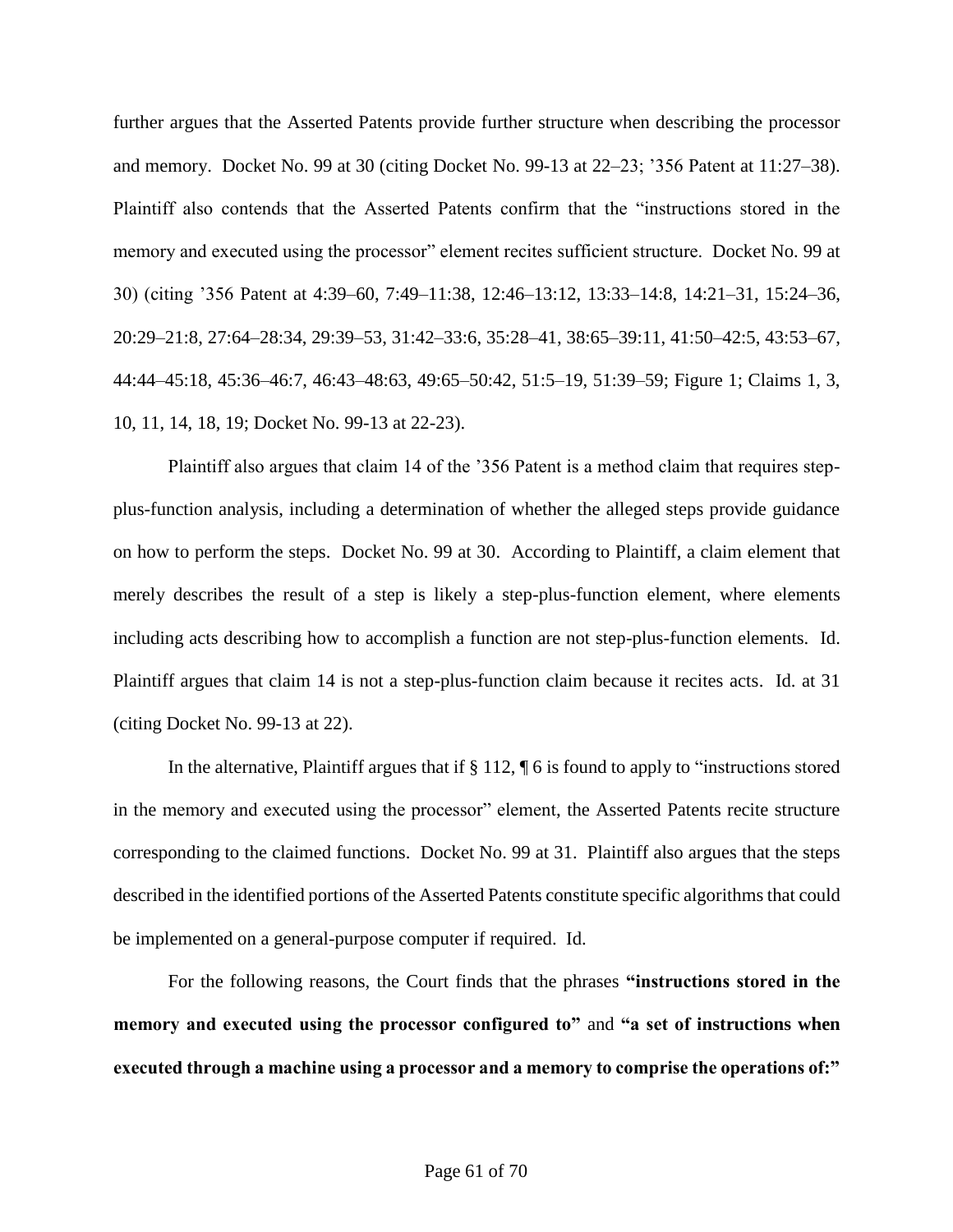are not subject to subject to § 112 ¶ 6, and should be given their plain and ordinary meaning.

#### **b) Analysis**

The phrase "instructions stored in the memory and executed using the processor configured to" appears in claim 10, 11, 18, and 19 of the '356 Patent. The Court finds that the phrase is used consistently in the claims and is intended to have the same general meaning in each claim. The phrase "a set of instructions when executed through a machine using a processor and a memory to comprise the operations of" appears in claim 14 of the '356 Patent. The Court further finds that the phrases are not subject to  $\S 112 \text{ }\mathsf{F}$  6.

None of the claims recite the word "means." Moreover, the claims themselves describe how the instructions operate within the claimed invention to achieve its objectives. For example, claims 10 and 18 of the 356 Patent recites that the instructions are configured to match primary data generated using a fingerprint data with targeted data, based on a relevancy factor. Claims 10 and 18 further recite that the instructions are configured to search a storage for the targeted data. Claims 11 and 19 of the '356 Patent further recite that the instructions are configured to match the targeted data with the primary data in a manner such that the relevancy-matching server is to search the storage for at least one of a matching item and a related item based on the relevancy factor.

By reciting the objectives of the "instructions . . . configured to," and how the code operates within the context of the claimed invention, the claim language connotes sufficiently definite structure to one of skill in the art. See, e.g., Linear Tech. Corp. v. Impala Linear Corp., 379 F.3d 1311, 1319-21 (Fed. Cir. 2004) (finding "circuit [for performing a function]" to be sufficiently definite structure because the claim recited the "objectives and operations" of the circuit); Apple Inc. v. Motorola, Inc., 757 F.3d 1286, 1295, 1301 (Fed. Cir. 2014) (finding "heuristic [for performing a function]" to be sufficiently definite structure because the patent described the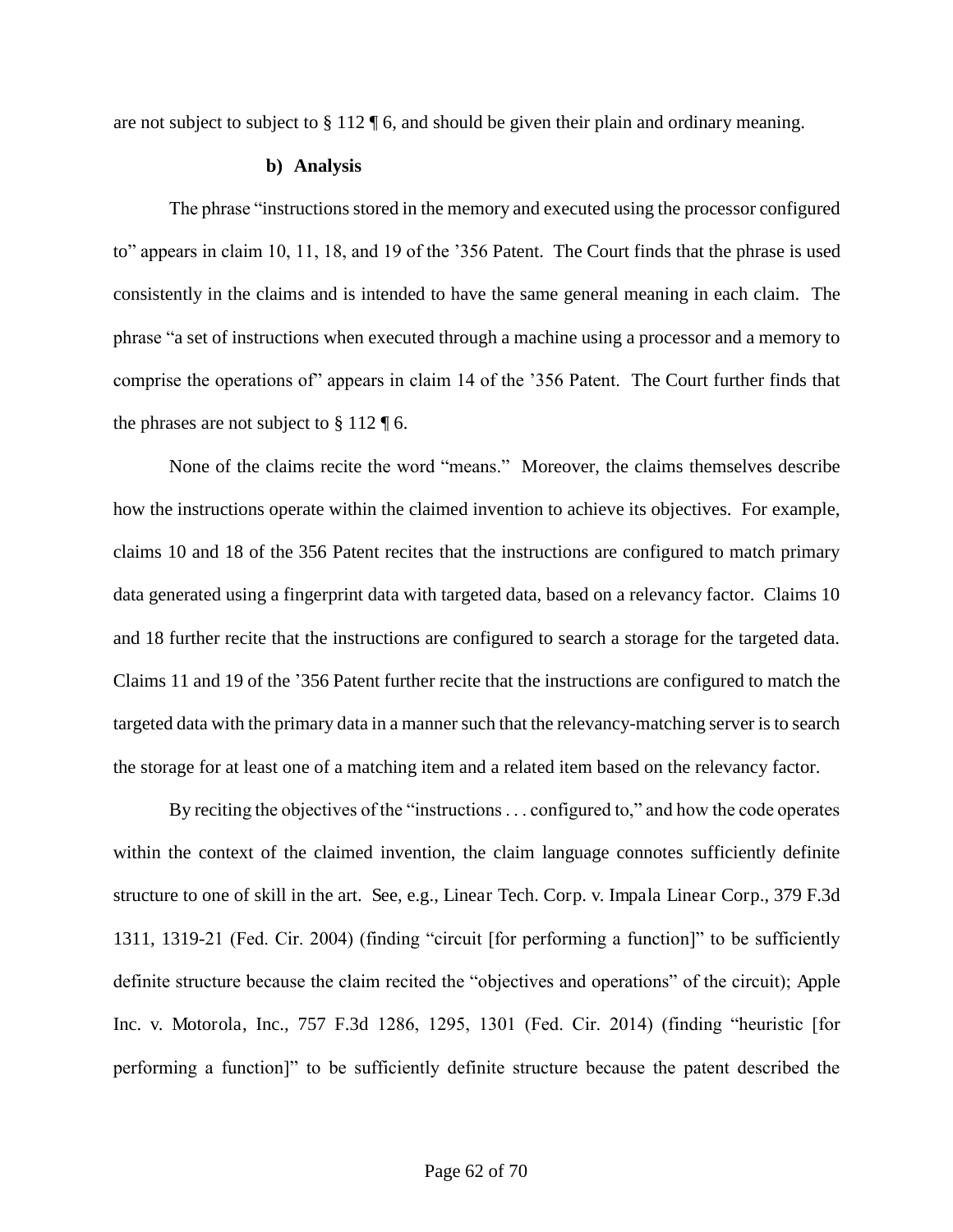operation and objectives of the heuristic); Collaborative Agreements, LLC v. Adobe Sys., No. 15 cv-03853-EMC, 2015 U.S. Dist. LEXIS 161809, at \*11-\*24 (N.D. Cal. Dec. 2, 2015) (determining "code segment [for performing a function]" to be sufficiently definite structure because the claim described the operation of the code segment); Finjan, Inc. v. Proofpoint, Inc., No. 13-cv-05808- HSG, 2015 U.S. Dist. LEXIS 162504, at \*31-\*32 (N.D. Cal. Dec. 3, 2015) (determining "processor [for performing a function]" to be sufficiently definite structure because the claim described how the processor functions with the other claim components).

Turning to the phrase "a set of instructions when executed through a machine using a processor and a memory to comprise the operations of," the Court notes that this phrase appears in claim 14 of the '356 Patent. Claim 14 is a method claim, which requires step-plus-function analysis. This includes making a determination of whether the alleged steps provide guidance on how to perform the steps. See O.I. Corp. v. Tekmar Co., 115 F.3d 1576, 1582–83 (Fed. Cir. 1997). Specifically, "[i]f a claim element recites only an underlying function without acts for performing it, then § 112, P 6 applies even without express step-plus-function language." Seal-Flex, Inc. v. Athletic Track & Court Constr., 172 F.3d 836, 850 (Fed. Cir. 1999). On the other hand, elements including acts describing how the function is accomplished are not step-plus-function elements. Id. at 849–50.

Claim 14 is not a step-plus-function claim because it recites acts describing how the function is accomplished. Specifically, the claimed instructions stored in the memory and executed using the processor perform the acts of "matching primary data . . . with targeted data, based on a relevancy factor," "search a storage for the targeted data," and "matching the targeted data with the primary data in a manner such that the relevancy-matching server is to search the storage for at least one of a matching item and a related item based on the relevancy factor . . . ."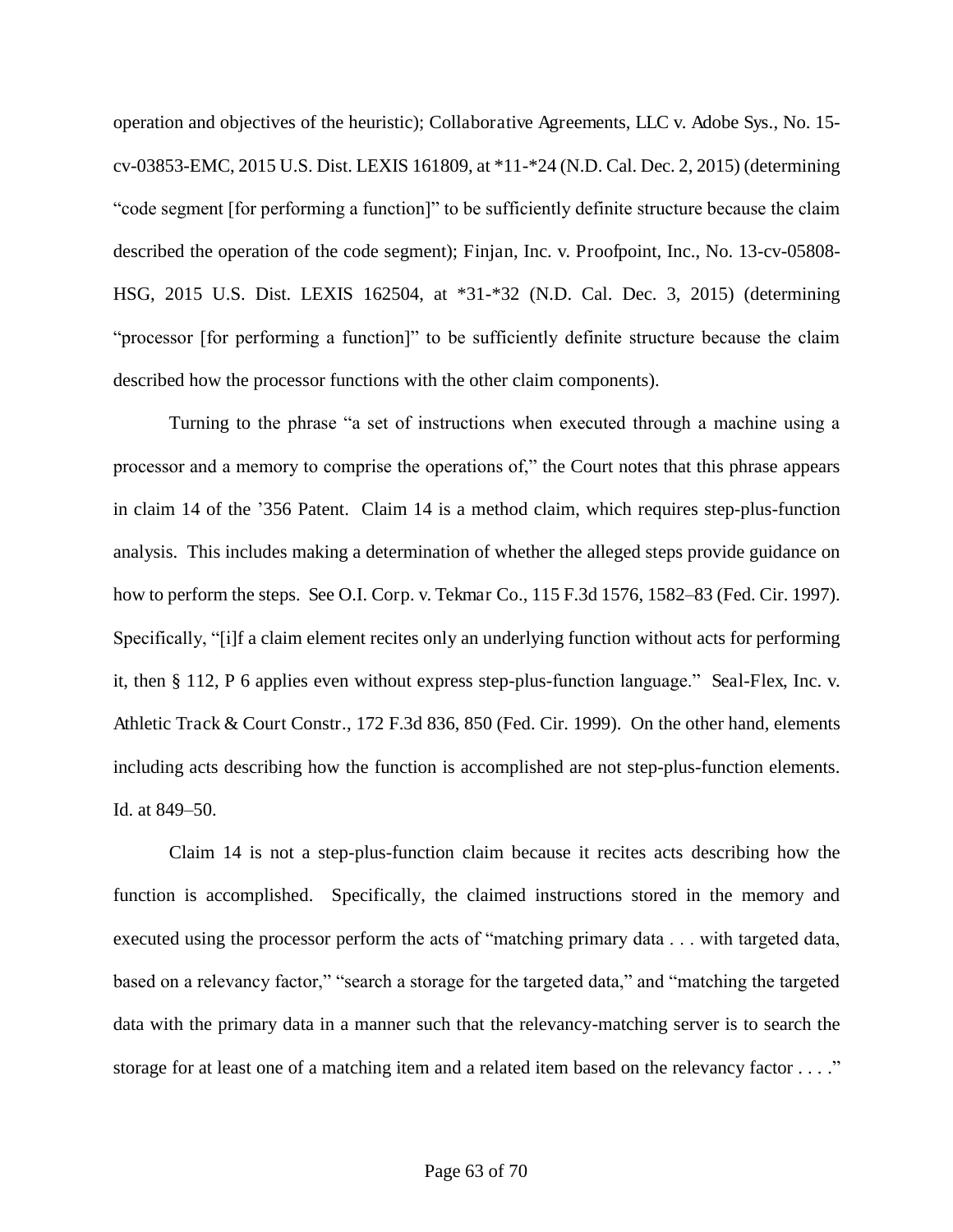Accordingly, the Court finds that the phrase is not governed by 35 U.S.C. § 112, ¶ 6, and needs no further construction. Finally, in reaching its conclusion, the Court has considered the extrinsic evidence submitted by the parties, and given it its proper weight in light of the intrinsic evidence.

## **c) Court's Construction**

The phrases **"instructions stored in the memory and executed using the processor** 

**configured to"** and **"a set of instructions when executed through a machine using a processor** 

**and a memory to comprise the operations of:"** are not subject to subject to § 112 ¶ 6, and will

be given their plain and ordinary meaning.

## **8. "the sandboxed application is configured to gather the primary data from the networked device through the communication session" / "the embedded object is configured to gather the primary data from the networked device through the communication session"**

| Disputed Term              | Plaintiff's Proposal                       | Defendant's Proposal             |
|----------------------------|--------------------------------------------|----------------------------------|
| "the sandboxed"            | <b>Claimed Function(s):</b>                | <b>Claimed Function:</b>         |
| application is configured  | "gather the primary data from              | '668 (claims 4, 14, 24): "gather |
| to gather the primary data | the networked device through               | the primary data from the        |
| from the networked         | the communication session"                 | networked device through the     |
| device through the         |                                            | communication session"           |
| communication session"     | Corresponding Structure(s),                |                                  |
|                            | $Act(s),$ or Material $(s)$ :              | <b>Corresponding Structure</b>   |
|                            | U.S. Patent No. 9,026,668 at               | that performs the Claimed        |
|                            | Figs. 2, $5-8$ ; Figs. $1-8$ ; $3:19-28$ , | <b>Function:</b>                 |
|                            | $5:66-6:15$ , $7:61-10:33$ , $10:52-$      | None. Indefinite for failure to  |
|                            | 58, 12:21-13:22, 14:52-15:11,              | disclose sufficient              |
|                            | $16:1-18:30$ , $18:58-19:3$ , $19:13-$     | corresponding algorithm(s)       |
|                            | $27, 20:60 - 67, 23:12 - 29, 24:5 -$       | and/or other structure for       |
|                            | 42, 37:42-59, 40:6-31, 50:50-              | performing the claimed           |
|                            | 51:3, and equivalents thereof.             | function.                        |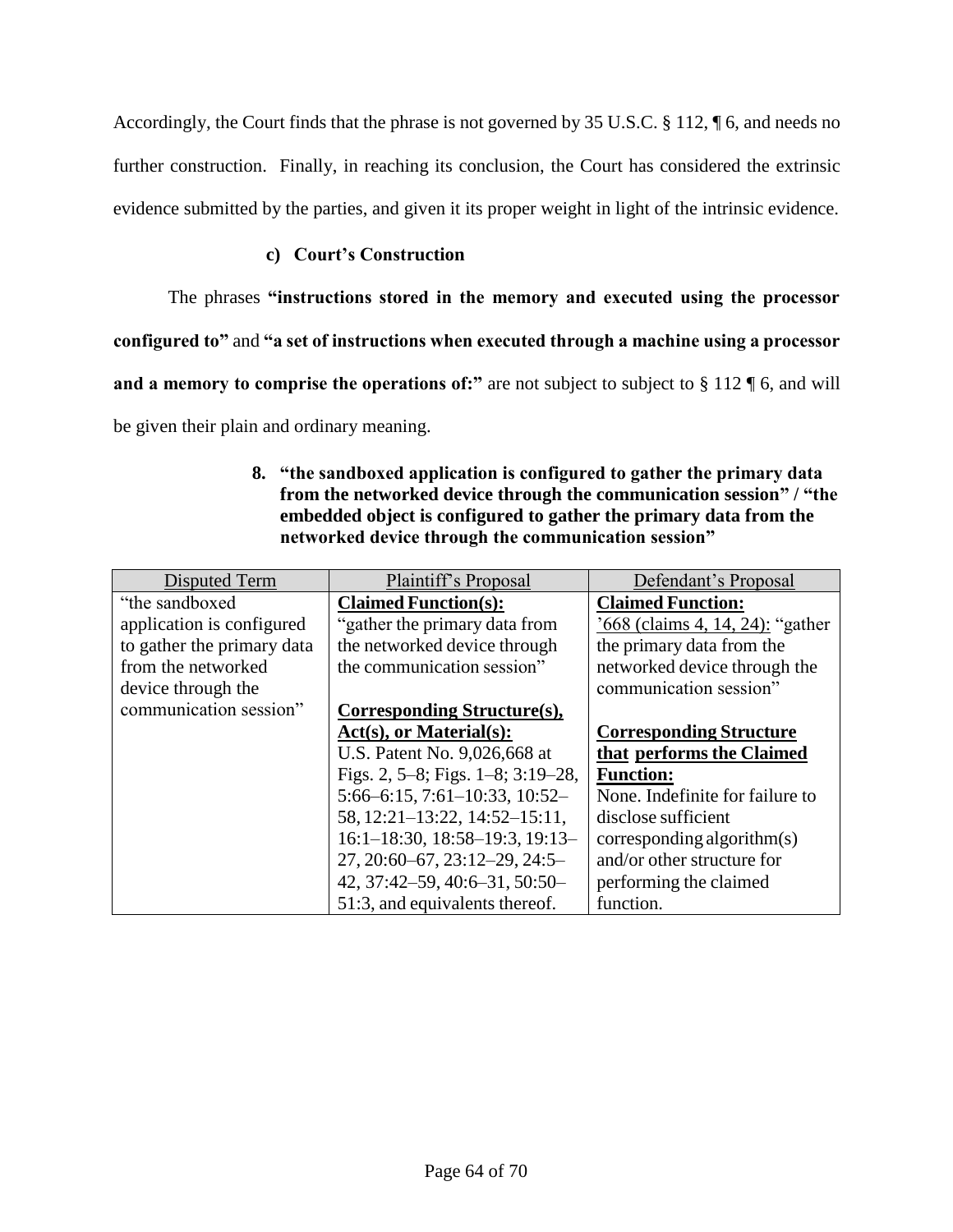| "the embedded object is" | <b>Claimed Function(s):</b>        | <b>Claimed Function:</b>         |
|--------------------------|------------------------------------|----------------------------------|
| configured to gather the | "gather the primary data from      | '668 (claims 4, 14, 24): "gather |
| primary data from the    | the networked device through       | the primary data from the        |
| networked device through | the communication session"         | networked device through the     |
| the communication        |                                    | communication session"           |
| session"                 | Corresponding Structure(s),        |                                  |
|                          | $Act(s),$ or Material $(s)$ :      | <b>Corresponding Structure</b>   |
|                          | U.S. Patent No. 9,026,668 at       | that performs the Claimed        |
|                          | Figs. 1, 2 (item 204), 5           | <b>Function:</b>                 |
|                          | (item502), 6 (item 600), 7         | None. Indefinite for failure to  |
|                          | $item706$ , 8 (item 204); cols.    | disclose sufficient              |
|                          | $6:32-9:64, 10:59-11:52, 12:21-$   | corresponding algorithm(s)       |
|                          | $13:22$ , $14:66-17:65$ , $18:10-$ | and/or other structure for       |
|                          | 21:45, 27:24-40, 38:21-44,         | performing the claimed           |
|                          | $40:32-50, 40:59-41:14,$ and       | function.                        |
|                          | equivalents thereof.               |                                  |

#### **a) The Parties' Positions**

The parties dispute whether the term "sandboxed application is configured to" and the term "embedded object is configured to" are subject to  $\S 112 \text{ T}$  6. Defendant contends that the terms are means-plus-function terms governed by § 112(6) because they recite insufficient structure to perform their recited functions. Defendant further contends that the terms are indefinite because the specification does not recite algorithms that perform the recited functions. Specifically, Defendant argues that neither the sandboxed environment in which an application is executed nor "executable code" connotes any structure to the software or application itself. Docket No. 104 at 35 (citing Docket No. 104-1 at 131–153). Defendant contends that sufficient structure cannot be found by repeating the function of this limitation or other limitations. Docket No. 104 at 35.

Regarding the "embedded object" phrase, Plaintiff responds that the "embedded object" element is not a means-plus-function element because a person of ordinary skill in the art would understand the term to have sufficiently-definite structure. Docket No. 99 at 32. Plaintiff argues that the Asserted Patents describe an embedded object as a script, image, player, iframe, or other external media included in the sandboxed application. Id. (citing '668 Patent at 12:22–25, 12:31–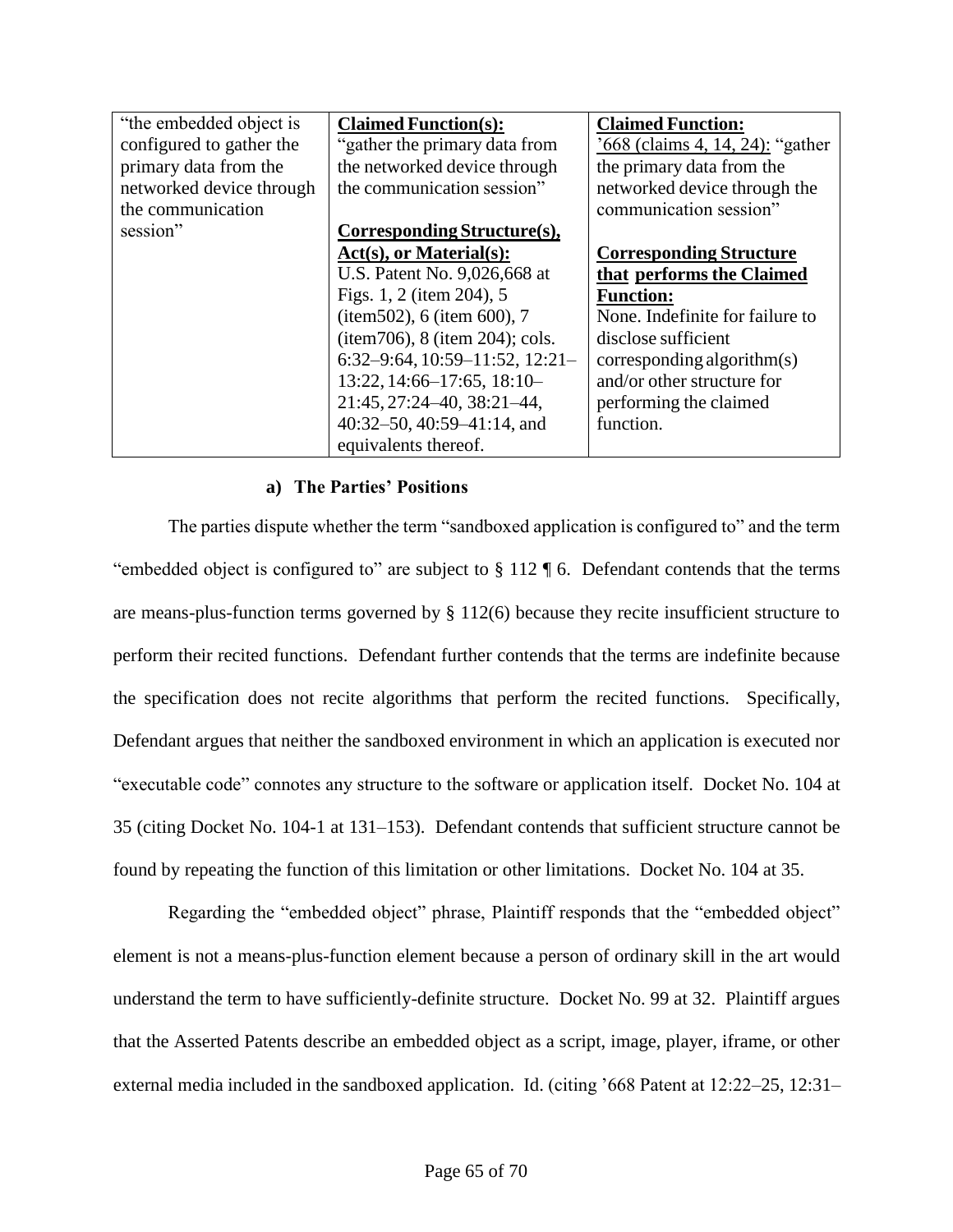41, 12:42–61; Figure 6; Claims 14, 24). According to Plaintiff, the Asserted Patents confirm that the term embedded object recites sufficient structure. (Docket No. 99 at 32) (citing '668 Patent at 2:31–45, 3:19–28, 11:45–52, 12:21–41, 13:9–22, 15:32–50, 18:58–19:3, 20:60–67, 21:38–45, 27:24–40, 38:21–44, 40:32–50, 40:59–41:14; Figures 2, 5, 8; Claims 1, 3, 4, 11, 13, 14, 21, 23, 24; Docket No. 99-13 at 24-25). Plaintiff further argues that the extrinsic evidence also supports the structure of embedded object in the specifications and as understood by a person of ordinary skill in the art. Docket No. 99 at 32 (citing Docket No. 99-13 at 25-26).

Regarding the "sandboxed application" phrase, Plaintiff responds that the "sandboxed application" element is not a means-plus-function element because a person of ordinary skill in the art would understand the term to have sufficiently-definite structure. Docket No. 99 at 33. Plaintiff argues that the Asserted Patents describe a sandboxed application as "an untested code, an untrusted program (e.g., from an untrusted web page), and/or an other software that can be executed with an appropriate runtime environment of the security sandbox." Id. (citing '668 Patent at 10:52–58, 14:66–15:11, 6:2–6, 12:21–41; Figure 1). Plaintiff further argues that the specifications show that the term sandboxed application recites sufficient structure. Docket No. 99 at 33 (citing '668 Patent at 3:19–28, 5:66–6:15, 7:61–10:33, 10:52–58, 12:21–13:22, 14:52– 15:11, 16:1–18:30, 18:58–19:3, 19:13–27, 20:60–67, 23:12–29, 24:5–42, 37:42–59, 40:6–31, 50:50–51:3; Figures 1–8; Docket No. 99-13 at 26–27). Plaintiff contends that the Asserted Patents provide further structure when describing how the sandboxed application may gather primary data from the networked device through the communication session. Docket No. 99 at 33. (citing '668 Patent at 6:32–9:42; Docket No. 99-13 at 26-27).

In the alternative, Plaintiff argues that if  $\S 112$ ,  $\P 6$  is found to apply to the embedded object element, the Asserted Patents recite structure corresponding to the claimed functions. Docket No.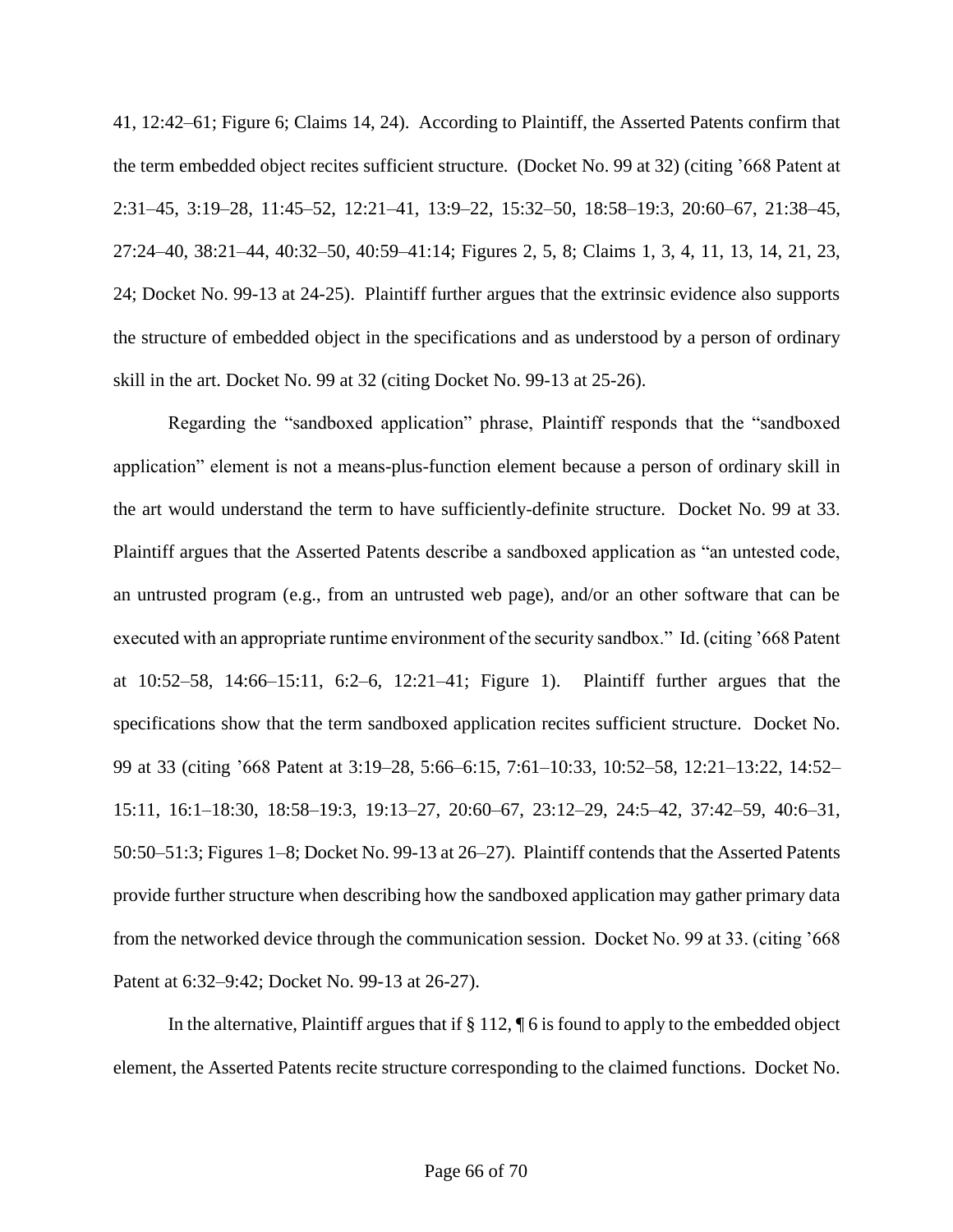99 at 32. Plaintiff also argues that the steps described in the identified portions of the Asserted Patents constitute specific algorithms that could be implemented on a general-purpose computer if required. Id. at 33.

Similarly, Plaintiff argues that if § 112, ¶ 6 is found to apply to the sandboxed application element, the Asserted Patents recite structure corresponding to the claimed functions. Id. at 34. Plaintiff also argues that the steps described in the identified portions of the Asserted Patents constitute specific algorithms that could be implemented on a general-purpose computer if required. Id.

For the following reasons, the Court finds that the phrases **"the sandboxed application is configured to gather the primary data from the networked device through the communication session"** and **"the embedded object is configured to gather the primary data from the networked device through the communication session"** are not subject to subject to § 112 ¶ 6, and should be given their plain and ordinary meaning.

#### **b) Analysis**

The phrase "the sandboxed application is configured to gather the primary data from the networked device through the communication session" appears in claims 4, 14, and 24 of the '668 Patent. The Court finds that the phrase is used consistently in the claims and is intended to have the same general meaning in each claim. The phrase "the embedded object is configured to gather the primary data from the networked device through the communication session" appears in claims 4, 14, and 24 of the '668 Patent. The Court finds that the phrase is used consistently in the claims and is intended to have the same general meaning in each claim. The Court further finds that the phrases are not subject to § 112 ¶ 6.

Regarding the "embedded object" phrase, the specification states that an embedded object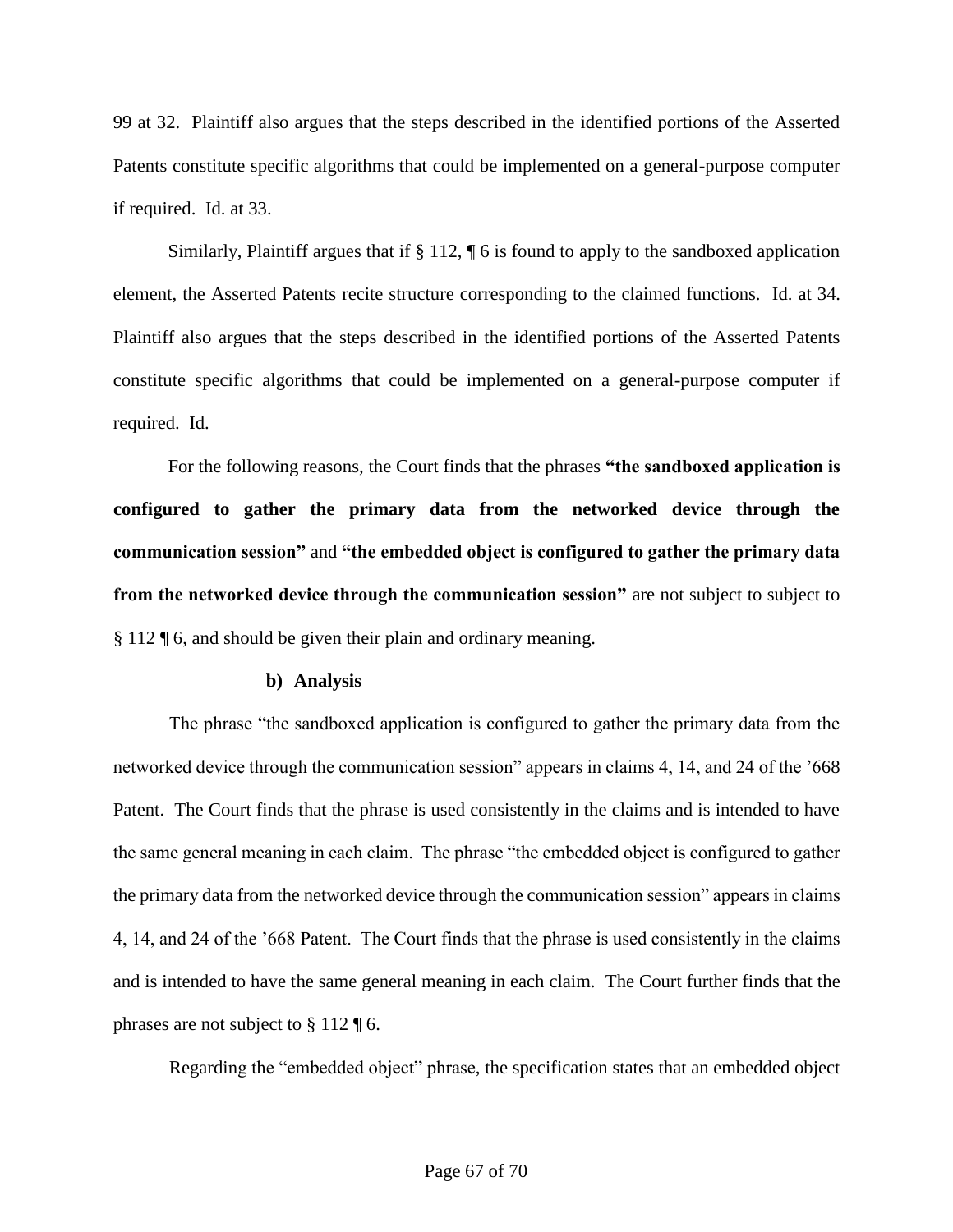may be a script, image, player, iframe, or other external media included in the sandboxed application. '668 Patent at 3:19-21, 12:22-25. In claims 4, 14, and 24, the embedded object is either an executable code or a statically rendered object. This is illustrated in Figure 5 (Image 502) and Figure 6 (Executable Code 600) of the '668 Patent. According to the specification, when the embedded object comprises executable code, it may gather primary data through the communication session between the client and networked devices by querying a number of reachable devices for the data. Id. at 12:35–41. When the executable code is a script, the script may use an extension or the pairing server to discover and query the networked device for the primary data. Id. at 12:42–61. The specification provides examples, including one where the script pulls a JavaScript code that performs an HTTP GET request to a URL. Id. at 12:42–61. Thus, the intrinsic evidence connotes sufficiently definite structure by describing how the "embedded object" operates within the claimed invention to achieve its objectives.

Indeed, the parties have agreed to a construction for the term "embedded object," and the claims recite that when the embedded object is an executable code, the embedded object is configured to gather the primary data from the networked device through the communication session.

Regarding the "sandbox application" element, the specification states that the sandboxed application may be "an untested code, an untrusted program (e.g., from an untrusted web page), and/or an other software that can be executed with an appropriate runtime environment of the security sandbox." Id. at 10:52–58. The specification also states that a web browser is another example sandboxed application. Id. at 15:2–4. The specification further describes the sandboxed application as existing within the security sandbox of the client device. Id. at 10:52-53, Figure 1.

The specification adds that the client device may execute the sandboxed application in the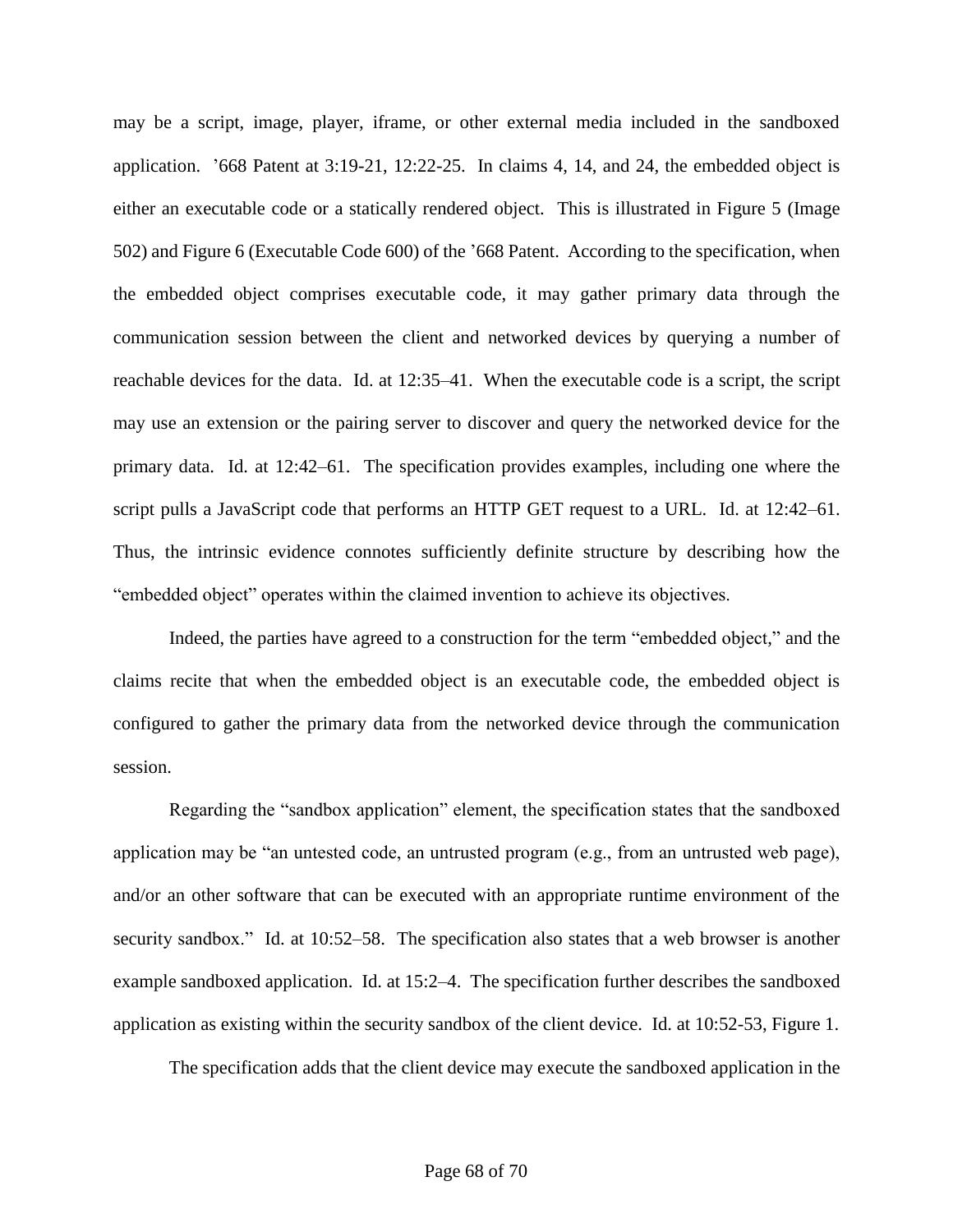executable environment using the processor and the memory. Id. at 6:2–6. Furthermore, the specification states that the embedded object may exist within the sandboxed application. Id. at 12:21–22. Thus, the intrinsic evidence connotes sufficiently definite structure by describing how the "sandbox application" operates within the claimed invention to achieve its objectives. Indeed, the parties have agreed to a construction for "sandbox application," and the claims recite that when the embedded object is a statically rendered object, the sandboxed application is configured to gather the primary data from the networked device through the communication session. Finally, in reaching its conclusion, the Court has considered the extrinsic evidence submitted by the parties, and given it its proper weight in light of the intrinsic evidence.

#### **c) Court's Construction**

The phrases **"the sandboxed application is configured to gather the primary data from the networked device through the communication session"** and **"the embedded object is configured to gather the primary data from the networked device through the communication session"** are not subject to subject to § 112 ¶ 6, and will be given their plain and ordinary meaning.

#### **VI. CONCLUSION**

The Court adopts the above constructions. The parties are ordered to not refer, directly or indirectly, to each other's claim construction positions in the presence of the jury. Likewise, the parties are ordered to refrain from mentioning any part of this opinion, other than the definitions adopted by the Court, in the presence of the jury. However, the parties are reminded that the testimony of any witness is bound by the Court's reasoning in this order but any reference to claim construction proceedings is limited to informing the jury of the definitions adopted by the Court.

#### **It is SO ORDERED.**